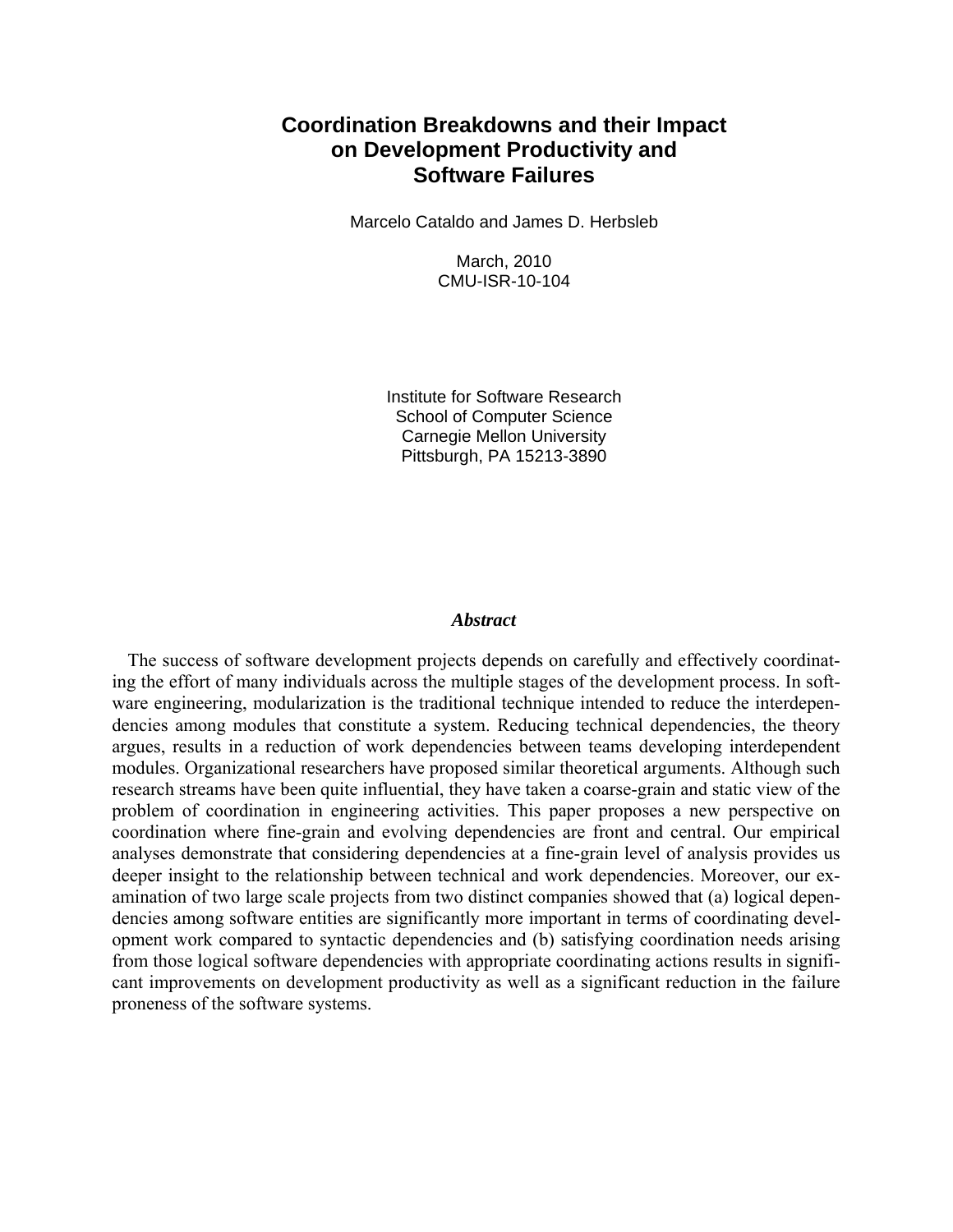**Keywords:** metrics / measurement, productivity, organizational management and coordination, quality analysis and evaluation.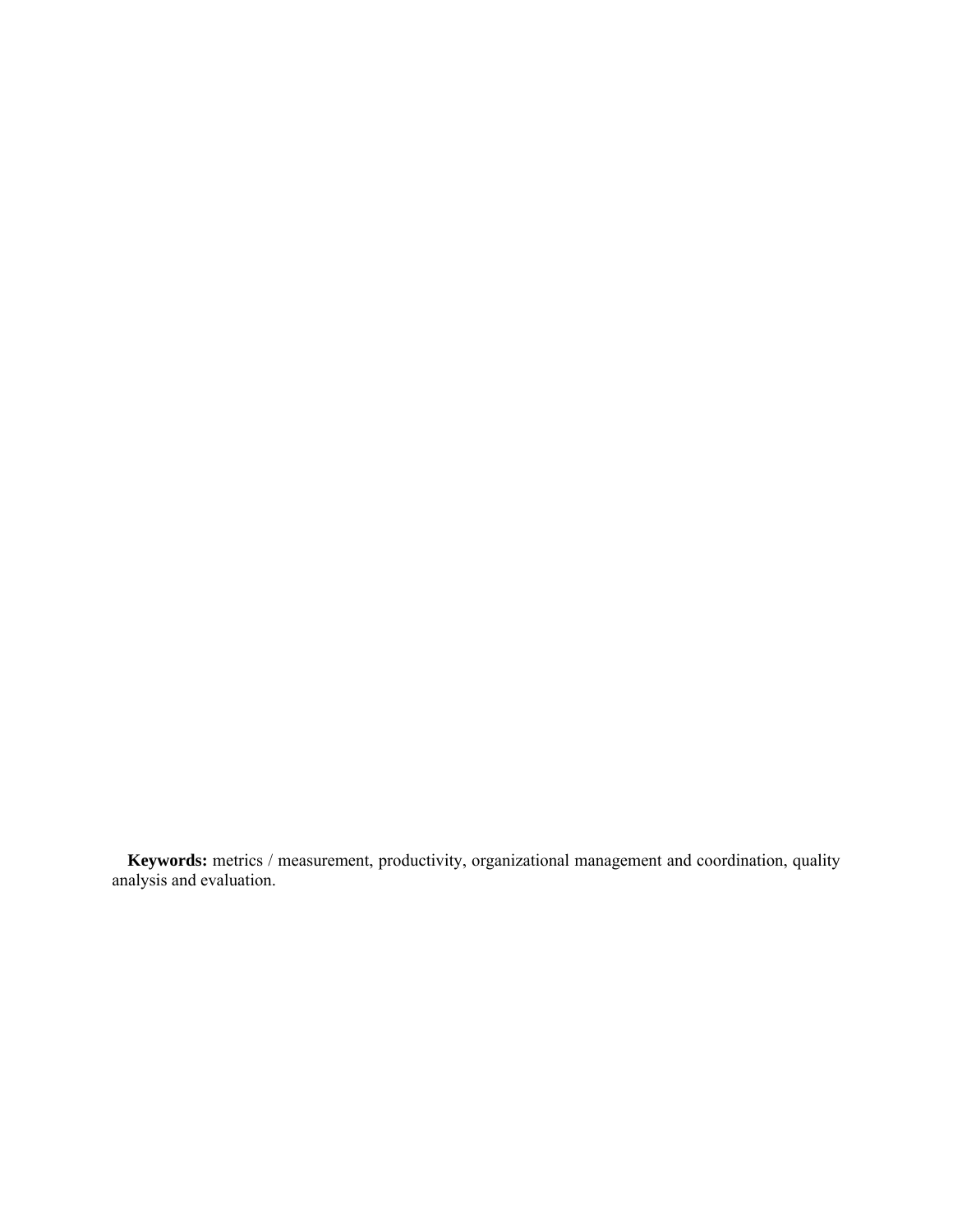#### I. INTRODUCTION

Over the past decades, software-intensive systems have become increasingly pervasive in our lives, and their complexity has increased drastically (Ebert & Jones, 2009). Software development organizations are also changing. Factors such as project scale, access to talent, acquisitions, and the need to reduce the time-to-market have fueled an increase in distribution of the development work and a corresponding increase in organizational complexity (Herbsleb  $\&$  Moitra, 2001; Karolak, 1998; Northrop et al, 2006). Coordination – long recognized as one of the fundamental problems of software engineering (Curtis et al, 1988; Kraut & Streeter, 1995) – has become ever more challenging. This has led to a growing body of empirical work on coordination in software development (e.g. Cataldo et al, 2007, 2009; de Souza et al, 2004; Grinter et al, 1999; Herbsleb et al, 2000; Herbsleb & Mockus, 2003).

Coordination is a topic that has received significant research attention in both modular product design and organizational theory. The key idea across those bodies of research is "nearly decomposable" systems (Simon, 1962). On the technical dimension, the work on modular product design has examined extensively the role of interdependencies among components of a product and has proposed approaches to minimize those dependencies (Baldwin & Clark, 2000; Eppinger et al, 1994; Parnas, 1972; Sullivan et al, 2001). A key assumption in this line of work is that minimizing technical dependencies among product components will result in a "modular work structure" (Baldwin & Clark, 2000; Parnas, 1972). The organizational theory literature has developed similar theoretical arguments from the perspective of organizing the work around loosely-coupled entities such as teams or departments (Galbraith, 1973; Malone & Crowston, 1994; March & Simon, 1958; Staudenmayer, 1997; Thompson, 1967).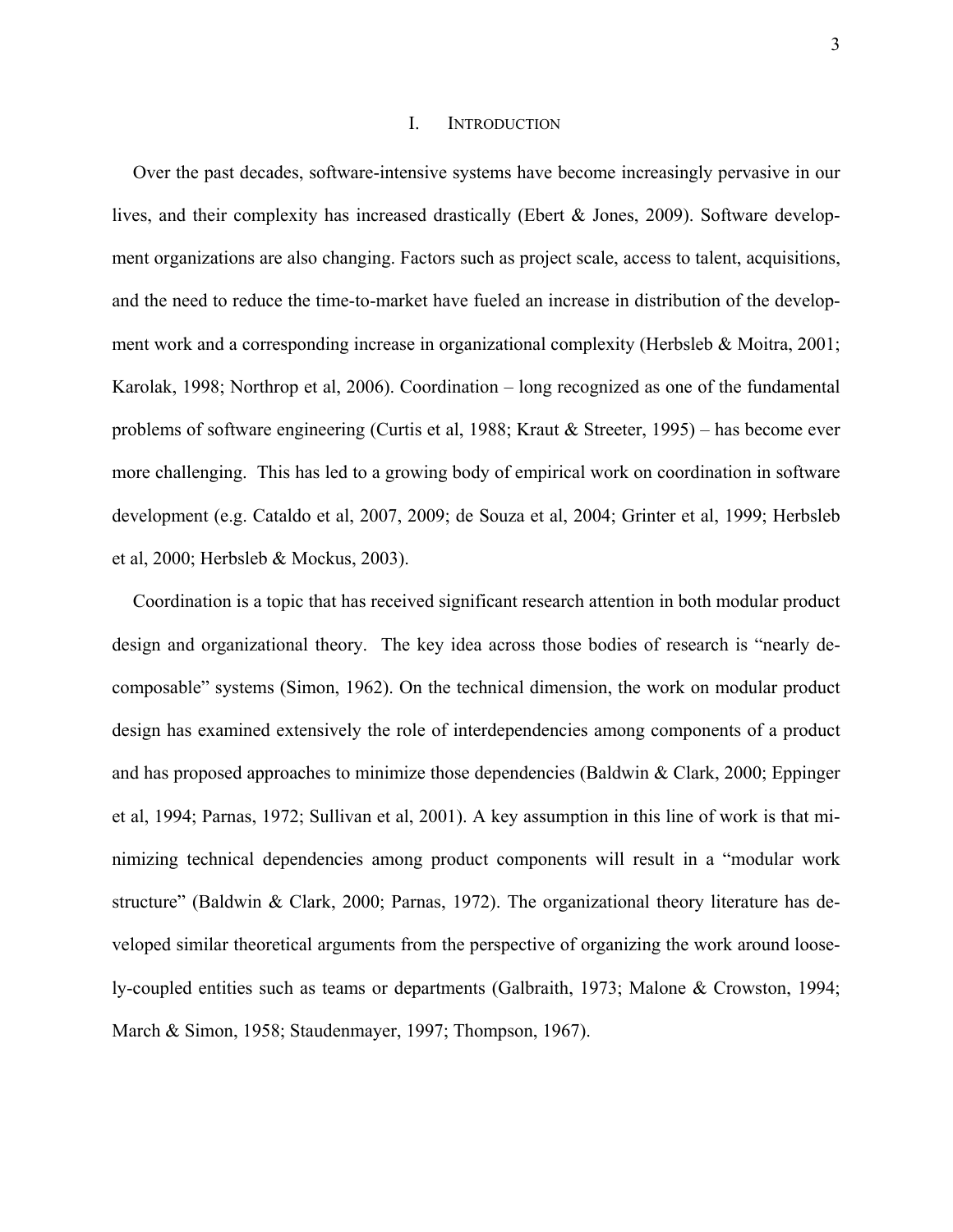Although both research streams have been quite influential, those theoretical perspectives have important limitations. A modular strategy is vulnerable to unanticipated "cross-cutting" product features, as they require coordinated changes to multiple modules (e.g. Kiczales & Menzini, 2005). Moreover, modular structures as well as traditional organizational mechanism to coordination are not suitable for environments with volatile dependencies (e.g. Cataldo et al, 2006; Faraj & Xiao, 2006; Gittel, 2002; Staudenmayer, 1997). In sum, the dominant theoretical perspectives have taken a coarse-grain and static view of the problem of coordination in engineering activities and they fail to fully recognize the complex and dynamic reality of software development projects. This paper proposes a new perspective on coordination where fine-grain and evolving dependencies are front and central. Our empirical analyses demonstrate that considering dependencies at a fine-grain level of analysis provides us deeper insight to the relationship between technical and work dependencies. Moreover, our examination of two large scale projects from two distinct companies showed that matching fine-grained coordination needs with appropriate coordinating actions results in significant improvements productivity as well as a significant reduction in defects.

The remaining of the paper is organized as follows. We first examine the limitations of current theoretical views of coordination from both a technical and an organizational perspective. Second, we propose a new framework to examine the relationship between the structure of software systems and the corresponding organizational structures. Third, we describe our research setting followed by the empirical analyses. We conclude with a discussion of the implication of our results and future research directions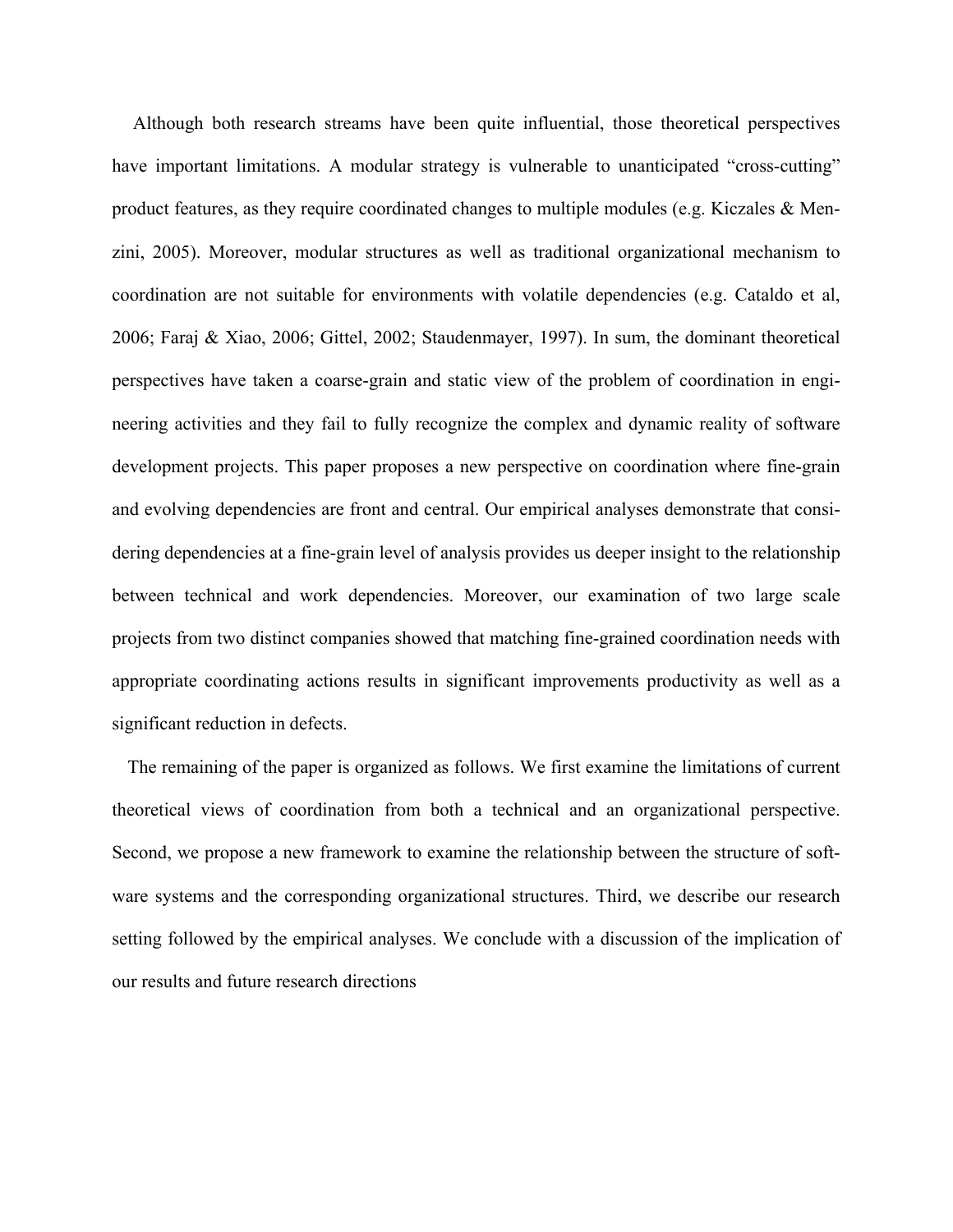#### II. DEPENDENCIES IN SOFTWARE DEVELOPMENT: THE TRADITIONAL PERSPECTIVE

Traditional approaches to coordination are based on a reductionist view which argues that complexity, technical or organizational, can be managed by dividing a system or task into smaller and more manageable units (March & Simon, 1958; Simon, 1962; von Hippel, 1990). In a technical context, the work is often characterized as choosing the design parameters for a system (Baldwin & Clark, 2000; Browning, 2001). Such decisions are often highly inter-related, of course, and a modular approach creates system components that are, in effect, "bundles" of design decisions. Good architectural design bundles decisions in such a way that there are relatively few decisions that affect multiple components. These decisions that do affect multiple components, often called architectural decisions (Shaw & Garlan, 1996) are made first, and establish the stable "design rules" that determine how components will interact (Baldwin & Clark, 2000). In this strategy, the remainder of the engineering work should consist of designing the components within the constraints established by the design rules. This permits different organizational units (Conway, 1968; Parnas, 1972; Eppinger et al, 1994; Sullivan et al, 2001), or even different organizations (Baldwin and Clark, 2000) to work in parallel on different components. Conway (1968) proposed that the component structure and organizational structure stand in a homomorphic relation, in that more than one component can be assigned to a team, but a component must be assigned to a single team. A similar argument has been proposed in the product development literature. Baldwin and Clark (2000, page 90) argued that modularization makes complexity manageable, enables parallel work and tolerates uncertainty.

It is, of course, recognized that components may be merely "nearly" rather than strictly decomposable (Simon, 1962). On the organizational dimension, researchers have proposed numerous approaches to manage the work dependencies that might remain across organizational enti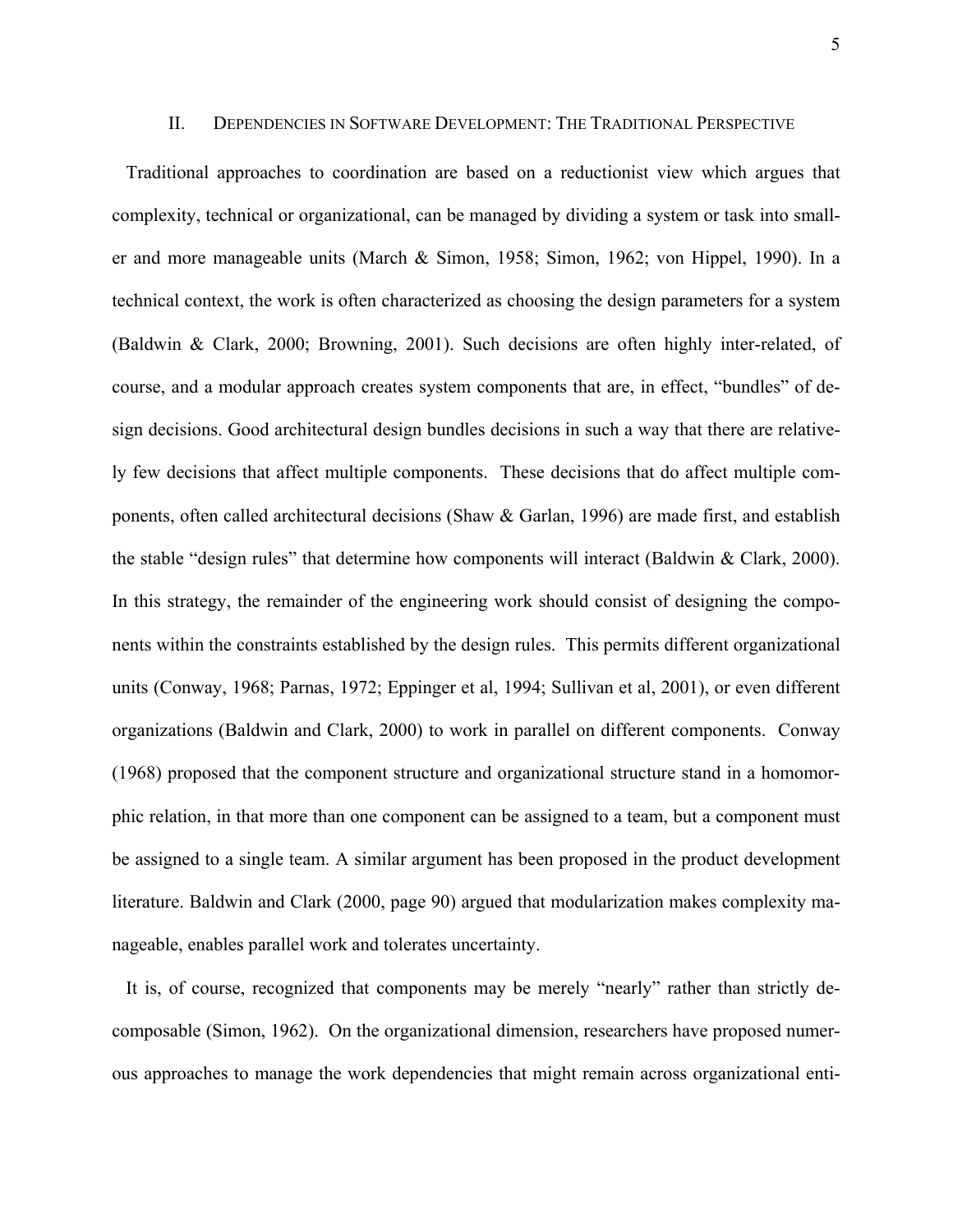ties such as individual, teams or departments. In the traditional organizational theory, March and Simon (1958) argued that schedules and feedback mechanisms are required when interdependence is unavoidable. Thompson (1967) extended March and Simon's work by matching three mechanisms: standardization, plan, and mutual adjustment, to stylized categorizations of dependencies such as pooled, sequential, and reciprocal. Galbraith (1973) argued that low levels of interdependency can be managed by traditional mechanisms such as rules and programs. However, as the level of interdependency increases additional mechanisms are required such as slack resources and lateral communication (Galbraith, 1973). Mintzberg (1979) took an organizationallevel perspective and argued that specific coordination mechanisms are properties of particular kinds of organizations and environments. Malone and Crowston (1994) developed a typology of coordination problems to catalog coordination mechanisms that address specific types of interdependencies.

The predominant theoretical perspectives on dependencies and coordination have important limitations that diminish their applicability in the software engineering context and limit their ability to address the challenges of identifying and managing dependencies. First, the modularization argument assumes a single modular structure is sufficient for all purposes. Yet, existing software modularization approaches consider only a subset of the technical dependencies, typically syntactic relationships (Garcia et al, 2007). Yet other concerns, such as semantics, system performance, security, and reliability each create different webs of dependencies that cannot all be captured in a single structure (Clements, et al, 2002). Moreover, modularization and organizational theories assume a predictable and static technical structure that is mirrored by a static organizational structure (Henderson & Clark, 1990; Faraj & Xiao, 2006; Staudenmayer, 1997). However, it is widely accepted among software engineering researchers and practitioners that the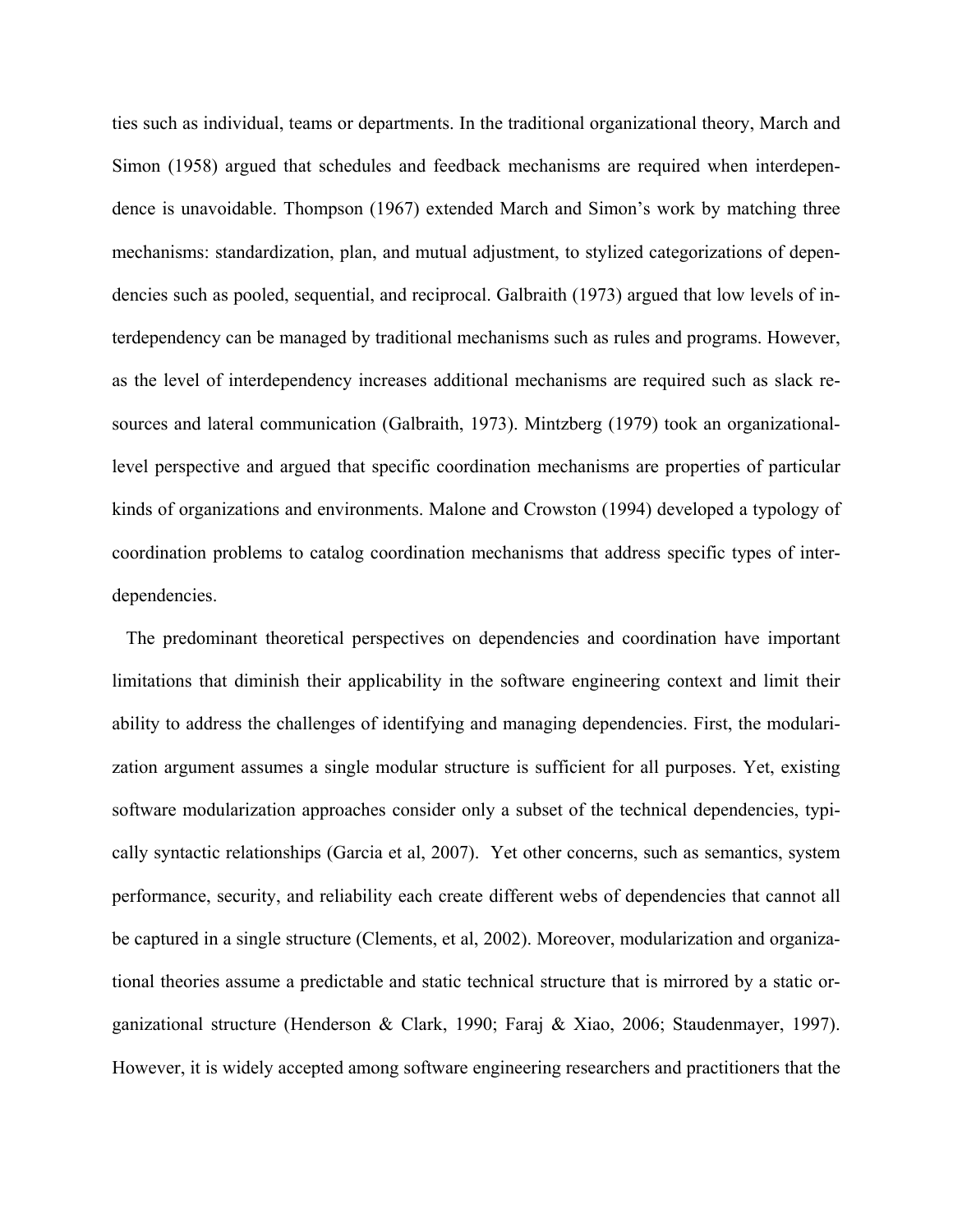requirements of the system become known gradually over time, and requirements change as time progresses (Curtis et al, 1988; Leffingwell & Widrig, 2003). In some cases the changes in the requirements result in minor alterations of specific development tasks. In other cases, new features have to be added or features under development are eliminated. Such changes disrupt component interfaces, i.e., design rules, by establishing new dependencies among the various parts of the system, modifying existing ones, or even eliminating dependencies.

The effects of such changes on task dependencies can be quite subtle and difficult to identify a priori (Henderson & Clark, 1990; Sosa et al, 2004). For example, Cataldo et al (2007) presented case studies where even simple interfaces between modules developed by remote teams create coordination breakdown and integration problems. In a field study of a large software project, de Souza (2005) observed that interfaces tended to change often and their design details tended to be incomplete, leading to serious integration problems. Failure to discover the changes in coordination needs might have a profound impact on the quality of the product (Curtis et al, 1988), on productivity (Herbsleb & Mockus, 2003) and even on the projects' overall design (Bass et al, 2007).

In sum, traditional views of coordination are based on the notion that a single modular structure is adequate for all purposes, and assume a static organization and a static and predictable product structure. Research has shown that, for a wide variety of reasons, these assumptions frequently fail. Software development tasks are embedded in an evolving network of task dependencies. The coarse-grain and idealized approaches suggested by the modularization and organization theory literatures are not adequate to identify and manage such a dynamic web of interdependencies. A finer-grain view of coordination that seeks to identify and continuously monitor evolving coordination needs has the potential to provide a better framework.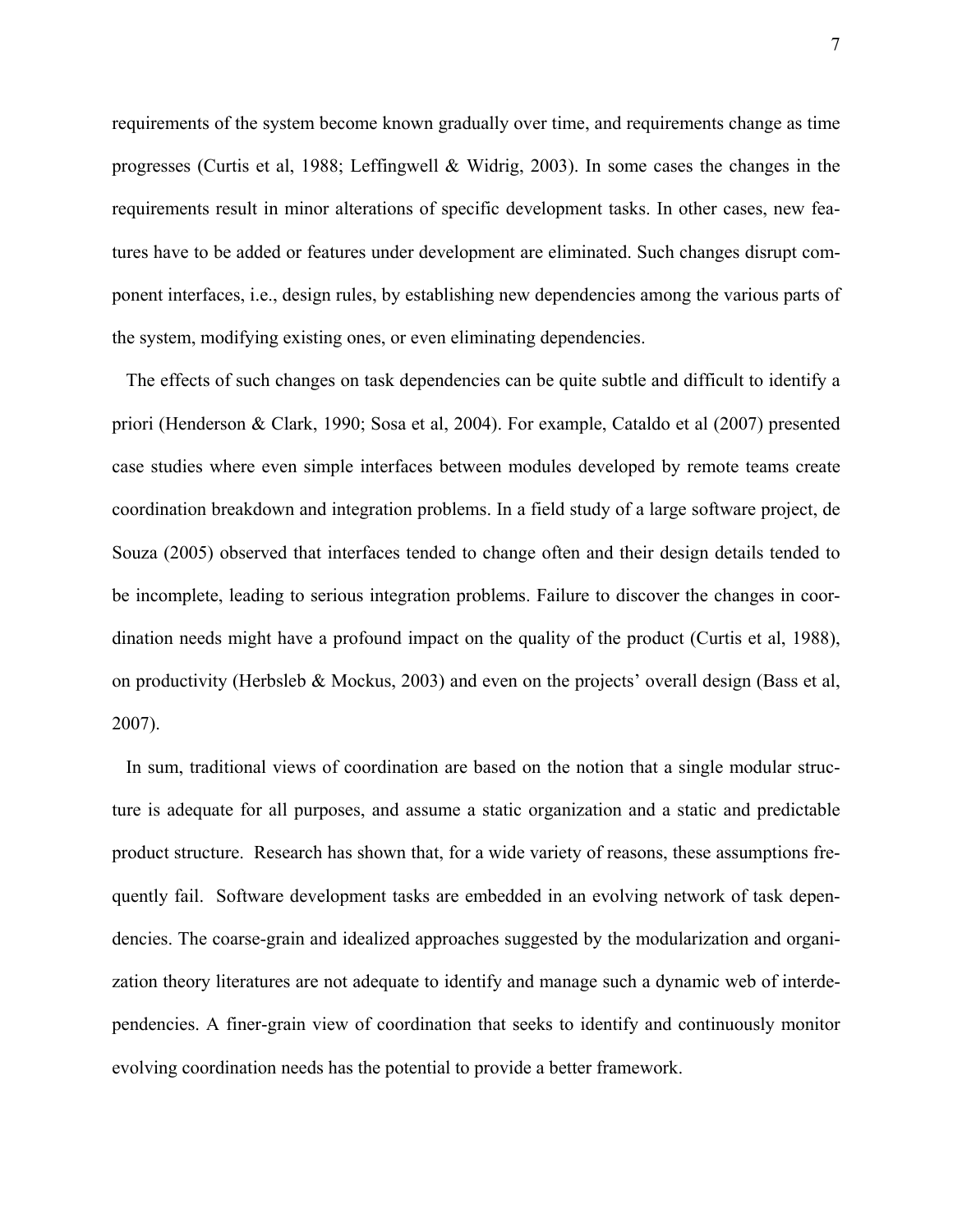#### III. SOCIO-TECHNICAL CONGRUENCE: A FINE-GRAIN VIEW OF DEPENDENCIES

In this section, we present a framework to determine the coordination requirements among developers. The objective of the framework is to provide a fine-grain level of analysis of coordination that does not assume a single structure or a static architecture. To do so, we analyze files of source code, which represent "bundles" of design decisions that are far smaller than components (in our data, 1-2.5 orders of magnitude smaller), and compute task dependencies from data automatically collected by standard software development tools. We also propose a measure of "fit" between these work dependencies and the coordination activities performed by the software developers.

Two lines of work are particularly relevant in this context. The concept of "fit" from organizational literature refers to the match between a particular organizational design and the organization's ability to carry out a task (Burton & Obel, 1998; Carley & Ren, 2001; Levchuck et al, 2004). Research on dynamic analysis of social networks provides an innovative approach, called the meta-matrix, to examine the dynamic co-evolution of relationships among multiple types of entities such as resources, tasks, and individuals (Carley, 2002; Krackhardt & Carley, 1998). The concept of socio-technical congruence presented in this paper draws on these two lines of research to provide three important contributions to the literature. First, the socio-technical congruence framework presented here provides a fine-grain level of analysis that we argue is essential. Secondly, the congruence measure facilitates assessing the role of coordination activities, and allows us to identify both the impact of the modular strategy and the impact of using lightweight communication media to manage task dependencies that violate the modularity assumptions. Finally, we examine how task dependencies and coordination evolve over time, finding that the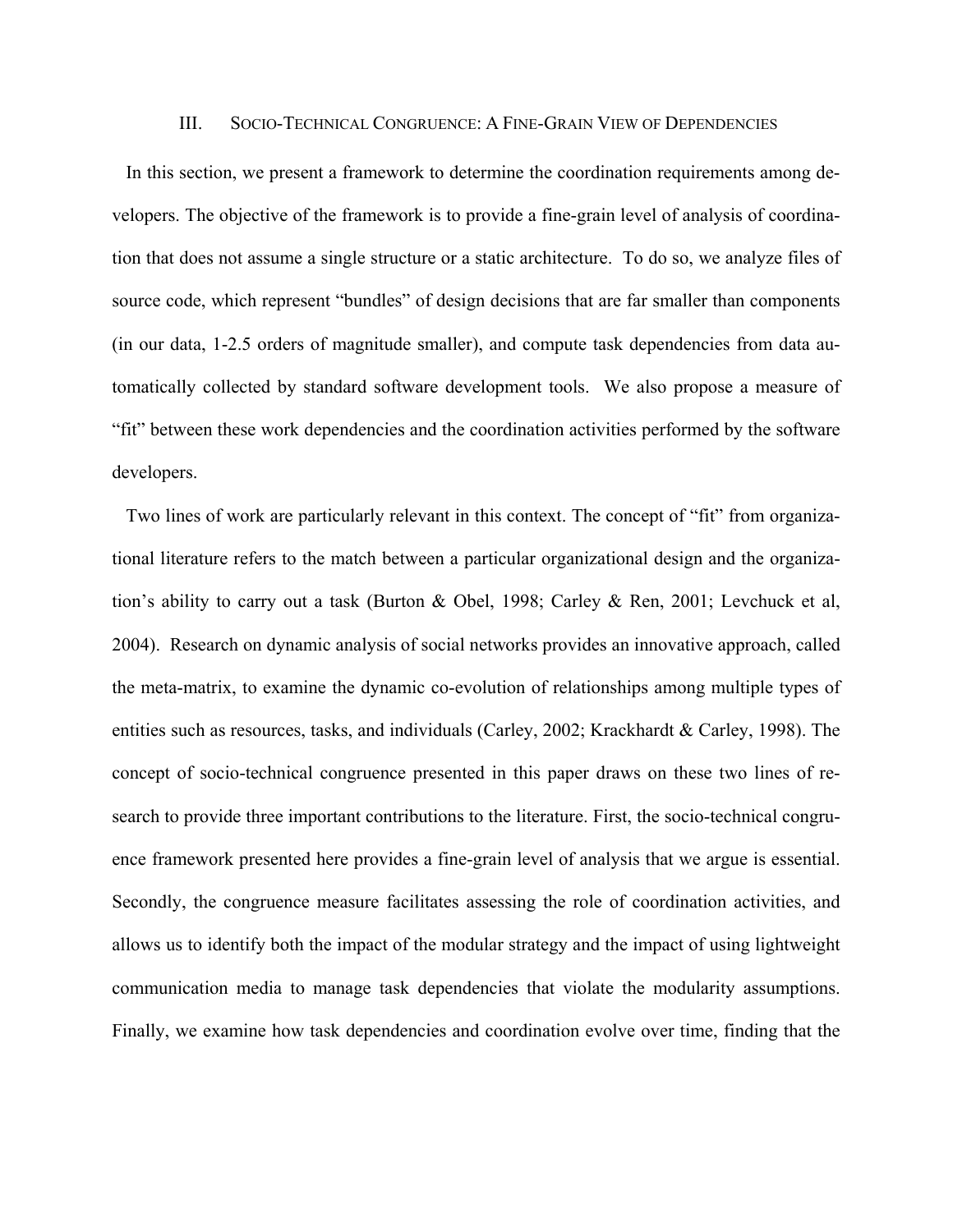modular strategy is fairly effective early in a project, but breaks down fairly dramatically as a project progresses.

Socio-technical congruence is generally defined as the match between the coordination requirements established by the dependencies among tasks and the actual coordination activities carried out by the workers. In other words, the concept of congruence has two components, coordination needs and coordination activities. In order to determine the coordination needs, we need to represent two sets of relationships: which individuals are working on which development tasks and the dependencies among tasks. In the framework proposed in this study, assignments of individuals to particular work items is represented by a people by task matrix where a one in cell *ij* indicates that worker *i* is assigned to task *j*. We will refer to this matrix as *Task Assignments*  $(T_A)$ . The set of dependencies among tasks can be represented as a square matrix where a cell *ij* (or cell *ji*) indicates that task *i* and task *j* are interdependent. We will refer to this matrix as *Task Dependencies*  $(T_D)$ . Now, if the *Task Assignment* and *Task Dependencies* matrices are multiplied, a people by task matrix is obtained that represents the set of tasks a particular worker should be aware of, given the tasks the person is responsible for and the dependencies among tasks. Finally, a representation of the coordination requirements among the different workers is obtained by multiplying the product of the *Task Assignment* and *Task Dependencies* matrices by the transpose of the *Task Assignment* matrix. This product results in a people by people matrix where a cell *ij* (or cell *ji*) indicates the extent to which person *i* works on tasks that share dependencies with the tasks worked on by person *j*. In other words, the resulting matrix represents the *Coordination Requirements* or the extent to which each pair of people needs to coordinate their work. More formally, the *Coordination Requirements* matrix is determined by the following product:

$$
C_R = T_A * T_D * T_A^T
$$
 (1)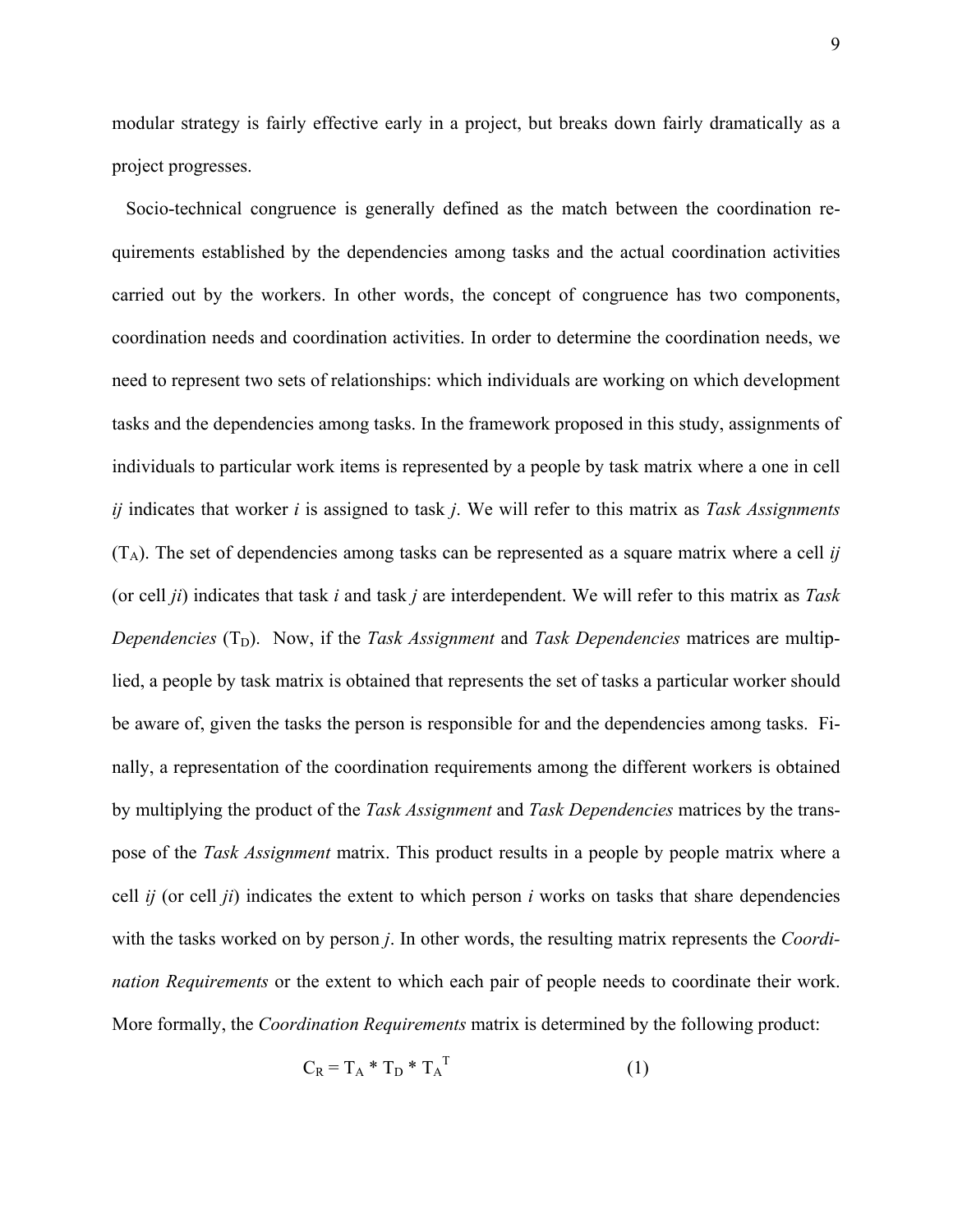where,  $T_A$  is the *Task Assignments* matrix,  $T_D$  is the *Task Dependencies* matrix and  $T_A^T$  is the transpose of the *Task Assignments* matrix.

So far, we have discussed coordination requirements – we now turn our attention to coordination activities. *Actual Coordination*  $(C_A)$  is represented by a square, people by people matrix, where each entry in cell *ij* (or cell *ji*) represents the extent to which person *i* engaged in a particular kind of coordination activity with person *j*.

Socio-technical congruence is the result of comparing  $C_R$  and  $C_A$ . In particular, given a particular set of dependencies among tasks, socio-technical congruence is the proportion of coordination activities that actually occurred (given by the *Actual Coordination* matrix) relative to the total number of coordination activities that should have taken place (given by the *Coordination Requirements* matrix). For example, if the *Coordination Requirements* matrix shows that 10 pairs should coordinate, and of these, 5 show *Actual Coordination* interactions, then the congruence is 0.5. Formally, we define congruence as follows:

> Diff  $(C_R, C_A)$  = cardinality {diff<sub>ij</sub> | cr<sub>ij</sub> > 0 & ca<sub>ij</sub> > 0 }  $|C_R|$  = cardinality {cr<sub>ij</sub> > 0}

we have,

$$
Congruence (C_R, C_A) = Diff (C_R, C_A) / |C_R|
$$
 (2)

The value of congruence belongs to the [0,1] interval that represents the proportion of coordination requirements that were satisfied through some type of coordination activity. The measure of socio-technical congruence proposed here provides a new way of thinking about coordination, particularly, by providing a fine-grain level of analysis of different types of product dependencies and allowing us to examine how coordination needs are impacted by them.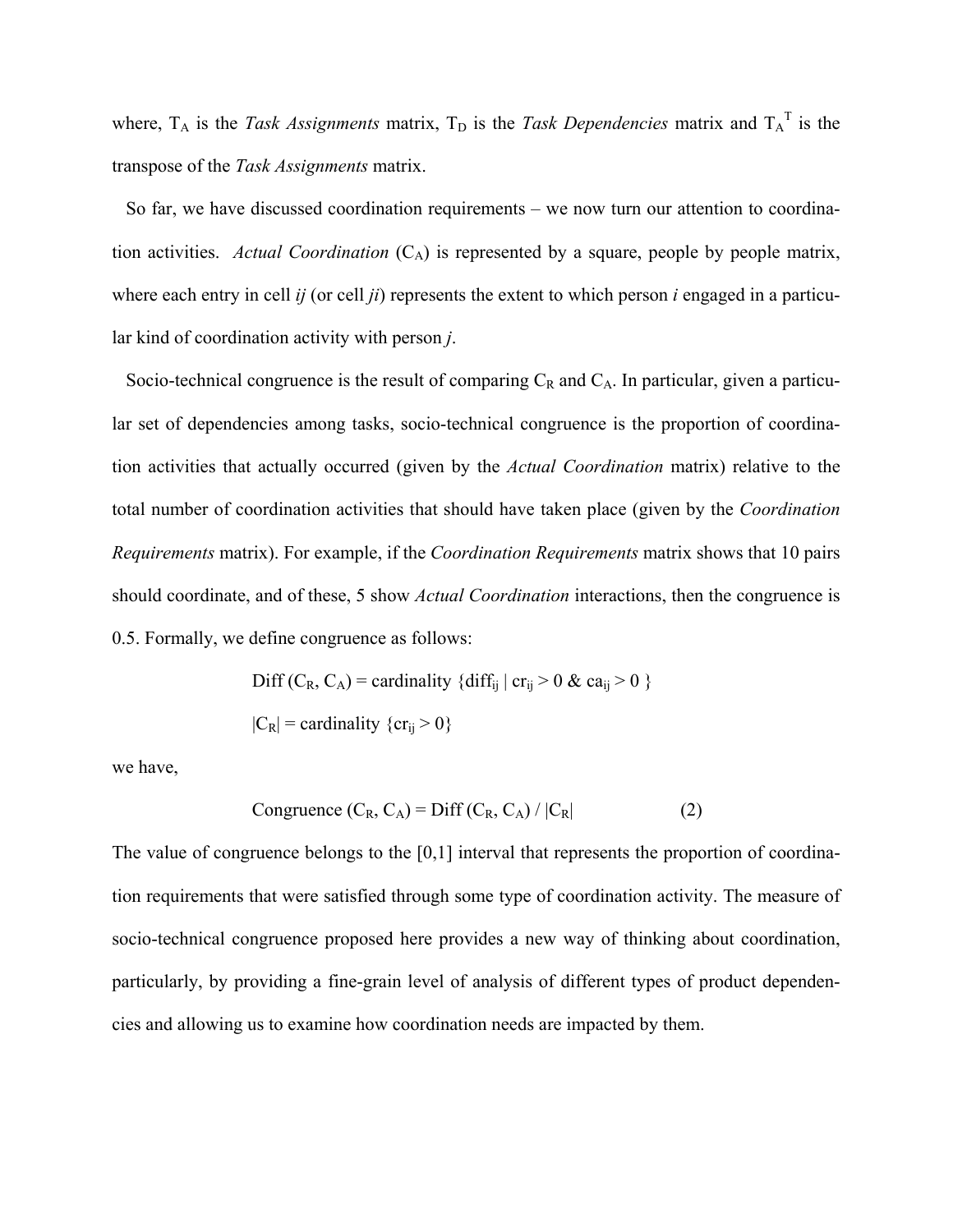#### IV. RESEARCH QUESTIONS

Utilizing the socio-technical congruence framework, our study examines how the alignment between task dependencies and coordination activities impact traditional outcomes measures of software development projects. Specifically, we address the following general research questions:

# *RQ 1: What is the impact of congruence on development productivity and software failures?*

*RQ 2: How do coordination requirements evolve over time?* 

## V. RESEARCH SETTING

We examined our research questions using data collected from two large scale software development projects from two distinct companies.

#### *A. Project A: Distributed System*

Project A was a large distributed system for data storage product. The data covered a period of 39 months of development activity and the first four releases of the product. The company had one hundred and fourteen developers grouped into eight development teams distributed across three development locations in North America. All the members of each team were collocated. All the developers worked full time on the project during the time period covered by the data. The system was composed of about 5 million lines of code distributed in 7737 source code files mostly in C language and a small portion (117 files and less than 96000 lines of code) in C++ language. The system consisted of 27 architectural components and the development responsibility of each component was assigned to one of the eight development teams. All developers had full access to a version control system and a modification request tracking system. The data cor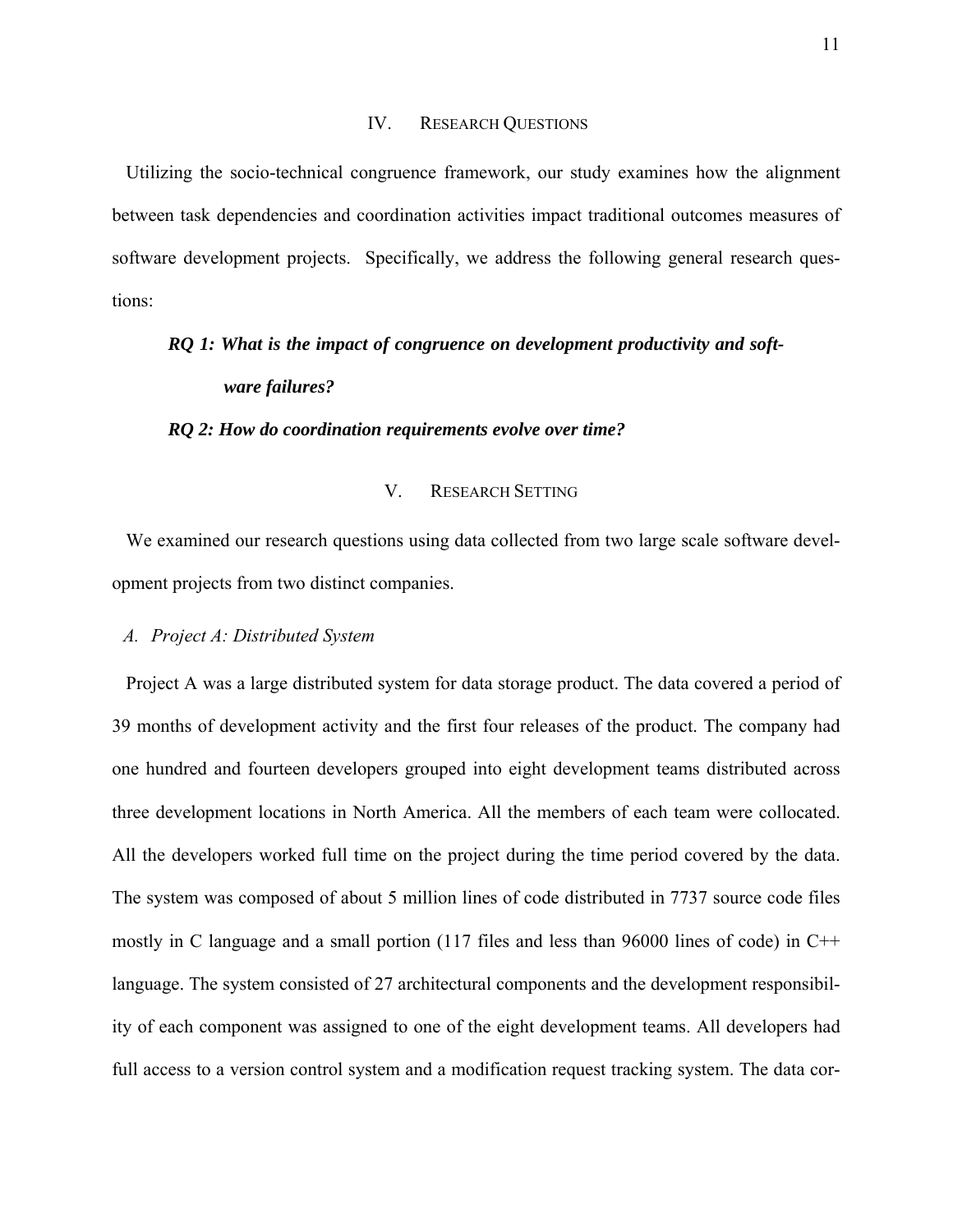responding to a total of 8,257 resolved modification requests (MRs) involving 67,652 commits to the version control system.

Software developers communicated and coordinated using various means. Opportunities for interaction existed when working in the same formal team or when working in the same location through periodic team meetings as well as impromptus interactions. Developers also used tools such as Internet Relay Chat (IRC) and a MR tracking system to interact and coordinate their work. Each formal team had a channel in IRC where most of the interactions with the team took place. The company stored the contents of those IRC channels and such content was viewable through a web-based interface. The MR tracking system kept track of the progress of the development task, comments and observations made by developers as well as additional material used in the development process such as snapshots of screen reporting errors, trace dumps or specification documents. We collected communication and coordination information from these two systems. Finally, we also collected demographic data about the developers such as the geographical location and the team he/she belonged to.

#### *B. Project B: Embedded System*

We collected data from a multi-national development organization responsible for producing a complex embedded system for the automotive industry. The development organization used a product line approach and the collected data covered 65 months of development activities associated with the latest version of the main platform software from the beginning of the project in late 2003 until end of 2008. Three hundred and eighty developers located in eight development sites distributed across Europe and India participated in the project. Those developers were organized in 37 development teams. The system was composed of about 7 million lines of code distributed in 9,074 source code files and 562 architectural components. The development responsi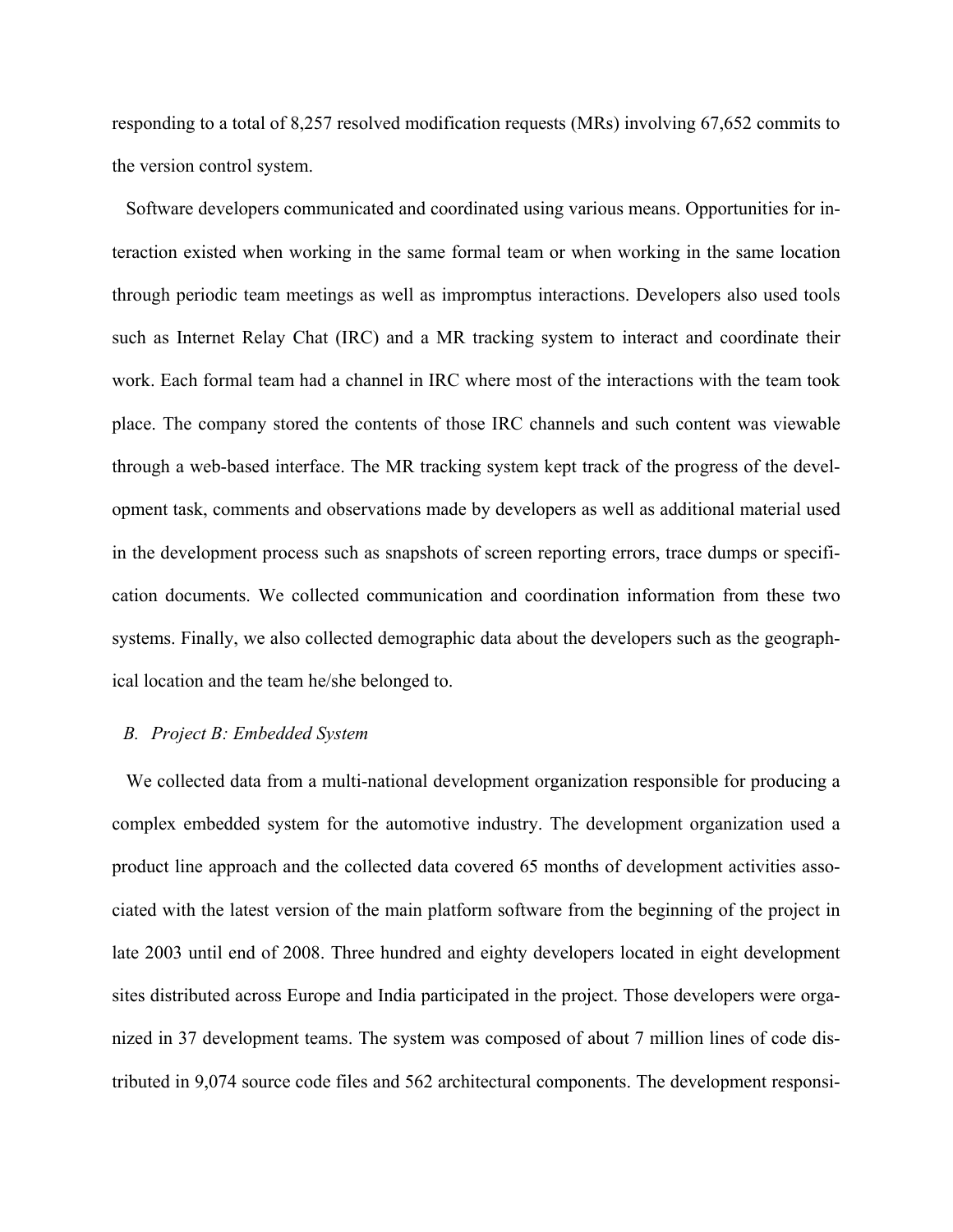bilities of each component were assigned to a single development team. All source code files were written in C language. All developers have full access to the version control system and the modification request tracking system. The data corresponding to a total of 4,170 resolved modification requests were identified and 2,340 of those were multi-team modification requests. Those MRs involved 10,736 commits to the version control system.

The development organization had in place a well-defined development process. Telephone and conference calls as well as email were the primary mechanisms of communication among distributed engineers. The use of communication technologies such as instant messaging was not allowed. Finally, we also collected demographic data about the developers such as the geographical location and the team he/she belonged to.

#### VI. SOFTWARE DEPENDENCIES AND COORDINATION REQUIREMENTS

The first step in our investigation examines how software dependencies can be utilized to extract coordination requirements among developers. Based on recent studies, we computed software dependencies by examining the set of source code files that are modified together as part of a modification request. This approach is equivalent to the approach proposed by Gall and colleagues (1998) in the software evolution literature to identify logical dependencies between modules. A source code file can be viewed as representing a "bundle" of technical decisions. If a modification request can be implemented by changing only one file, it provides no evidence of any dependencies among files. However, when a modification request requires changes to more than one file, it can be assumed that decisions about the change to one file in a modification request depend in some way on the decisions made about changes to the other files involved in implementing the modification request. Dependencies could range from syntactic, for instance a function call between files, to more complex semantic dependencies where the computations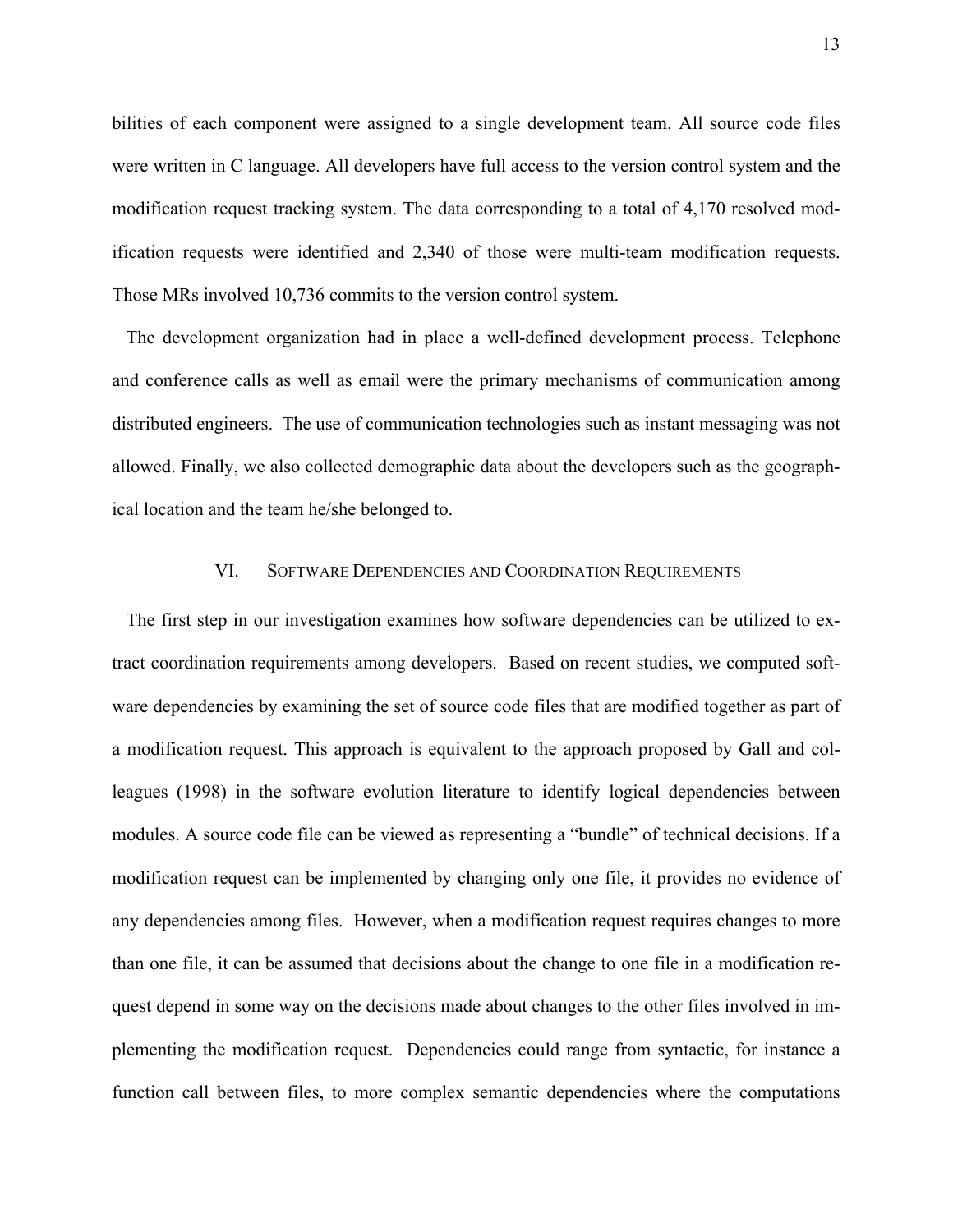done in one files affect the behavior of other files. This approach has been shown to represent a good estimate for a broad range of dependencies that affect productivity and defect-proneness.<sup>1</sup>

We now turn our attention to research question 1 which asks if we can determine the coordination needs among developers of a software project. The following paragraphs address this question in two parts. First, we provide an interpretation of the model in equation 1 that allows us to compute coordination requirements based on the socio-technical congruence framework described in section III. Second, we demonstrate how the coordination requirements can be calculated from data in traditional software repositories such as version control and change management systems.

#### *A. From Software Dependencies to Coordination Requirements*

The socio-technical congruence framework provides us with a measure of coordination requirements that consists of two elements: a people to task relationship (Task Assignment matrix) and task to task relationship (Task Dependency matrix). In the context of software development, we interpret the people to task relationship as developers modifying source code files. The second relationship can be articulated as the technical dependencies among files. Combining these two definitions with equation (1) allows us to compute coordination requirements. The outcome is a people to people matrix where each cell *ij* indicates the extent to which developer *i* is dependent of developer *j* given the set of logical dependencies of the system under development and the allocation of work responsibilities.

<sup>&</sup>lt;sup>1</sup> For completeness, we computed all congruency measures using both logical dependencies and syntactic dependencies. Our results were in agreement with published literature (Cataldo et al, 2008; Cataldo, et al, 2009), with logical dependencies far more predictive of failures and producitvity. We omit these results in the interest of space.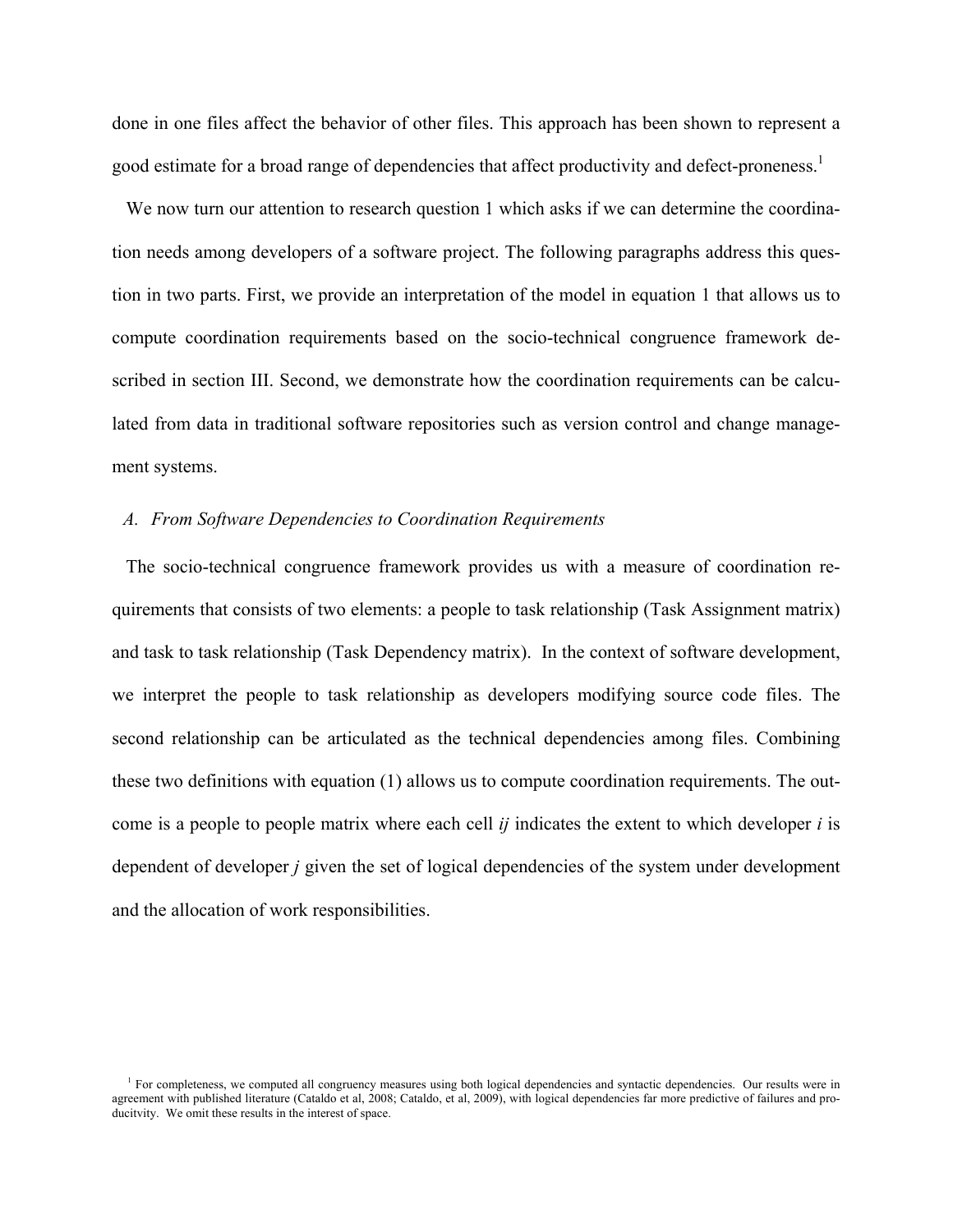#### *B. Coordination Requirements from Software Repository Data*

The data for constructing the *Coordination Requirements* matrix can be extracted from two types of repositories commonly encountered in software development projects: the modification request tracking systems and the version control systems. Modification reports in our data contained information about which commits in the version control system represent the development effort for that report. Thus, an MR provides the "developer *i* modified file *j*" relationship that constitutes our  $T_A$  matrix described in the previous section.

The *Task Dependency* ( $T_D$ ) matrix was constructed as follows. The cell  $c_{ij}$  of the  $T_D$  matrix represents the number of times a particular pair of source code files changed together as part of the work associated with modification requests prior to the focal MR. Finally, using those  $T_A$  and  $T_D$  matrices, the *Coordination Requirement*  $(C_R)$  matrix can be computed as indicated earlier.

Figure 1 depicts an example of using the algorithm with data from software repositories. In this case, we have a modification request involving 3 developers and a system with 5 source code files. The  $T_A$  matrix captures the set of files that each developer modified as part of working on the modification request. For instance, developer 1 (top row) worked on 2 files (cells in the first row containing 1). The  $T_D$  matrix, in this case, contains logical dependency information. The diagonal indicates the total number time the source code files was changed in the past development tasks, while the off-diagonal cells indicate the number of times the two files were changed together as part of past modification requests. For example, the value 3 in cell*1,3* (top row, third column from left to right) indicates that files 1 and 3 were changed together three times in the past. Then, the resulting  $C_R$  matrix represents the extent to which developers are interdependent giving the history of how source code files were changed  $(T_D \text{ matrix})$  and the files that were modified as part of the development tasks considered in the  $T_A$  matrix. For instance, developers 1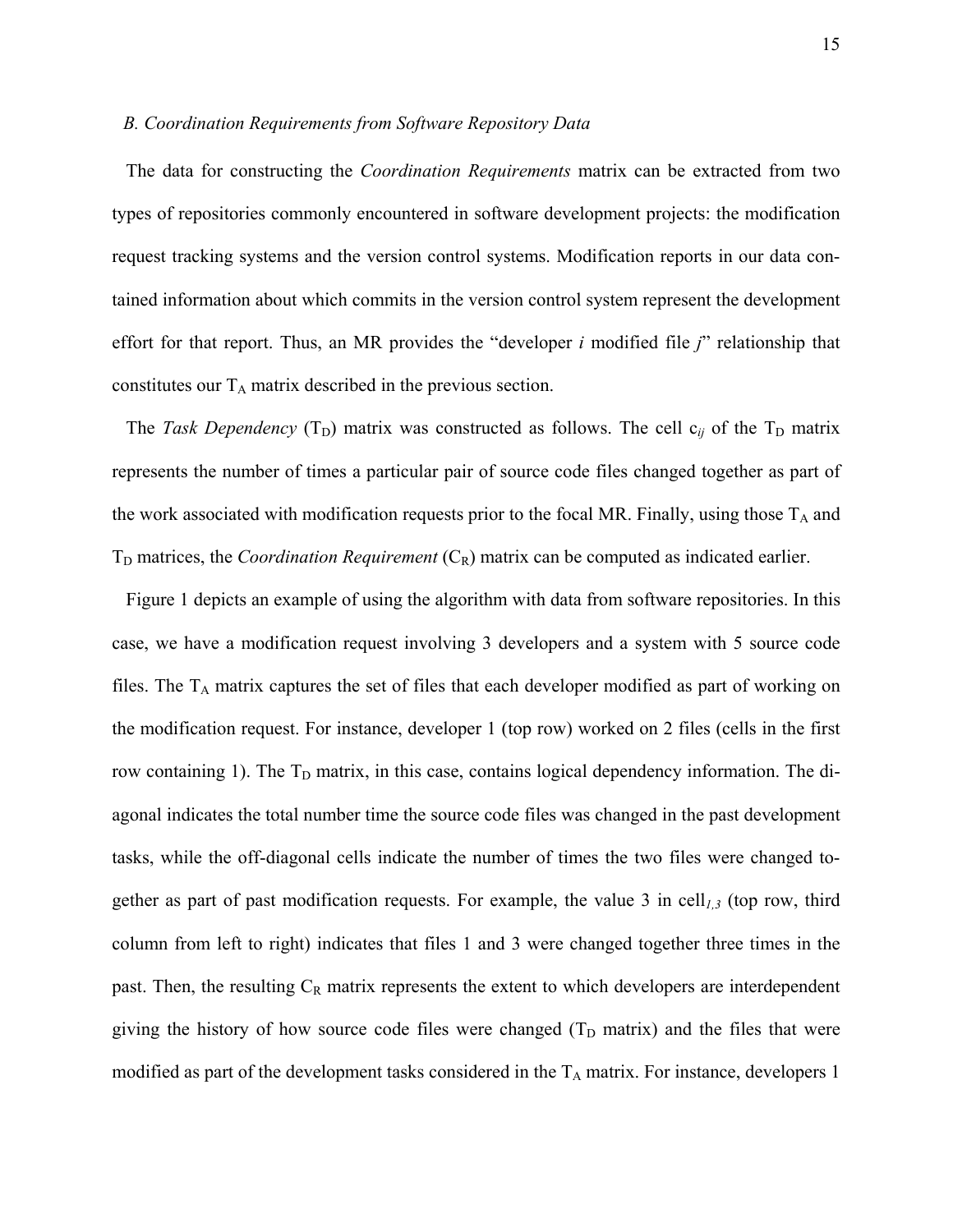and 3 are the highly coupled (cell<sub>1,3</sub> in  $C_R$  equals 10) whereas developers 1 and 2 are significantly less interdependent (cell<sub>*l*,2</sub> in  $C_R$  equals 1). Notice since the  $T_D$  matrix is symmetric the resulting  $C_R$  matrix is also symmetric.



**Figure 1: Example of the Computation of the Coordination Requirement Matrix** 

#### VII. CONGRUENCE AND SOFTWARE DEVELOPMENT PRODUCTIVITY

The second step in our analysis consists of evaluating the relationship between socio-technical congruence and development time, an outcome that past research in software development has shown to be negatively impacted by failure to adequately coordinate development tasks (Curtis et al, 1988; Espinosa et al, 2007; Herbsleb & Mockus, 2003).

Empirical research has shown that difficulties in communication and coordination breakdowns are particularly problematic when the work items involve more than one team (Curtis et al, 1988; Espinosa et al, 2007; Kraut & Streeter, 1995) and the developers are geographically distributed (Herbsleb & Mockus, 2003). For these reasons, the analysis focuses on the set of modification requests that involved more than one software development team. A total of 2,375 multi-team modification requests were identified in project A. Project B contained 2,480 multi-team modification requests.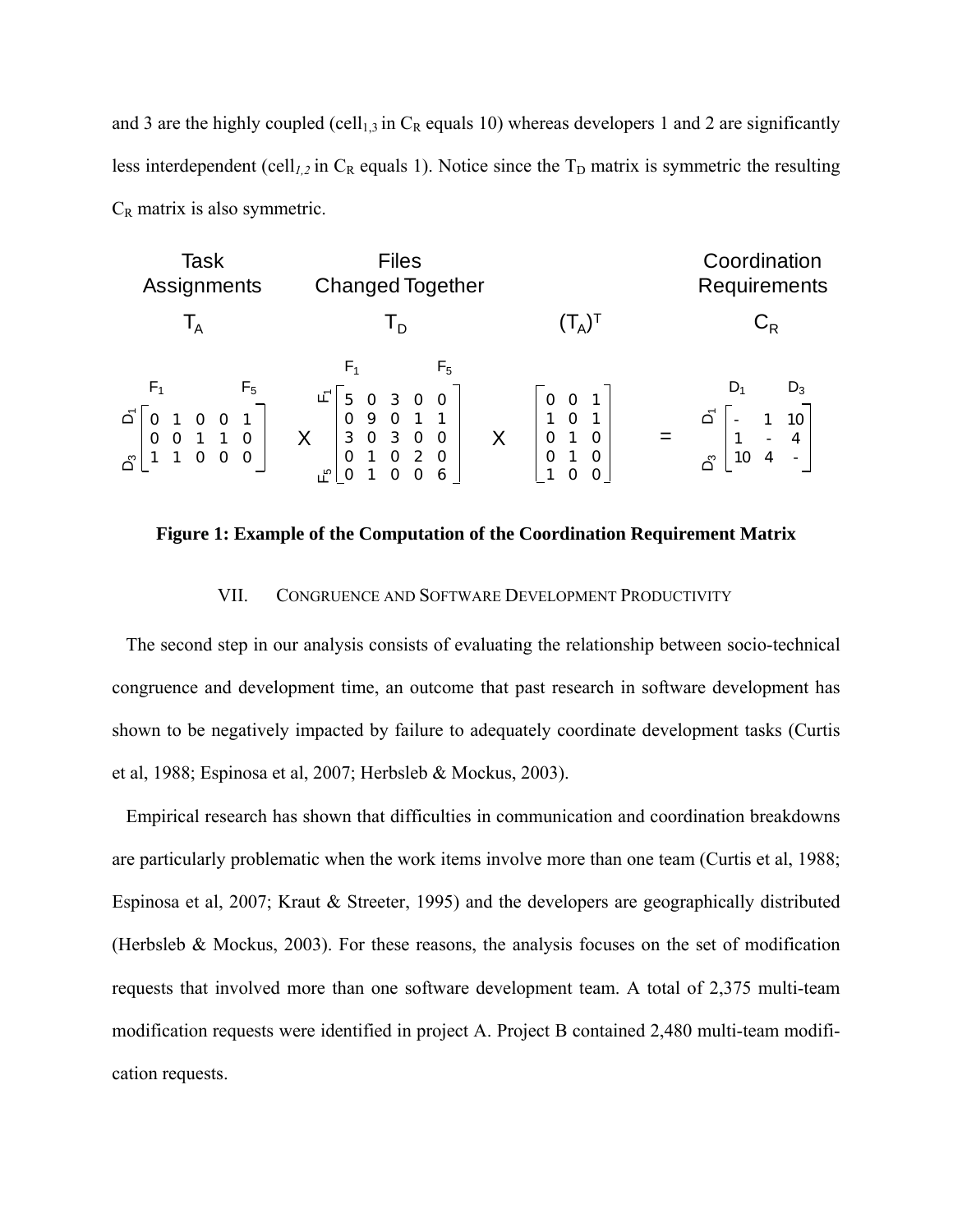## *A. Description of the Measures*

Past research has identified a number of factors that impact development time. Some of those factors are related to characteristics of the development tasks such as the amount of code to be written or modified and the priority of the task, whereas other factors capture relevant attributes of the individual developers and the teams that participate in a development task. In the following paragraphs, we first describe our dependent variable, resolution time of modification requests. Secondly, the procedures used to construct the measures of congruence are described. Finally, we describe a number of additional control measures that were included in the statistical models.

#### *1) Development Time Measure*

Our measure of development time is *Resolution Time,* which captures the time it took to resolve a particular modification request, accounting for all the time that the MR was assigned to developers. The modification requests reports contain records of when the MR was opened and resolved as well as every time the MR was assigned to a particular developer. Given this information, we can approximate the amount of time that developers were actually working on the task.

## *2) Congruence Measures*

We collected logical dependency information from both projects in order to compute the coordination requirement matrices. Logical dependencies were extracted from the modification request tracking and version control systems in both projects as described in section VI-B.

Development organizations have different ways of coordinating their activities, that is, they have different sets of coordination capabilities. In the measure of congruence described in section III, the *Actual Coordination*  $(C_A)$  matrix captures one or more coordination capabilities of a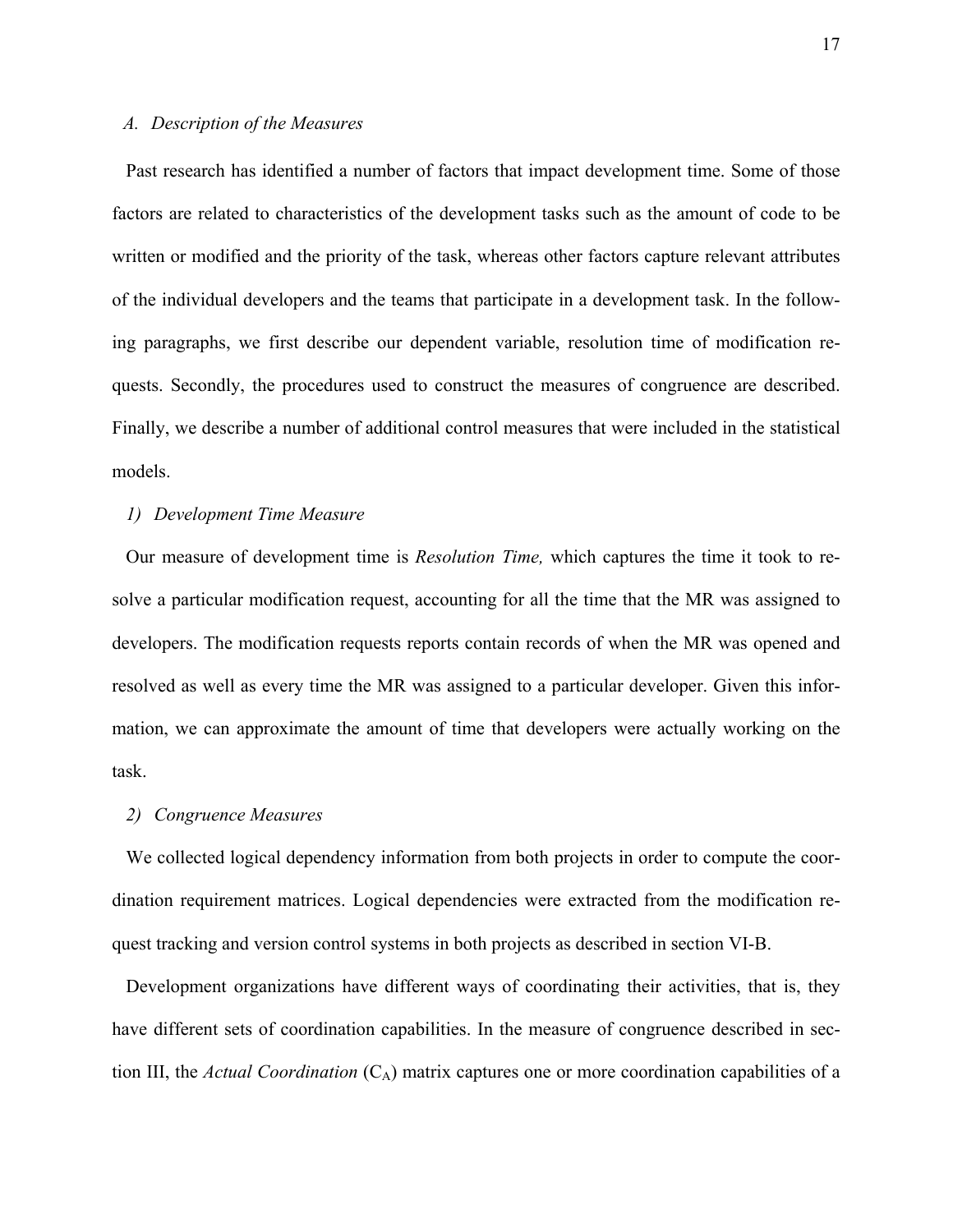particular organization. We constructed two distinct  $C_A$  matrices for each project, which led to two distinct measures of congruence. One C<sub>A</sub> matrix that we call *Structural Congruence*, captured the existence of coordination activity between engineers *i* and *j* if they belong to the same formal team. Such a matrix represented the potential paths of communication and coordination that members of a formal team have through various mechanisms such as team meetings and other work-related activities. This particular view of congruence captures the essence of the theorized relationship between product and work modularization. If the system is modular then the work in one module can be done within one team, then no coordination is required among different teams.

Similarly to the case of organizational structure, the second C<sub>A</sub> matrix that we call *Geographical congruence* was built around the idea of potential paths of communication and coordination that exist when individuals work in the same physical location (Allen, 1997; Olson & Olson, 2000). Then, in terms of the matrix of coordination activities, engineers *i* and *j* have a linkage if they work in the same location.

In the case of project A, we had data concerning two additional communication and coordination mechanisms: the exchanges of information in the MR tracking system and IRC. *MR communication congruence* considers an exchange of technical information between engineers *i* and *j* only when both *i* and *j* explicitly commented in the modification request report. Multiple modification requests might refer to the same problem and later be marked as duplicates of a particular modification request. All duplicates of the focal MR were also used to capture the interactions among developers. Finally, *IRC communication congruence* was computed based on interaction between developers from the IRC logs. Three raters, blind to the research questions, examined the IRC logs corresponding to the period of time associated with each MR and established an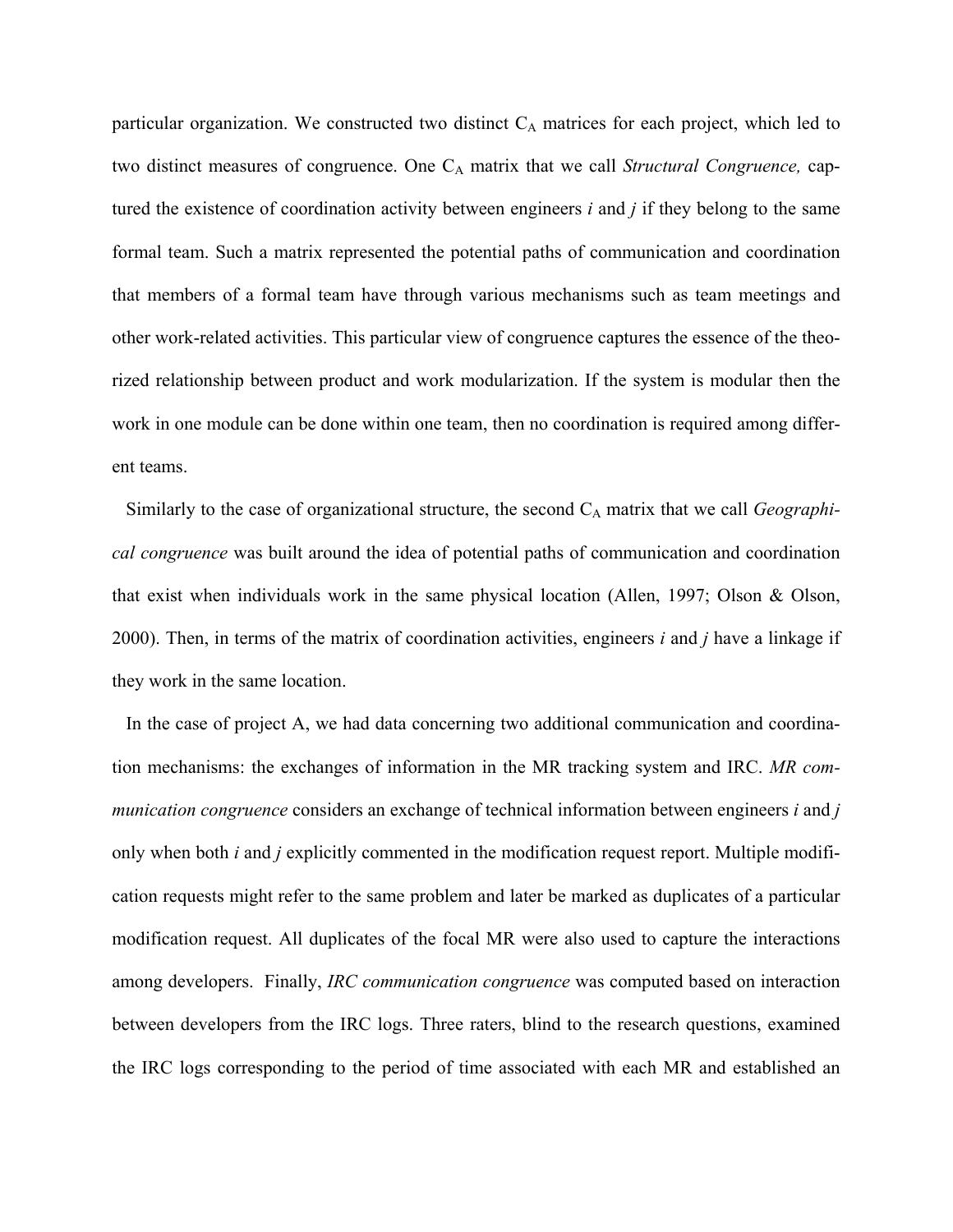interaction between engineers *i* and *j* if they made reference to the MR identifier or to the task or problem represented by the MR in their conversations. In order to assess the reliability of the raters' work, 10% of the MRs where coded by all raters. Comparisons of the obtained networks showed that 98.2% of the networks had the same set of nodes and edges.

## *3) Additional Control Measures*

Past research has reported several additional factors that impact development time (Espinosa et al, 2007; Herbsleb & Mockus, 2003; Kraut & Streeter, 1995). We collected a number of control variables that capture attributes of the development tasks, the individuals and the teams associated with the development work. The amount of code written or changed is a proxy for the actual amount of development work done. The *change size* measure was computed as the number of files that were modified as part of the change for the focal MR. Prior research (Espinosa et al, 2007) has used lines of code changed as a measure of the size of the modification; however, a comparative analysis of both measures showed equivalent results in the statistical model used in this study. Therefore, the results presented in this study are based on the measure computed from the number of files modified. The change size measure was highly skewed so a log transformation was applied to satisfy the normality requirements of the regression model used in our analysis (see table A1 in the appendix).

Two measures were constructed to capture attributes of the teams involved in each modification request. *Team load* is a measure of the average work load of the teams responsible for the components associated with the modification request. This control variable was computed as the ratio of the average number of modification requests in open or assigned state over the total number of engineers in the groups involved in the focal modification request during the period of time the MR was in assigned state. *Multiple Locations* is a binary variable that indicates whether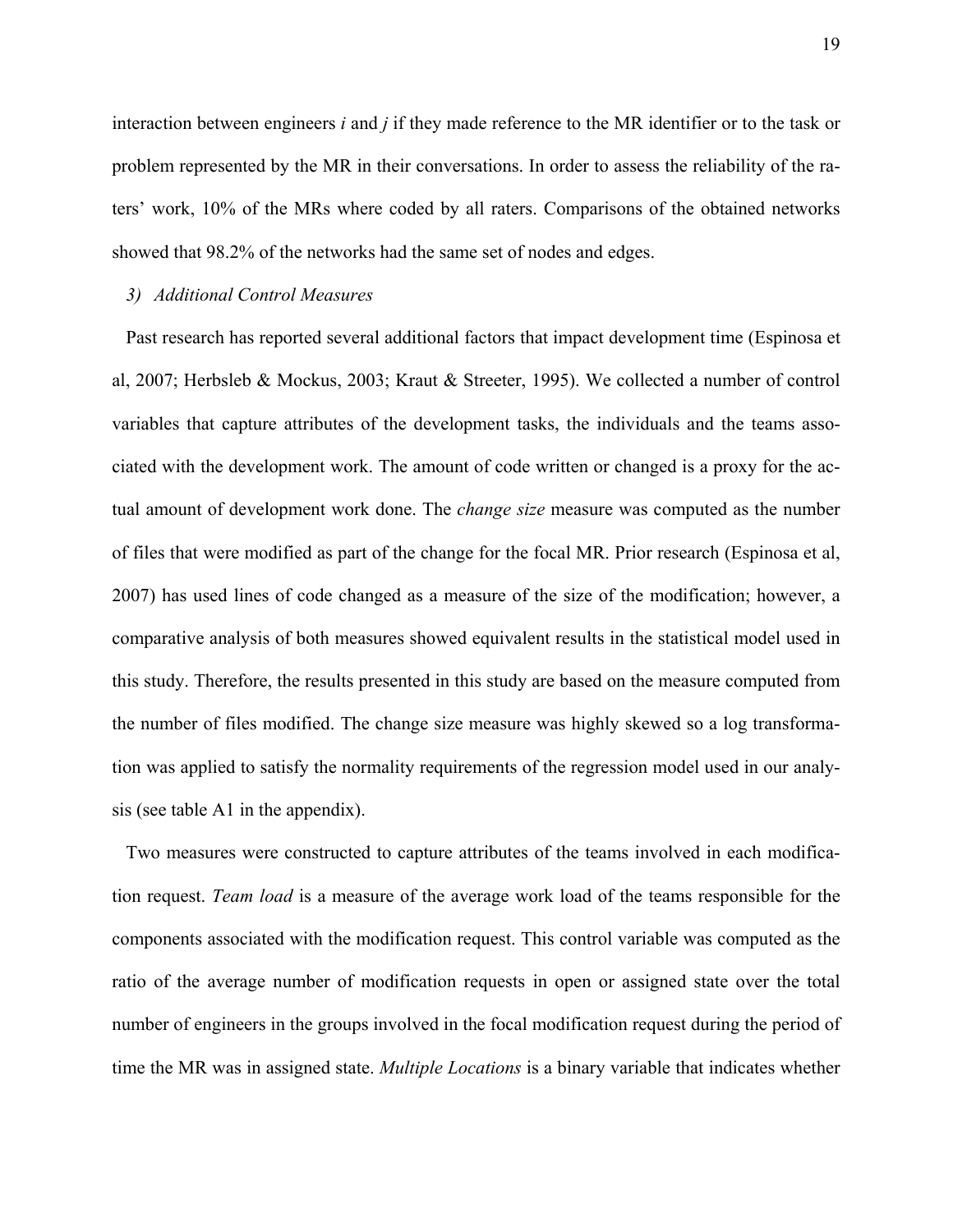all the developers that worked on a particular MR were in the same geographical location (a value of 0) or were distributed across different development locations (a value of 1).

An experienced software engineer familiar with tools and programming languages can be substantially more productive than an inexperienced developer (Brooks, 1995; Curtis, 1981; Curtis et al, 1988). Furthermore, experience with the domain area and the technical characteristics of the application being developed help accelerate development time (Curtis et al, 1988). We used archival information as well as data from the software repositories to compute several individual level measures of experience. First, *Component experience* was computed as the average number of times that the engineers responsible for the modification request have worked on the same files affected by the focal modification request. Second, *Shared Work Experience* was computed as the average number of times both persons in each dyad in a modification request worked together prior to the focal MR, averaged across all dyads. Both experience measures were logtransformed to satisfy normality requirements (see table A1 in the appendix).

#### *B. Description of the Statistical Model*

Past research has found that linear (Espinosa et al, 2007; Herbsleb et al, 2006) and hierarchical linear (Espinosa et al, 2007; Kraut & Streeter, 1995) models are appropriate techniques for examining the effects of different factors on development productivity. In this study, we examined the effect of the various congruence measures on task performance using the following linear regression model:

ResolutionTime = 
$$
\sum_{i} \beta_i * Congruence Measure_i +
$$
  
 $\sum_{j} \delta_j * ControlVariable_j + \varepsilon$  (3)

We report several measures of fit for each linear regression model including  $\mathbb{R}^2$ , the adjusted  $R<sup>2</sup>$  and the F-statistic as indicators of the models' explanatory power. An examination of descrip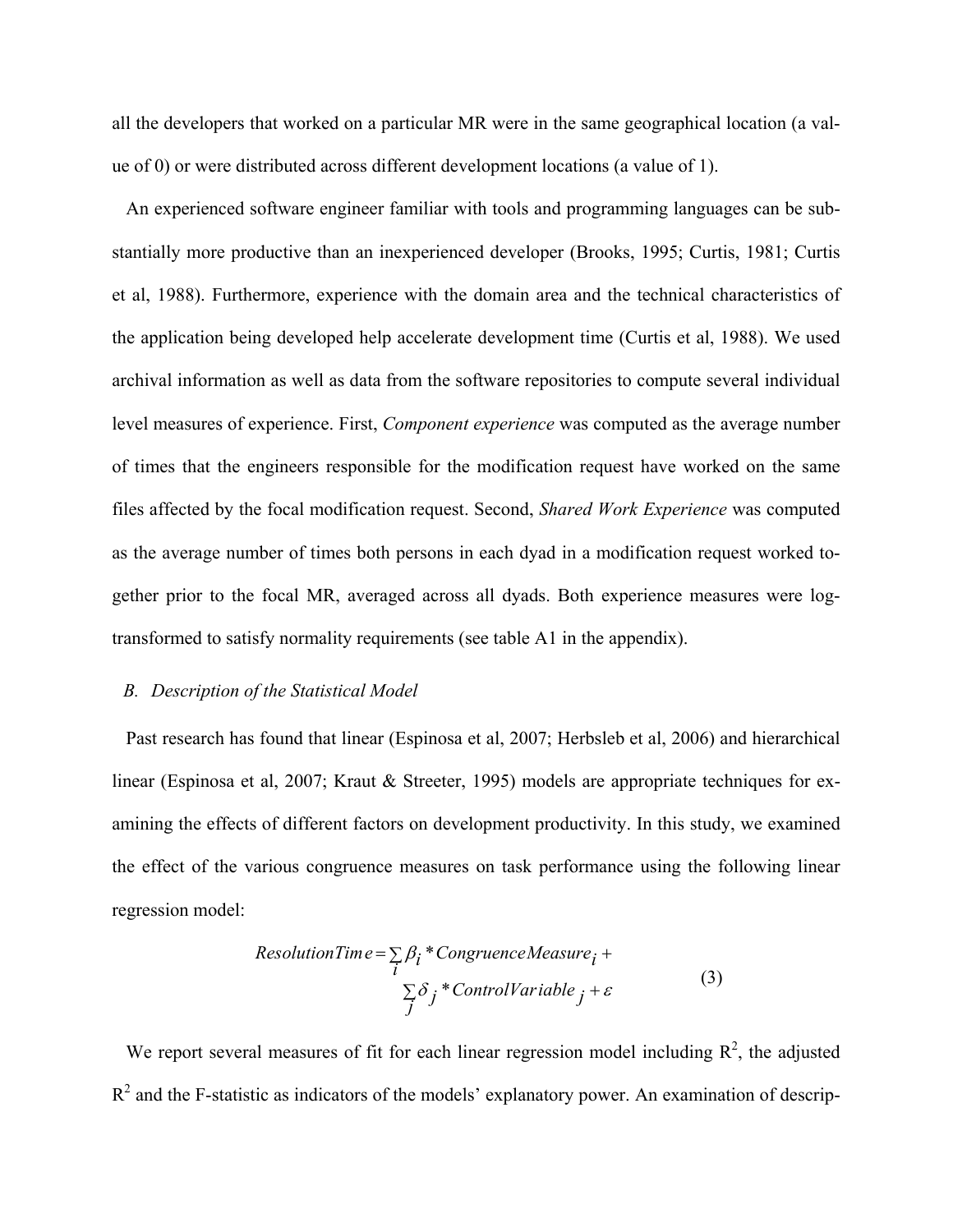tive statistics and Q-Q plot indicated that several of the variables (*Resolution Time*, *Chang Size*, *Shared Work Experience* and *Component Experience*) were highly skewed to the left. The log transformation provided the best approximation to a normal distribution (see table A.1 in the appendix). An analysis of the pair-wise correlations amongst the independent variables as well as a variance inflation analysis suggested no relevant collinearity problems. A small set of correlations were statistically significant but their levels did not exceed +/- 0.33 (see table A.3 in the appendix).

#### *C. Results*

We performed several linear regression analyses to assess the effect of the congruence measures on resolution time. Table I reports the OLS coefficients from the various regression models. We constructed a baseline model for both projects (model I and IV) considering only the control factors. The results are consistent with previous empirical work in software engineering. Factors such as the size of the modification, familiarity with the software components, familiarity working together with other developers and are geographic distribution are significant factors impacting the resolution time of modification requests (Boh et al, 2007; Espinosa et al, 2007; Herbsleb & Mockus, 2003).

We then included the measures of structural and geographical congruence based on logical dependencies. The results are reported in models II and V for project A and B, respectively. Both measures of congruence, structural and geographical, have statistically significant effects and the negative values of the estimated coefficients suggest that higher levels of congruence are associated with a reduction in time to resolve a modification request. More specifically, the association of higher levels of structural congruence with shorter development times supports the argument that when coordination requirements are contained within a formal team, task performance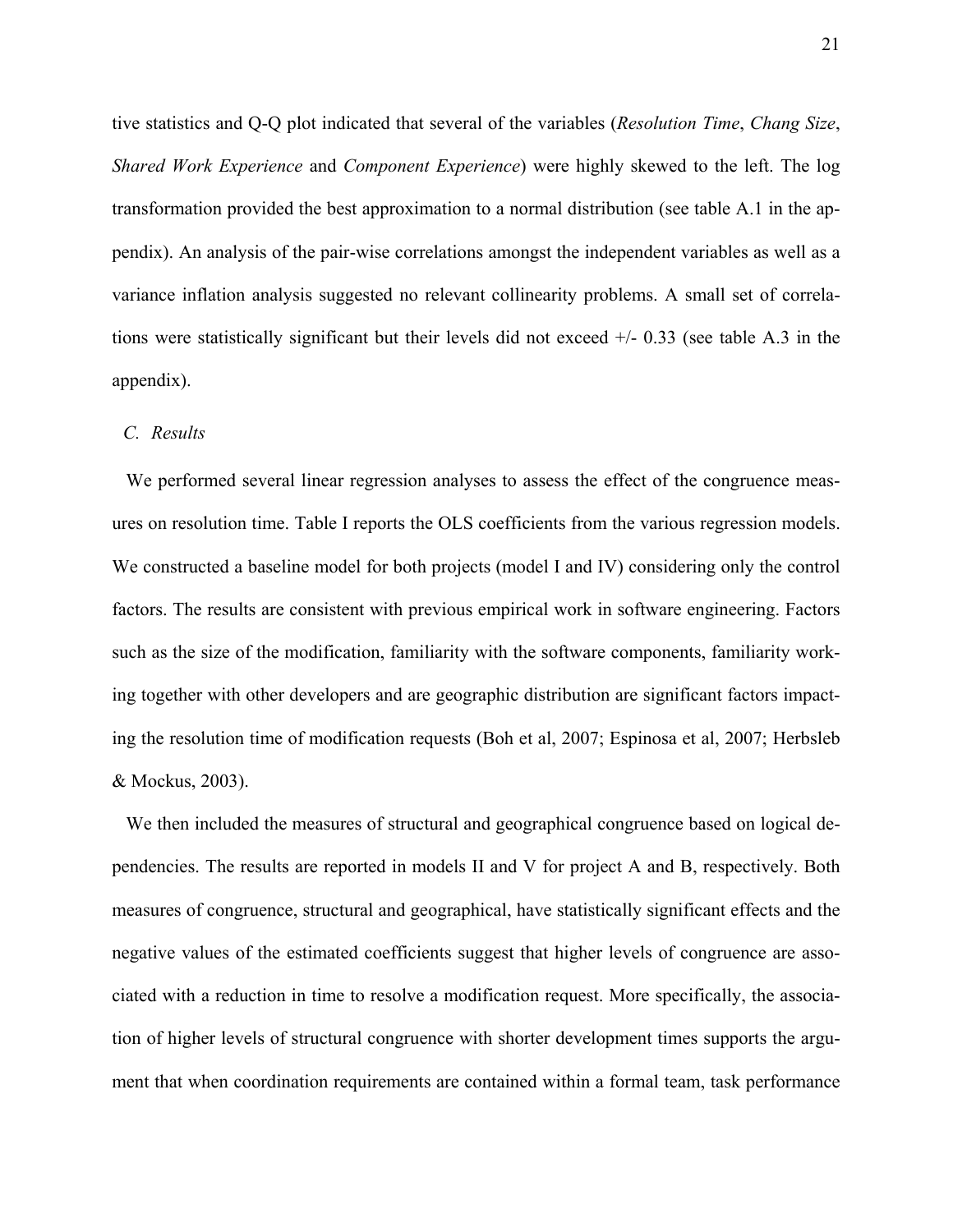increases. Geographical congruence had a positive effect on resolution time, consistent with past research finding distance has detrimental effects on communication (see Herbsleb & Mockus, 2003 and Olson & Olson, 2000 for reviews).

The measures of structural and geographical congruence could be affected by personnel turnover and mobility across teams. In project A, we examined archival data collected from the company and we determined a yearly turnover rate of only 3% and an inter-group mobility rate of less than 1%. The modification requests that involved individuals that left the company or changed group membership were eliminated from the analysis. However, an analysis including those modification requests showed results consistent with those reported in tables 1 and 3. Unfortunately, we did not have access to the necessary data in project B.

|                                                                      | <b>TABLE I</b> |                  |                  |                  |
|----------------------------------------------------------------------|----------------|------------------|------------------|------------------|
| The Impact of Congruence on Resolution Time of Modification Requests |                |                  |                  |                  |
|                                                                      |                | <b>Project A</b> |                  | <b>Project B</b> |
|                                                                      | <b>Model I</b> | <b>Model II</b>  | <b>Model III</b> | <b>Model IV</b>  |
| (Intercept)                                                          | $3.681**$      | $4.301**$        | $4.218**$        | 4.799**          |
| Change Size (log)                                                    | $0.402**$      | $0.308**$        | $0.331**$        | $0.213**$        |
| Team Load                                                            | 0.014          | 0.013            | $-0.011$         | $-0.004$         |
| <b>Multiple Locations</b>                                            | $0.523**$      | $0.527**$        | $0.282**$        | $0.234*$         |
| Shared Work Experience (log)                                         | $-0.144**$     | $-0.146**$       | $-0.116**$       | $-0.117**$       |
| Component Experience (log)                                           | $-0.141**$     | $-0.141**$       | $-0.213**$       | $-0.254**$       |
| Structural Congruence                                                |                | $-0.239*$        |                  | $-0.329*$        |
| Geographical Congruence                                              |                | $-0.382*$        |                  | $-0.360*$        |
| <b>Model Fit</b>                                                     |                |                  |                  |                  |
| N                                                                    | 2375           | 2375             | 2480             | 2480             |
| $R^2$                                                                | 0.652          | 0.692            | 0.459            | 0.522            |
| Adjusted $R^2$                                                       | 0.651          | 0.691            | 0.457            | 0.521            |
| F-test                                                               | 887.7**        | 787.1**          | 419.8**          | 385.6**          |
| $(^{+}p<0.10, ^{*}p<0.05, ^{**}p<0.01)$                              |                |                  |                  |                  |

The data collected in project A allowed us to compute two additional measures of congruence, IRC and MR communication congruence. Table II reports the results from the models that included all four measures of congruence. The results are consistent with those reported in table I. In addition, congruence based on the coordination activities amongst engineers performed through the MR reports as well as IRC were also statistically significant suggesting the useful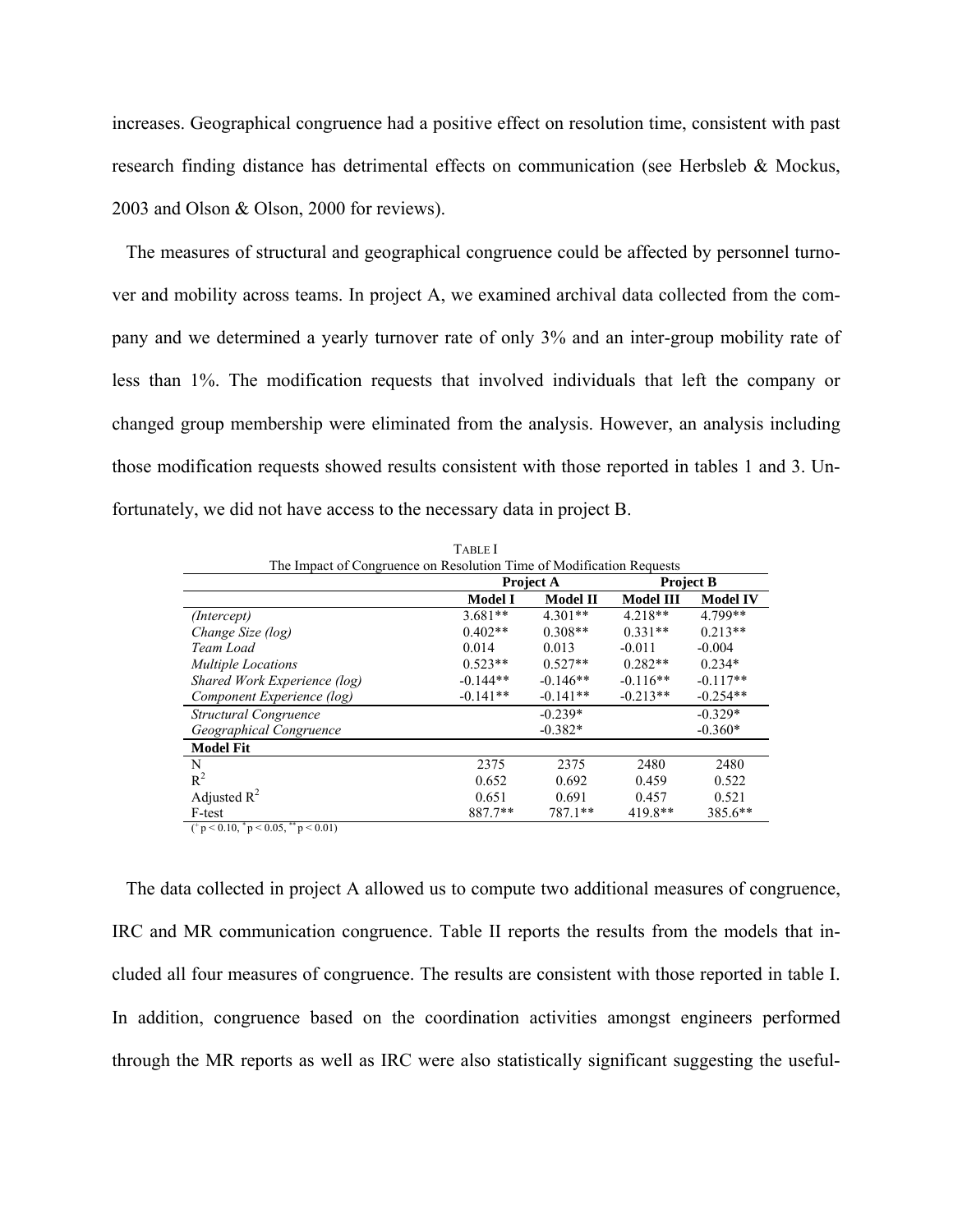ness of these tools as additional coordination capabilities that facilitate interdependent work, particularly in a geographically distributed context.

| <b>COORDINATION CAPABILITIES IN PROJECT A</b> |                |                 |  |  |  |
|-----------------------------------------------|----------------|-----------------|--|--|--|
|                                               | <b>Model I</b> | <b>Model II</b> |  |  |  |
| (Intercept)                                   | $3.681**$      | 4.278**         |  |  |  |
| Change Size (log)                             | $0.402**$      | $0.307**$       |  |  |  |
| Team Load                                     | 0.014          | 0.013           |  |  |  |
| <b>Multiple Locations</b>                     | $0.523**$      | $0.528**$       |  |  |  |
| Shared Work Experience (log)                  | $-0.144**$     | $-0.145**$      |  |  |  |
| Component Experience (log)                    | $-0.141**$     | $-0.141**$      |  |  |  |
| Structural Congruence                         |                | $-0.235*$       |  |  |  |
| Geographical Congruence                       |                | $-0.372*$       |  |  |  |
| <b>MR</b> Congruence                          |                | $-0.146*$       |  |  |  |
| <b>IRC</b> Congruence                         |                | $-0.154*$       |  |  |  |
| <b>Model Fit</b>                              |                |                 |  |  |  |
| N                                             | 2375           | 2375            |  |  |  |
| $R^2$                                         | 0.652          | 0.744           |  |  |  |
| Adjusted $R^2$                                | 0.651          | 0.743           |  |  |  |
| F-test<br>$\ast$<br>**                        | 887.7**        | 763.7**         |  |  |  |

TABLE II THE IMPACT OF CONGRUENCE ON RESOLUTION TIME WHEN CONSIDERING ADDITIONAL

 $({}^{\text{+}} p < 0.10, {}^{\text{+}} p < 0.05, {}^{\text{+}} * p < 0.01)$ 

## VIII. CONGRUENCE AND SOFTWARE FAILURES

Many software failures are caused by dependencies that are not recognized by the engineers that architect, design and implement a software system (de Souza et al, 2004; Cataldo et al, 2009). This section examines the relationship between socio-technical congruence and failure proneness defined as the likelihood of software entities (e.g. source code files, modules or components) of being modified as part of fixing a field defect.

#### *A. Description of the Measures*

The literature has identified a number of factors that impact failure proneness of source code files. Some of those factors are related to attributes of the files, attributes of the technical dependencies among the files as well as characteristics of the development activities that modified those source code files. In the following paragraphs, we first describe our dependent variable, *File Buggyness*. Secondly, the procedures used to construct the measures of congruence are de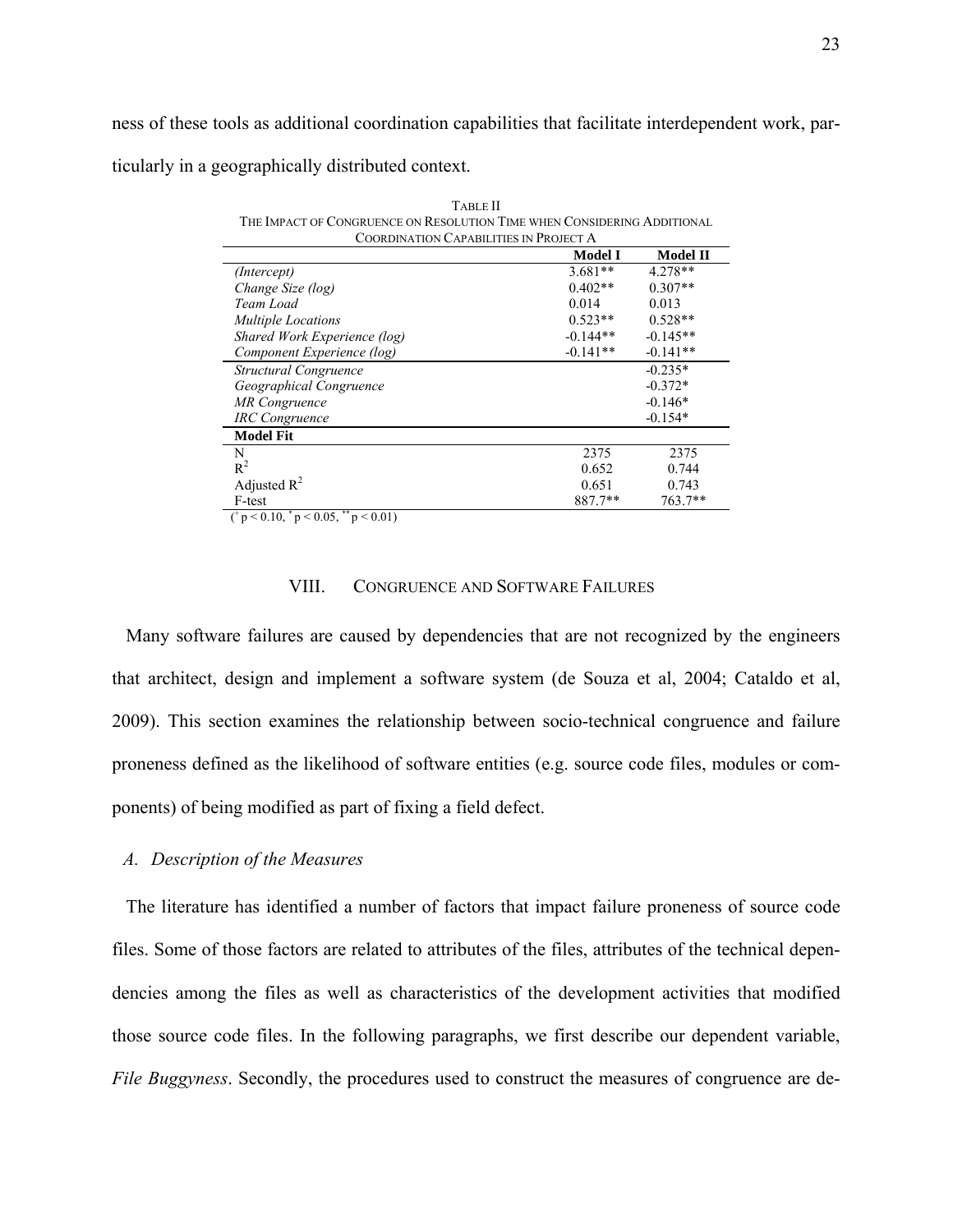scribed. Finally, we describe a number of additional control measures that were included in the statistical models.

#### *1) Measuring Failure*

The dependent variable, *File Buggyness*, is a binary measure indicating whether a file has been modified as part of the resolving a field defect. Therefore, the unit of analysis is the source code file. In project A, our data covered four releases of the product. Defects reported after the official release of the product were considered field defects. In the case of project B, the consequences of field defects are quite severe because they typically involve recall of vehicles with significant financial and reputational impact. A great effort goes into quality assurance and, consequently, field defects seldom occur. Therefore, we considered "field defects" as those defects encountered during the integration and system testing phase. Using 2,375 modification requests from project A and 4,170 modification requests from project B, the dataset of source code files was constructed in the following way. First, the dataset included all the files that were modified as part of the development activities of each project. For each one of those files, we determined if they were associated with a field defect in any of the releases of the product covered by the data. Secondly, we included all files that were associated with field defects that did not change during the development of a release under study. This procedure selection bias concerns.

#### *2) Congruence measures*

In order to construct the congruence measures, we used the same procedure described in section VI. However, the outcome in is a measure of congruence per MR. The congruence measures at the file level were constructed in the following way. For each file, we identified all the modification requests that touched the file. Then, the median value of each congruence measure was associated with that particular file. An alternative approach would be to compute the measure as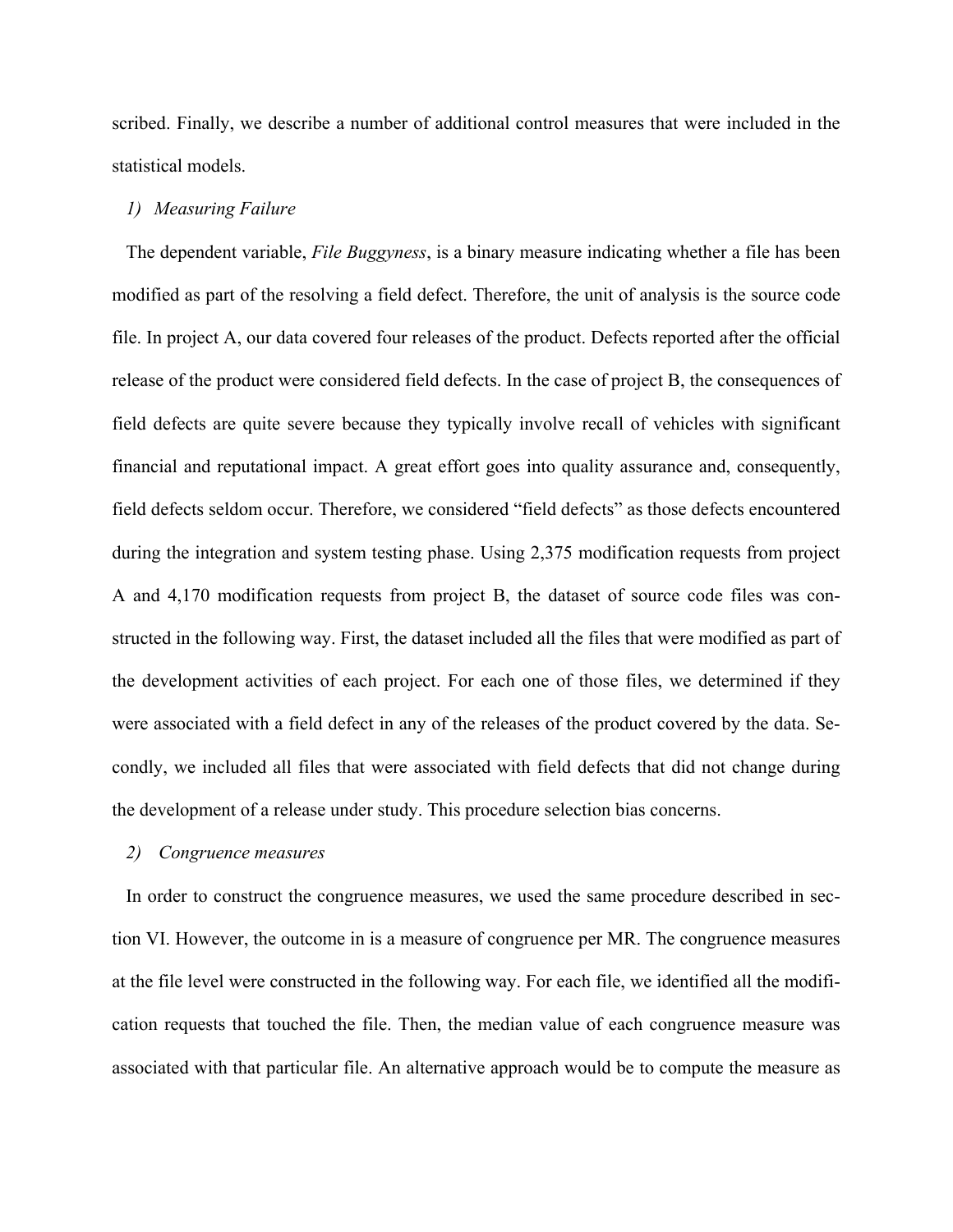an average of level of congruence across all modification requests that affected each particular file. However, the number of MRs that affected a file was highly correlated with other measures and it was also a significant predictor of failures. Hence, it was more appropriate to use the measure based on the median value of congruence. As we indicated earlier, coordination data over the MR tracking systems and IRC were only available for project A, we computed only structural and geographical in the case of project B.

#### *3) Additional Control Factors*

Past research on failure proneness has identified a number of technical and work-related factors that impact it. On the technical dimension, Graves and colleagues (2000) suggested that such measures could be grouped in two sets: process measures and product measures. Process measures such as number of previous faults, number of deltas, age of the code and the number of developers that modified the files have been shown to be very good predictors of failures (Graves et al, 2000; Nagappan & Ball, 2007). These measures are also referred to in the literature as churn metrics. In terms of product measures, investigations have typically focused on measures such as size of the code and complexity measures and the empirical results are mixed. Researchers have found a positive relationship between lines of code and failures (Briand et al, 2000; Graves et al, 2000). However, other work has found a negative relationship between lines of code and failures, that is, a larger number of LOC decreases the likelihood of failures (Basili  $\&$ Perricone, 1984). More recently, researchers have also looked at the role of software dependencies on failure proneness (Cataldo et al, 2009; Nagappan & Ball, 2007; Nagappan et al, 2008; Zimmerman & Nagappan, 2008).

The work by Cataldo and colleagues (2009) examined the relationship of failure proneness with several process, product and work-related metrics in two large scale industrial software de-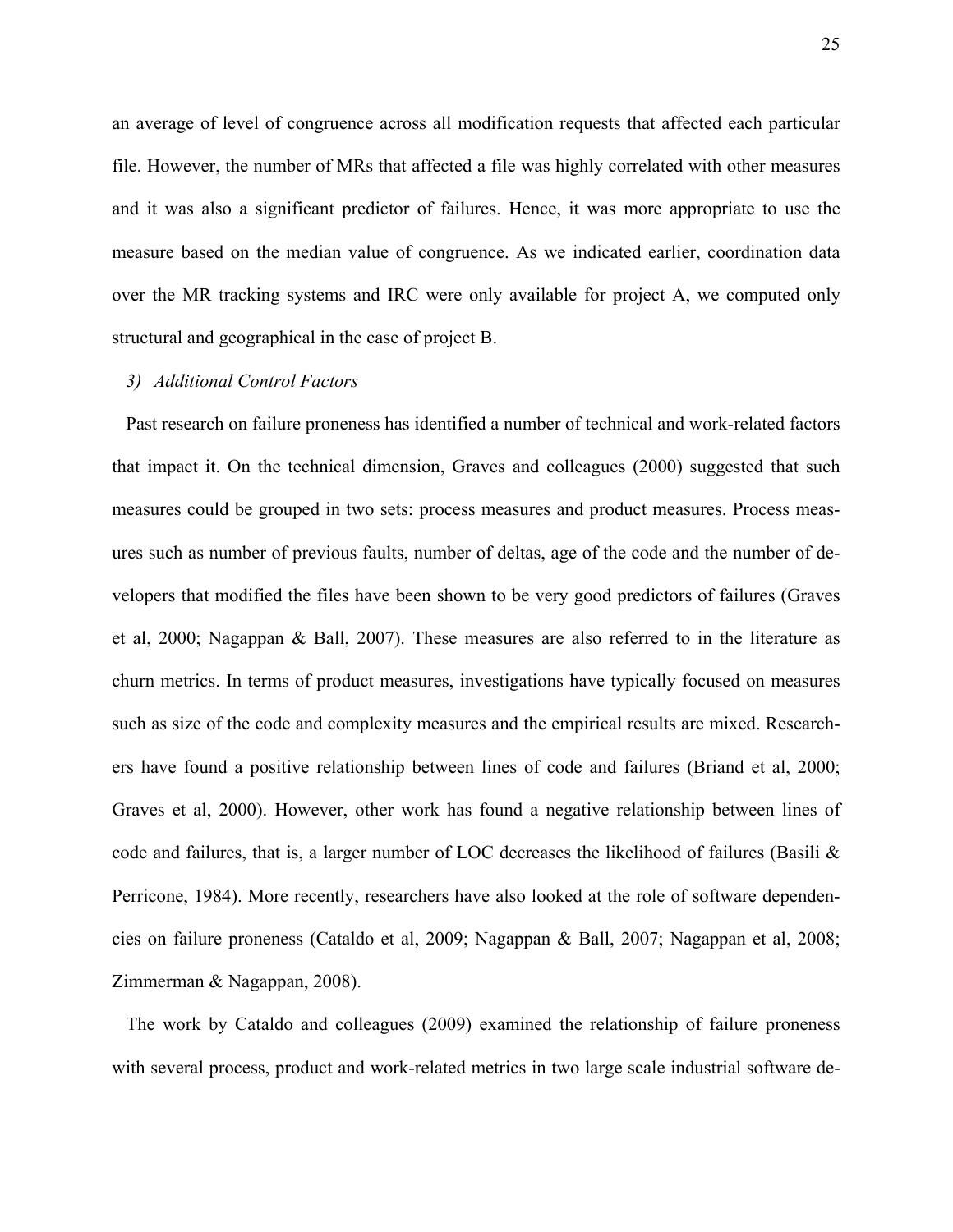velopment projects. The authors performed several collinearity diagnostics and identified a subset of technical and work related measures to be included in the statistical models. Those measures constitute the set of control variables used in this study and they are described in the subsequent paragraphs. The size of the file (*LOC*) as the number of non-blank non-comment lines of code. We also computed for the *Average Number of Lines Changed* in a file as part of modification requests. Using the information in the  $T_D$  matrices discussed in section VI, we computed the two measures proposed by Cataldo and colleagues (2009). *Number of logical Dependencies* was computed from the corresponding  $T_D$  matrix as the row sum minus the cell in the diagonal. Notice that the T<sub>D</sub> matrix based on logical dependencies is symmetric, therefore, the variable could also be computed using a summing the cells in the corresponding column. *Clustering of Logical Dependencies* measure for file *i* was computed as the density of connections among the direct neighbors of file *i*. This measure is equivalent to Watts's (1999) local clustering measure. Finally, we used equation 1 to construct the *Coordination Requirement* measure. A modification request provides the "developer *i* modified file *j*" relationship. We grouped such information across all modification requests in a particular release of the product to construct the  $T_A$  matrix. The  $T<sub>D</sub>$  matrix was the same used for the computation of the logical dependency measures. Then, the *Coordination Requirements* measure captures for each file *i*, the degree centrality of the most central developer in the  $C_R$  matrix that worked on the file  $i$ .

#### *B. Description of the Statistical Model*

Since our dependent measure is a binary variable, our analyses used the logistic regression model described in equation 4 to assess the impact of socio-technical congruence on failure proneness.

$$
P(Buggyness = 1 | X) = [1 + e^{(\sum_{i} \beta_{i} * CongruenceMeasure_{i} + \sum_{k} \varphi_{k} * ControlMeasure_{k})}]^{-1}
$$
 (4)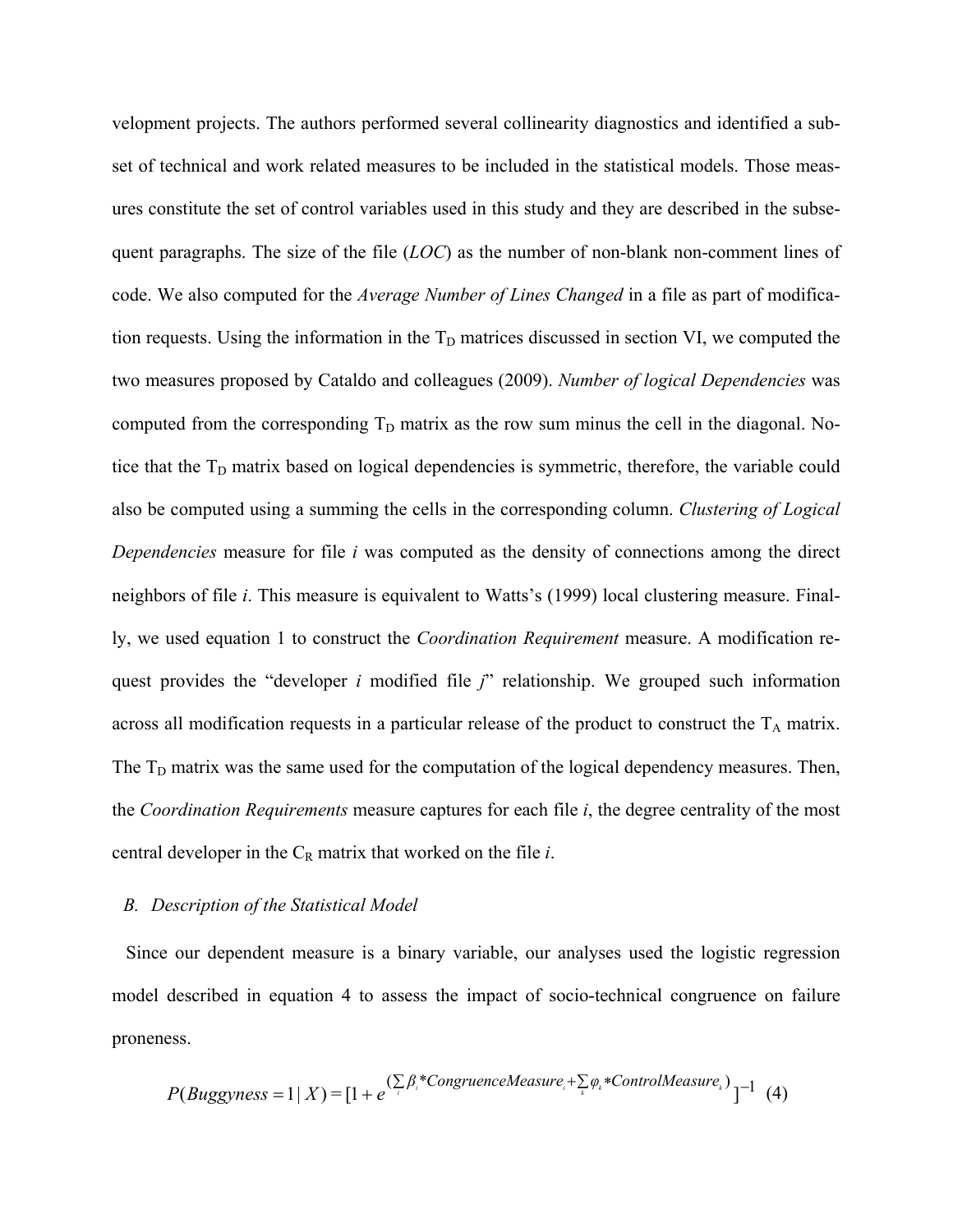where X is the vector consisting of the congruence and control measures. As it is customary with logistic regressions, the models were estimated using a maximum-likelihood method. We report several goodness-of-fit measures for each statistical model  $\chi^2$ , the percentage of deviance explained by the model as well as the statistical significance of the difference between a model that adds new factors and the previous model without the new measures. Deviance is defined as -2 times the log-likelihood of the model. The percentage of the deviance explained is a ratio of the deviance of the null model (containing only the intercept), and the deviance of the final model.

Traditionally, regression coefficients are reported as part of the results. However, since we are using logistic regressions, we decided to report odds ratios because they simplify the interpretation of the results. Odds ratios are the exponent of the logistic regression coefficient. Odds ratios larger than 1 indicate a positive relationship between the independent and dependent variables whereas an odds ratio less than 1 indicates a negative relationship. For instance, an odds ratio of 2 associated with the number of logical dependency measure indicates that a unit change in such measure doubles the probability of a file having a customer reported defect when the remaining factors in the model are kept constant.

#### *C. Results*

We performed several logistic regression analyses to assess the effect of the congruence measures on failure proneness of source code files. Table III reports the odds ratios associated with the various regression models. We constructed a baseline for both project A and B (models I and III). The results from both projects are consistent with those reported by Cataldo and colleagues (2009). Models II and IV introduce the measures of congruence based on logical dependencies for projects A and B, respectively. The results show a significant impact of both structural and geographical congruence in project B (model IV) with higher levels of congruence being asso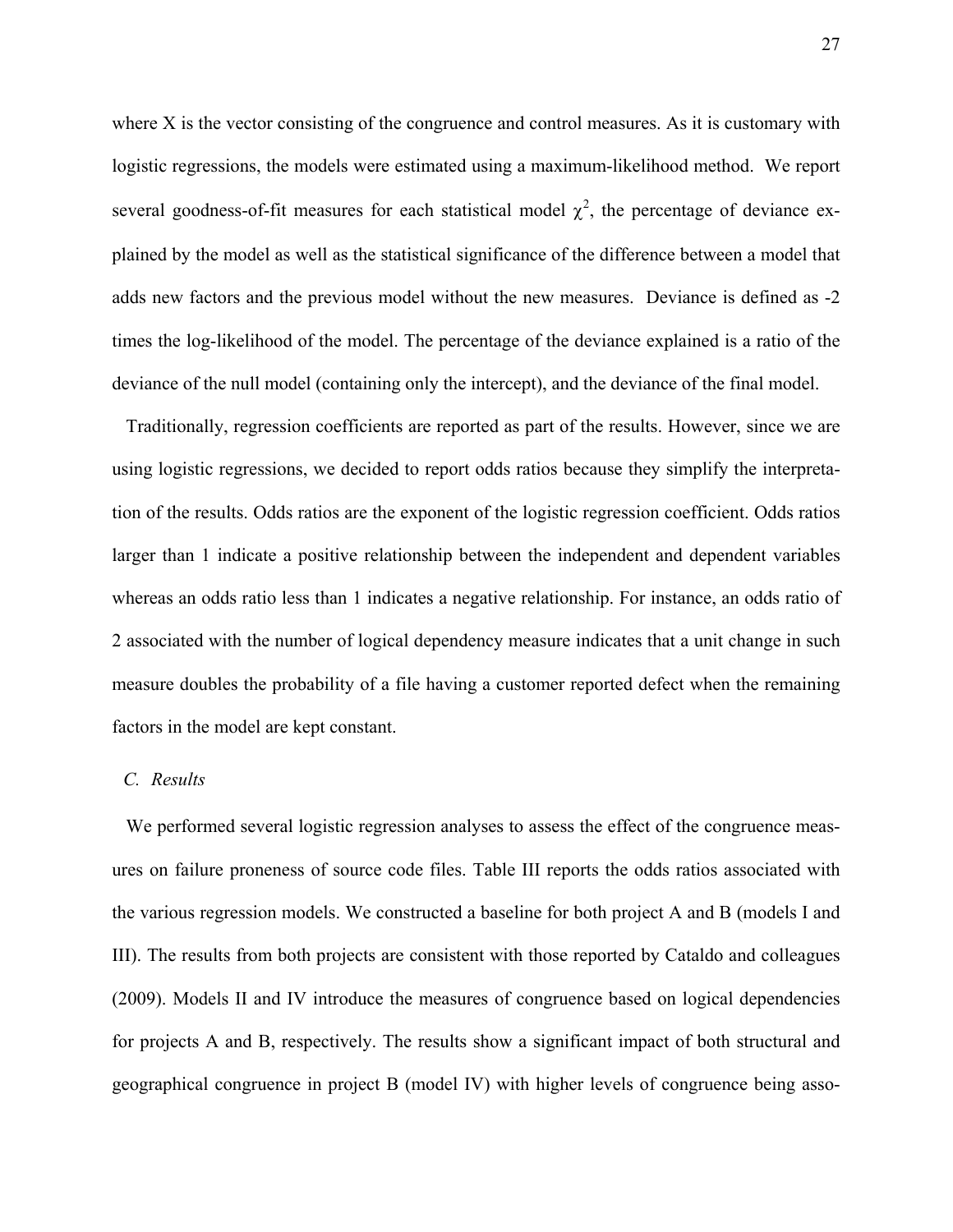ciated with lower levels of failure proneness (odds ratios less than 1). In project A, only structural congruence was statistically significant.

The data collected in project A allowed us to compute two additional measures of congruence, IRC and MR communication congruence. Table IV reports the odds ratios from the models that included all four measures of congruence. The results from model II are consistent with those reported in table III. In addition, IRC and MR congruence are also statistically significant suggesting such means of communication and coordination are very valuable in managing dependencies and, consequently, improving software quality. Model III in table II also shows no statistically significant effect for the measures of congruence computed based on syntactic dependencies.

It is worth mentioning that we also replicated the analyses using the data from the entire set of MR from project B (8,257 MRs) and the results were consistent to those reported in table III. However, we did not have IRC-based coordination data for the entire set of modification requests. Consequently, we decided to report the analyses based on a dataset that allows us to examine the impact of all four measures of congruence.

 $T_{\text{max}} = 1$ 

|                               | LABLE III                                     |                  |                  |                  |  |  |
|-------------------------------|-----------------------------------------------|------------------|------------------|------------------|--|--|
|                               | THE IMPACT OF CONGRUENCE ON FAILURE PRONENESS |                  |                  |                  |  |  |
|                               |                                               | <b>Project A</b> |                  | <b>Project B</b> |  |  |
|                               | Model I                                       | <b>Model II</b>  | <b>Model III</b> | <b>Model IV</b>  |  |  |
| LOC(log)                      | $1.125**$                                     | $1.137**$        | $1.251**$        | $1.151**$        |  |  |
| Avg. Lines Changed (log)      | $1.128**$                                     | $1.118**$        | $1.331**$        | $1.314**$        |  |  |
| Number Logical Dep. (log)     | $2.219**$                                     | $2.109**$        | 3.829**          | $3.830**$        |  |  |
| Clustering Logical Dep. (log) | $0.012**$                                     | $0.012**$        | $0.002**$        | $0.002**$        |  |  |
| Coordination Req. Dep. (log)  | $2.187**$                                     | $1.967**$        | $1.111**$        | $1.801**$        |  |  |
| Structural Congruence         |                                               | $0.285*$         |                  | $0.859*$         |  |  |
| Geographical Congruence       |                                               | 0.317            |                  | $0.578*$         |  |  |
| <b>Model Fit</b>              |                                               |                  |                  |                  |  |  |
| N                             | 3980                                          | 3980             | 9074             | 9074             |  |  |
| Model $\chi$ 2                | 1663**                                        | $1701**$         | $3092**$         | 3401**           |  |  |
| df                            | 5                                             |                  | 5                | 7                |  |  |
| Deviance Explained            | 0.302                                         | 0.317            | 0.362            | 0.401            |  |  |
| Model Comparison $\chi$ 2     |                                               | 38.13**          |                  | 309.07**         |  |  |

 $(+ p < 0.10; * p < 0.05; ** p < 0.01)$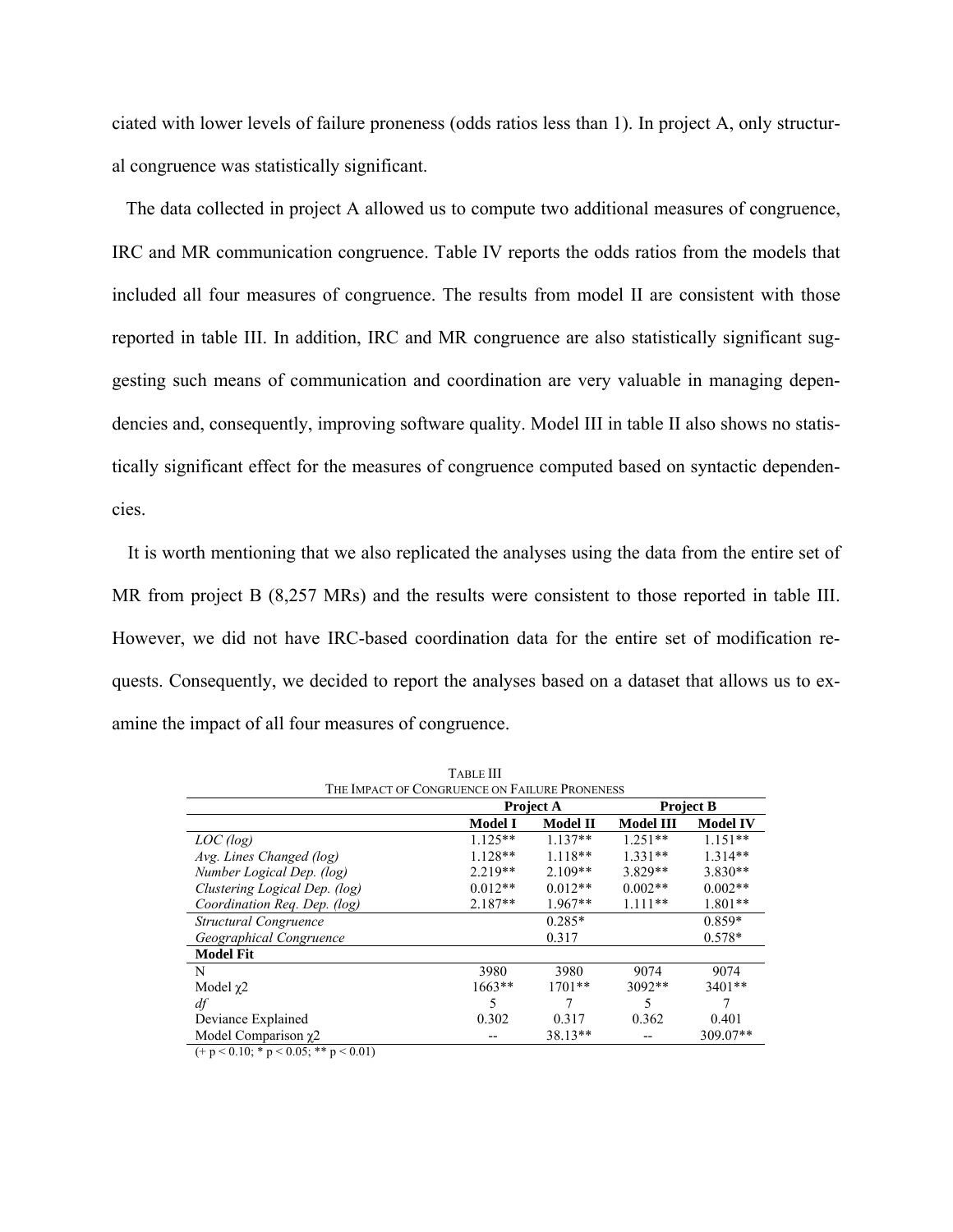Summarizing, the results of our analyses suggest that the relevant work dependencies that impact software failures stem from logical dependencies rather than syntactic relationships between software entities. Furthermore, the various measures of congruence demonstrate the complementary benefits of different approaches of satisfying coordination needs which if left unattended can results in poorer software quality.

| <b>TABLE IV</b>                                               |                |                 |  |  |  |  |  |
|---------------------------------------------------------------|----------------|-----------------|--|--|--|--|--|
| THE IMPACT OF CONGRUENCE ON FAILURE PRONENESS WHEN            |                |                 |  |  |  |  |  |
| CONSIDERING ADDITIONAL COORDINATION CAPABILITIES IN PROJECT A |                |                 |  |  |  |  |  |
|                                                               | <b>Model I</b> | <b>Model II</b> |  |  |  |  |  |
| LOC(log)                                                      | $1.125**$      | $1.136**$       |  |  |  |  |  |
| Avg. Lines Changed (log)                                      | $1.128**$      | $1.121**$       |  |  |  |  |  |
| Number Logical Dep. (log)                                     | $2.219**$      | $2.109**$       |  |  |  |  |  |
| Clustering Logical Dep. (log)                                 | $0.012**$      | $0.012**$       |  |  |  |  |  |
| Coordination Req. Dep. (log)                                  | $2.187**$      | $1.962**$       |  |  |  |  |  |
| Structural Congruence (Logical Dep.)                          |                | $0.281*$        |  |  |  |  |  |
| Geographical Congruence (Logical Dep.)                        |                | 0.317           |  |  |  |  |  |
| MR Congruence (Logical Dep.)                                  |                | $0.471**$       |  |  |  |  |  |
| IRC Congruence (Logical Dep.)                                 |                | $0.044**$       |  |  |  |  |  |
| <b>Model Fit</b>                                              |                |                 |  |  |  |  |  |
| N                                                             | 3980           | 3980            |  |  |  |  |  |
| Model $\chi$ 2                                                | $1663**$       | 1859**          |  |  |  |  |  |
| df                                                            | 5              | 9               |  |  |  |  |  |
| Deviance Explained                                            | 0.302          | 0.335           |  |  |  |  |  |
| Model Comparison $\chi$ 2                                     |                | 196.24**        |  |  |  |  |  |
| $(+ p < 0.10; * p < 0.05; ** p < 0.01)$                       |                |                 |  |  |  |  |  |

#### IX. THE TEMPORAL EVOLUTION OF CONGRUENCE

The various measures of congruence based on logical dependencies are associated with improvements in development productivity and software quality. However, those analyses do not examine the role of two important factors that could impact a development organization's ability to effectively coordinate: learning and product evolution. It is well established that groups and organizations are able to learn over time to perform their task better (Argote, 1999). In our context, as developers gain experience in different aspects of the development project such as how the various components of the system being developed relate to each and who is working in the various parts of a system, we could expect that developers, over time, are better able to identify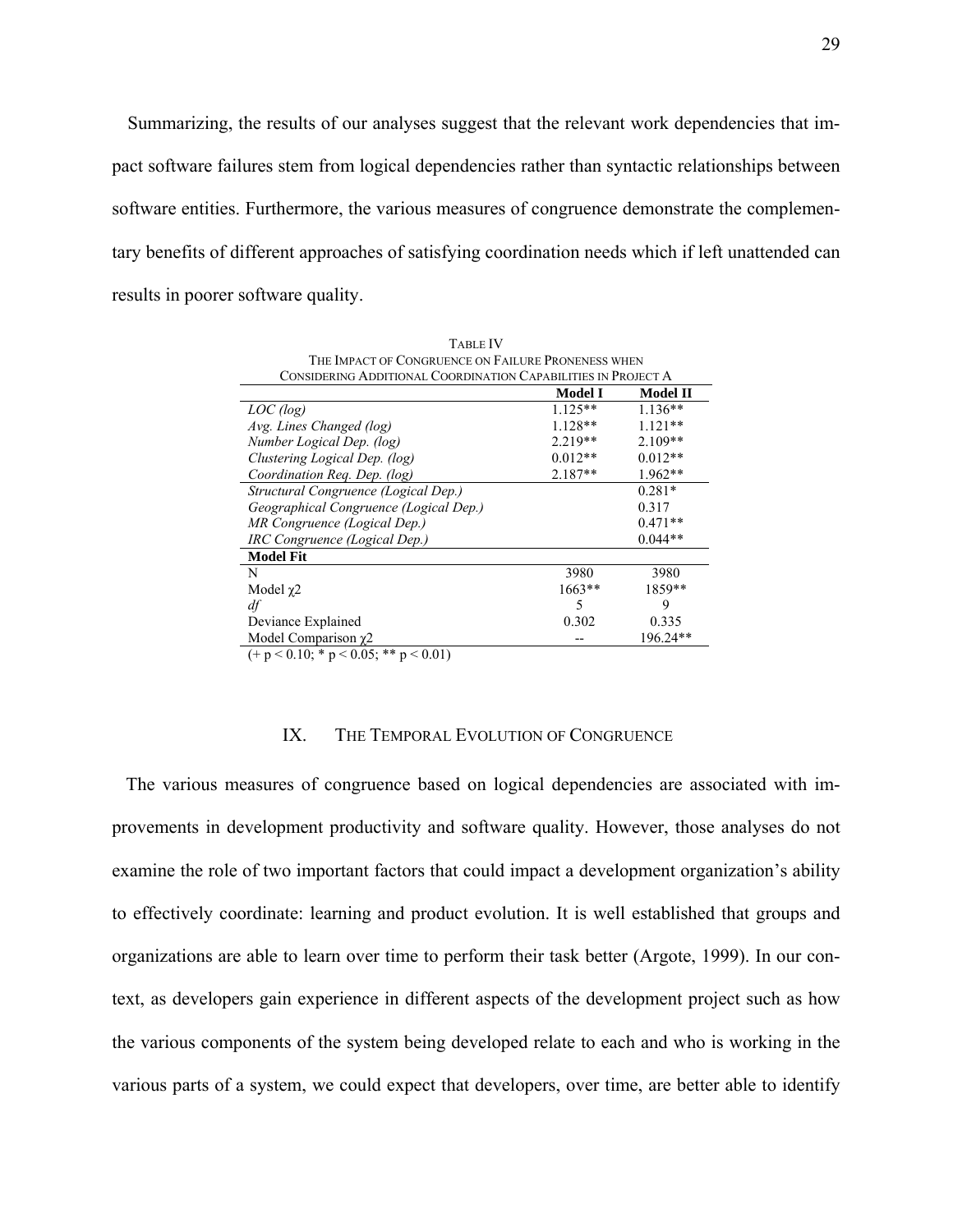and manage emerging work dependencies. However, the benefits accrued from learning can be diminished when important changes in the coordination requirements take place (e.g. structure of the system or the allocation of functional responsibilities change). The socio-technical congruence framework allows us explore these issues by examining how the congruence measures evolve over time. The rest of this section examines the evolution of congruence in both projects, A and B.

In order to examine the evolutionary patterns of congruence, we constructed measures of congruence on a semi-annual basis which resulted in 6 semesters for project A and 10 semesters for project B. We considered all the modification requests started and completed within each semester of each projects covered by our data. Combining that data with the logical dependencies data corresponding to the same semester, we constructed a coordination requirements  $(C_R)$  matrix for each semester. Then, the congruence measures for each semester were calculated using the same approach discussed in section VI. Figure 2 shows the average level of the structural and geographical congruence over time in both projects. We observe that in project A (continuous lines), structural congruence declines significantly over time. A similar pattern also occurs in project B (dashed lines) but the magnitude of the decline is not as severe as in project A. The decline in structural congruence could be interpreted as a deterioration of the homomorphic relationship between product and work structures posited by the modularity theoretical argument (Baldwin & Clark, 2000; Conway, 1968; Parnas, 1972). On the other hand, we observe that the geographical congruence remains relatively stable in both projects suggesting that the coordination needs across locations did not change over time. However, the low levels of congruence, particularly in project B, suggest that the organization was never able to appropriately deal with cross-site dependencies.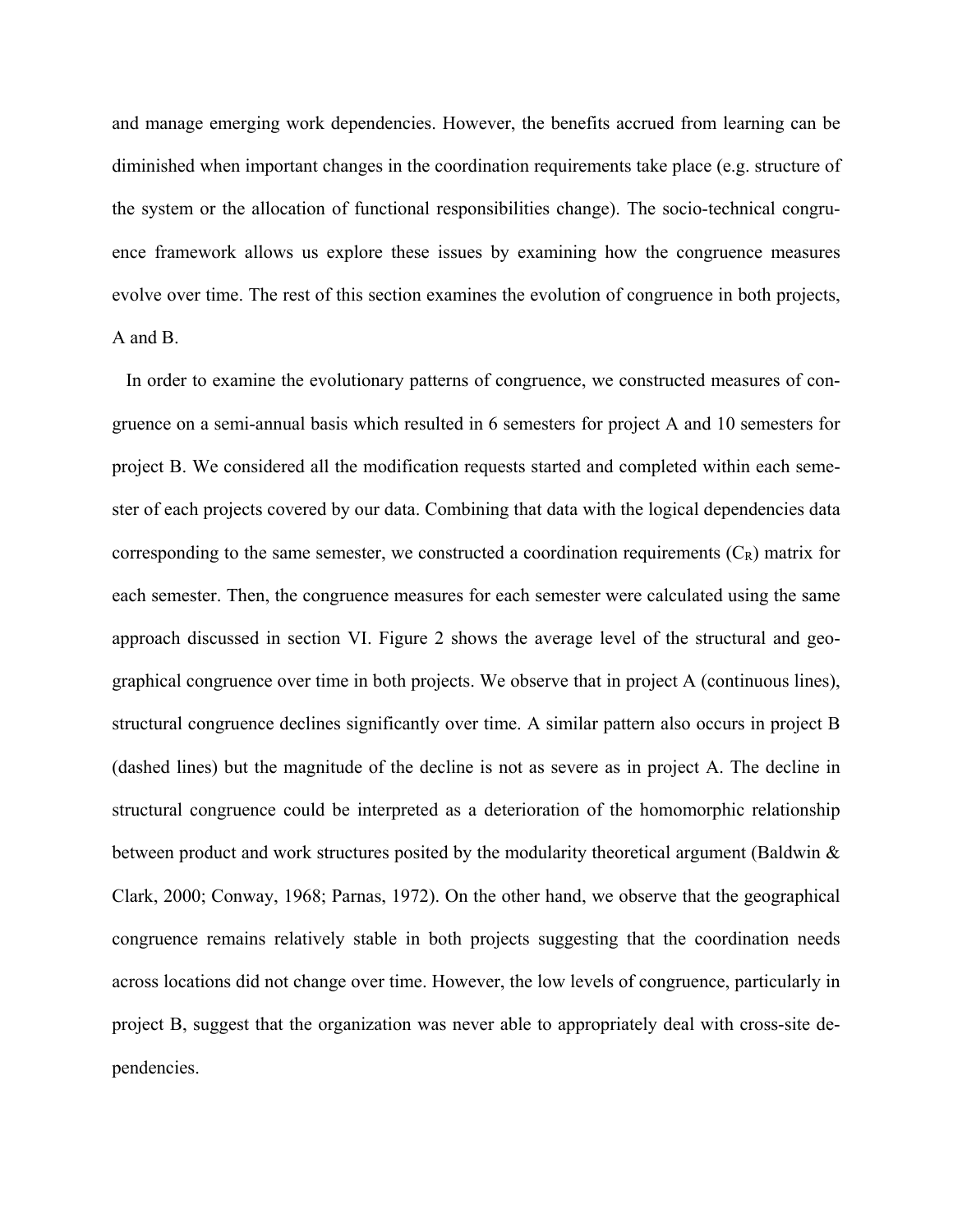

**Figure 2: The Evolution of Structural and Geographical Congruence** 

In the case of project A, we can compare the evolution of all four measures of congruence. Figure 3 depicts such patterns and we observe that structural and geographical congruence dominate in the earlier semesters while communication congruence based on MRs or IRC are almost absent. In later semesters, structural congruence decreases significantly, particularly after the 3<sup>rd</sup> semester, while the measures of communication congruence based on MR and IRC increase significantly, remaining high during the last two semesters. These patterns suggest a learning effect where developers substitute the lack of formal communication and coordination paths with coordination through other means of communication such as IRC and MR reports.

The changes in the various measures of congruence depicted in figures 2 and 3 raise a follow up question: are all developers able to identify the changes in coordination requirements and adapt their coordinative actions accordingly? Mockus and colleagues (2002) and Cataldo and colleagues (2006) reported that in open source and commercial projects a large portion of the modifications to a software are made by a small number of developers. Following such insight, we examined the patterns of contributions in both projects. In project A, we found that 50% of the modifications made to the software system were done by only 18 (15%) developers. In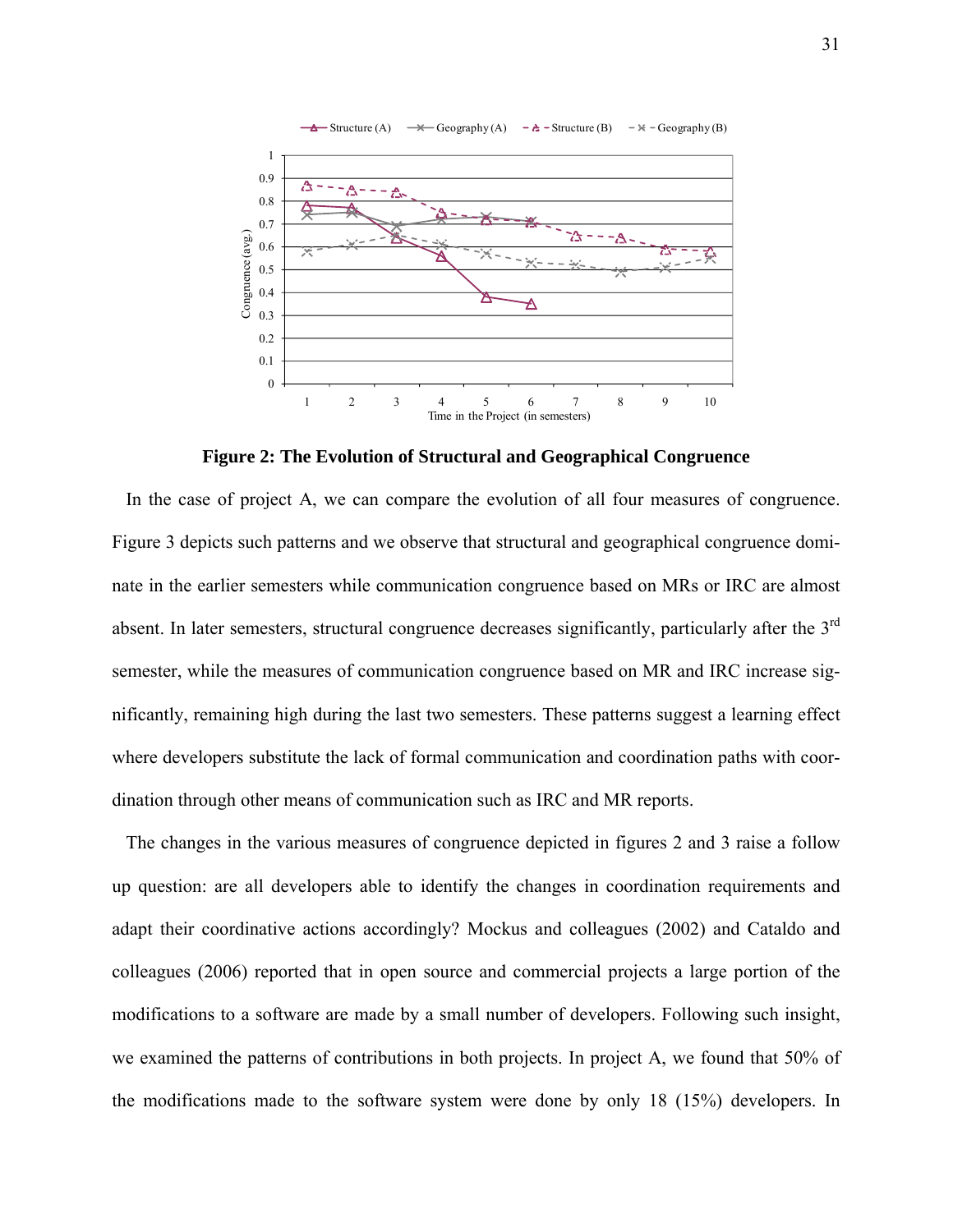project B, 107 developers (28%) contributed 50% of the modifications. Based on these results, we separated the developers in two groups: top performers and the rest<sup>2</sup>.





**Figure 3: The Evolution of all Measures of Congruence in Project A** 

Figure 4 shows the evolution of the congruence measures for both groups in project A. The top performers are represented on left hand side of the graph (solid lines) while the rest of the developers are represented on the right hand side of the graph (dashed lines). The patterns are surprisingly different. Top-performers were involved in tasks that required significantly more coordination across teams (decreasing structural congruence) and, over time, they became quite effective at coordinating over IRC and the MR tracking system. On the other hand, the rest of the developers seem not to use the computer-mediated communication tools (e.g. IRC) to interact with the right set of people. Consequently, they never achieve high levels of congruence in the IRC and MR congruence measures. Figure 5 depicts the evolution of structural and geographical congruence for both groups of developers, top-performers and the rest, in project B. We observer a

<sup>&</sup>lt;sup>2</sup> We performed several statistical comparisons and the two groups of individuals in both projects did not differ in terms of experience, familiarity working together, the average size of the changes made to the software and the average number of lines added or removed from the software.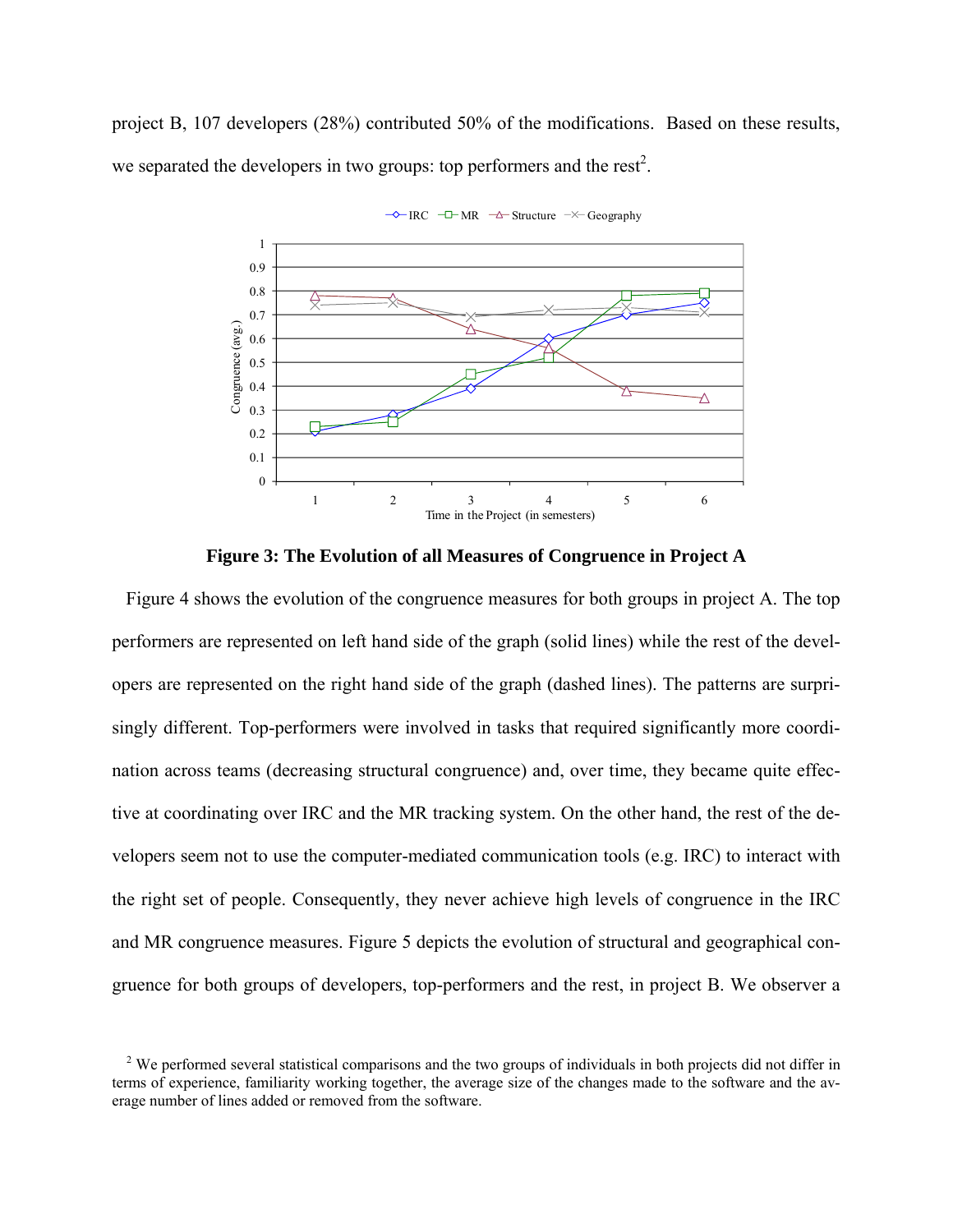similar pattern as in project A where top-performers tend to be involved in tasks that require cross-team coordination, particularly as the project matures.



**Figure 4: The Evolution of Congruence for Top-Performers and the Rest of the Developers in Project A** 

Summarizing, the section presents two additional and important results. First, the decreasing levels of structural congruence suggest that the benefits of modularization diminish as a project matures. Second, high performing developers tend to exhibit very different coordinative actions relative to less productive individuals suggesting that the traditional perspective in software engineering relating only cognitive ability and experience to contributions (Curtis, 1981) may not capture all of the important attributes of top-performing developers, since their performance seems to have a substantial social component.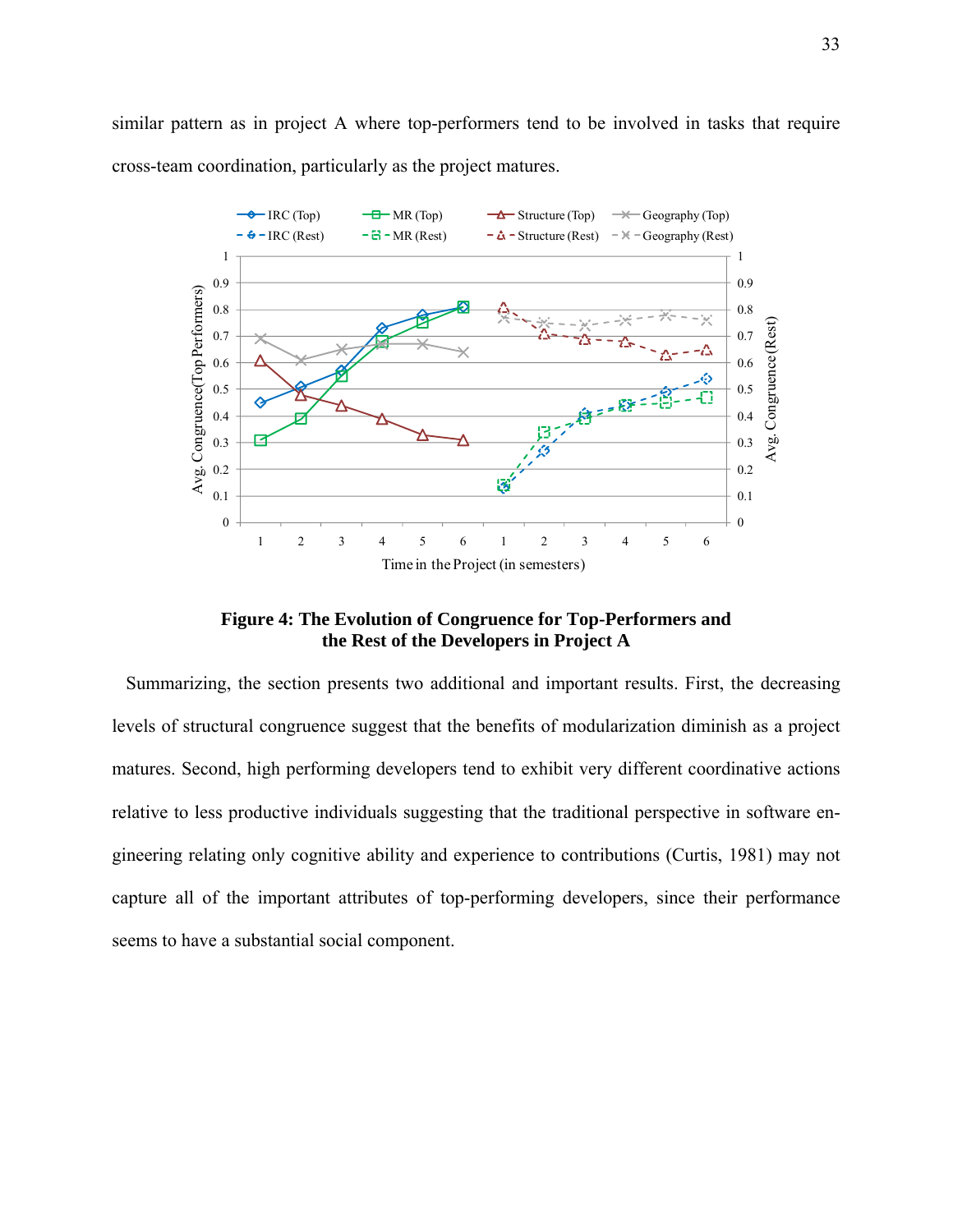

**Figure 5: The Evolution of Congruence for Top-Performers and the Rest of the Developers in Project B** 

## X. COORDINATION REQUIREMENTS AND THEIR TEMPORAL EVOLUTION

The step in our investigation consisted on examining how the coordination needs of the development organization evolve over time. This is a particularly important factor because highly volatile coordination needs render traditional coordination approaches inadequate. We focused our attention on two key aspects of the coordination requirements: the average change in an individual's coordination needs and the amount of coordination needed that crosses team boundaries. Figure 6 depicts the evolution of the average change in an individual's coordination needs in projects A and B on a monthly basis over the time period covered by the datasets (39 months for project A and 65 months for project B). The average change in an individual's coordination needs is computed by comparing the coordination requirements matrices (constructed using the logical dependencies) from month *t* against month *t-1* and averaging the amount of change in the coordination needs across all the individuals. As an example, a 10% value of change in the coordination needs in month *t* means that 10% of the coordination requirements of any particular de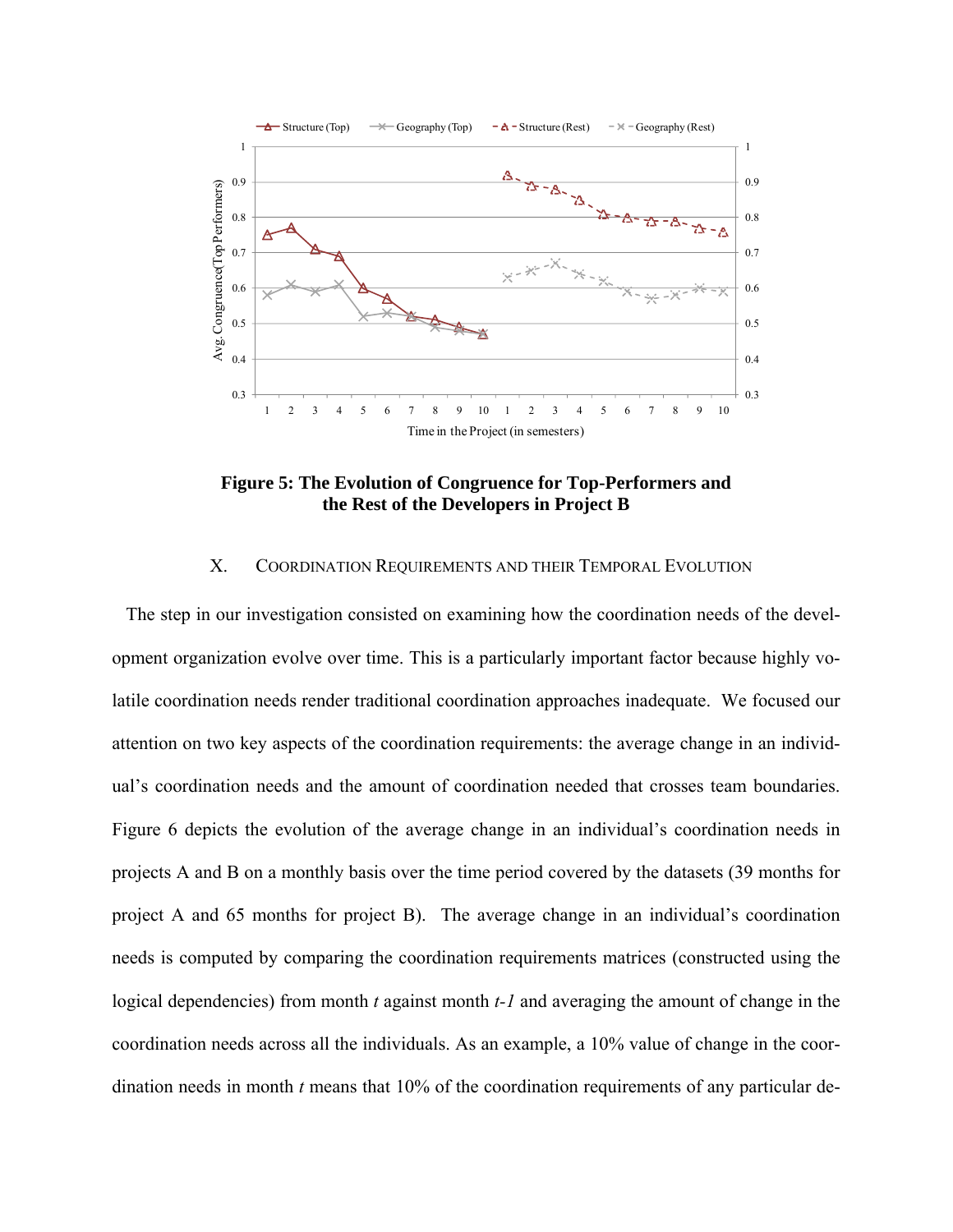veloper did not exist in the previous month (*t-1*). The amount of coordination requirements that involve developers from other formal organizational groups is depicted in figure 6 for both closed source projects. The values are computed by identifying those coordination requirements that cross the boundaries of an individual's team and averaging those specific coordination needs. Figure 6 shows significant volatility in the coordination requirements over time. There are several instances where the level of change in the coordination requirements is above 20% for both projects. Specifically, the average change in the developers' coordination needs across all months in project A is 12.9% (minimum =  $2.2\%$  and maximum = 44.1%) while project B exhibit an average of 13.5% across all 65 months covered by the data (minimum  $=$  3.5% and maximum  $= 27.9\%$ ). Considering those percentages in terms of actual number of distinct individuals that a developer needs to coordinate with, on average and on a monthly basis, we have 6.8 different developers in project A and 21.5 different developers in project B. A similar pattern also occurs for the amount of coordination needs that cross the team boundary as depicted in Figure 7. In this case, we see an average change in coordination requirements across team boundaries of 15.2% in project A (minimum =  $4.5\%$  and maximum =  $35.7\%$ ) and  $11.6\%$  (minimum =  $0.2\%$  and maximum  $= 22.4\%$ ) for project B.

In sum, the results presented in this section show that coordination requirements tend to be quite volatile over the life of a software development project. More importantly, coordination needs that cross the formal organizational boundaries (e.g. formal team) are also quite common. Combined, these results suggest the need to new coordination mechanisms such as collaborative tools that are able to assist developers navigate the complex landscape of dependencies that impact their work.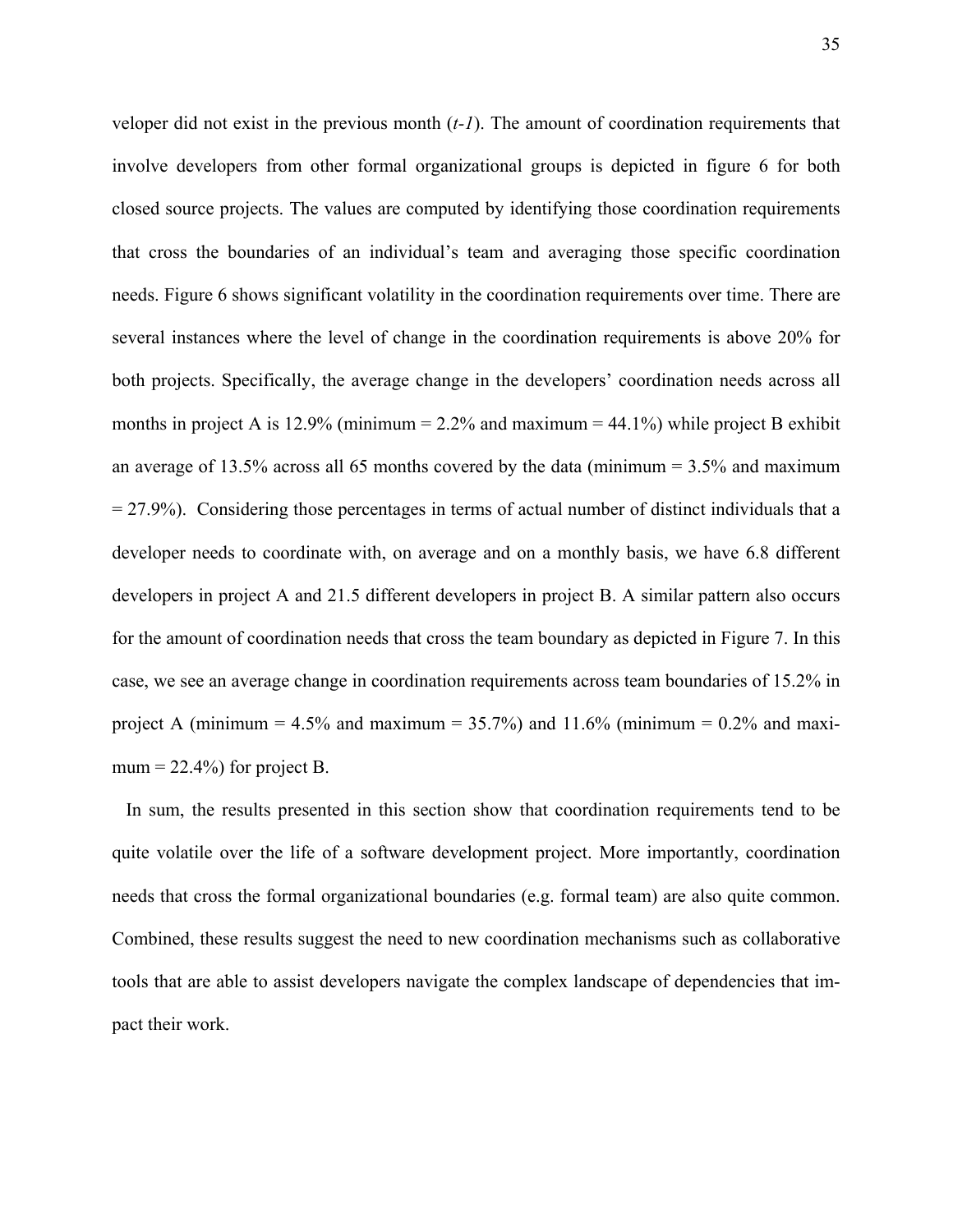

**Figure 6: The Average Change in Coordination Requirements on a Monthly Basis**



**Figure 7: The Average Change on Out-Group Coordination Needs on a Monthly Basis** 

## XI. DISCUSSION

This paper introduced the notion of socio-technical congruence as a framework for examining fine-grain technical dependencies among software entities (e.g. source code files, modules, com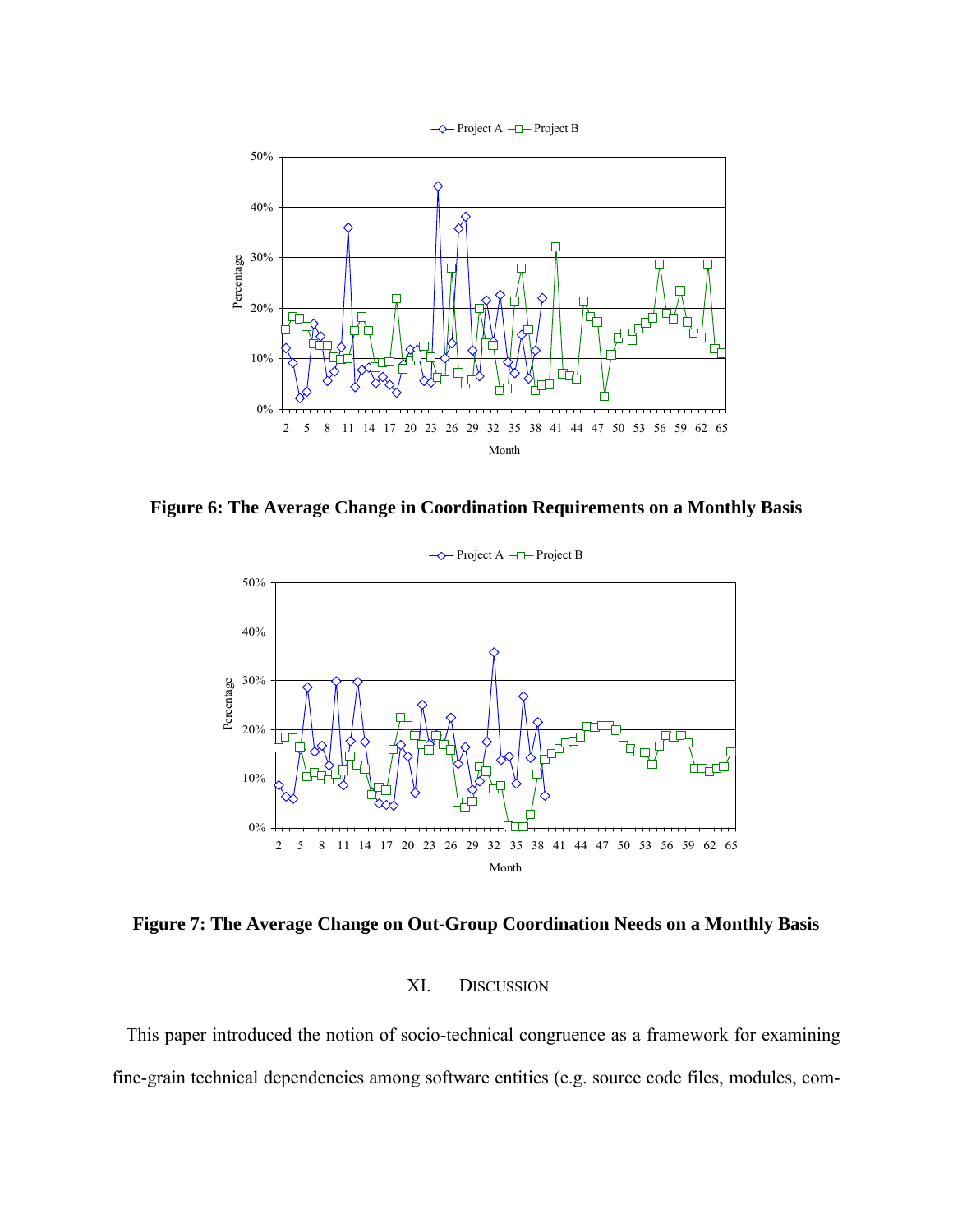ponents) and their implications for coordination needs in development organizations. We addressed three specific research questions. First, we proposed a technique to compute coordination requirements among developers based on the technical dependencies among the parts of a software system modified in the development tasks (research question 1). We evaluated the proposed approach to calculate task dependencies in two large scale software development projects. The results of our empirical analyses revealed that the gaps between the computed coordination requirements and the actual coordination activities carried out by the developers had major implications on development productivity and software quality (research question 2). In particular, our analyses showed that when engineers identified and managed the *relevant* coordination needs, development productivity and software quality improved.

Finally, research question 3 was addressed by examining the evolution of the coordination requirements as well as the evolution of the mismatches between coordination needs and coordination behavior (congruence) over the lifetime of the projects. Our analyses revealed two important results. First, our measure of structural congruence, which captures how well the organizational structure of a software project supports the coordination needs stemming from the technical structure of the system, diminishes over time. Such a pattern suggests a more complex relationship between the product and the organizational structures than theorized in the modular design literature (e.g. Baldwin & Clark, 2000). As demonstrated in our results, high levels of structural congruence (indicative of a good match between product and organizational structure) are associated with better productivity and quality complementing the abundance of evidence highlighting the benefits of modular designs. However, as the development of a system evolves, new dependencies emerge and they tend not to be aligned with the existing formal organizational structure. Thus, additional coordination capabilities are required. For instance, our analyses revealed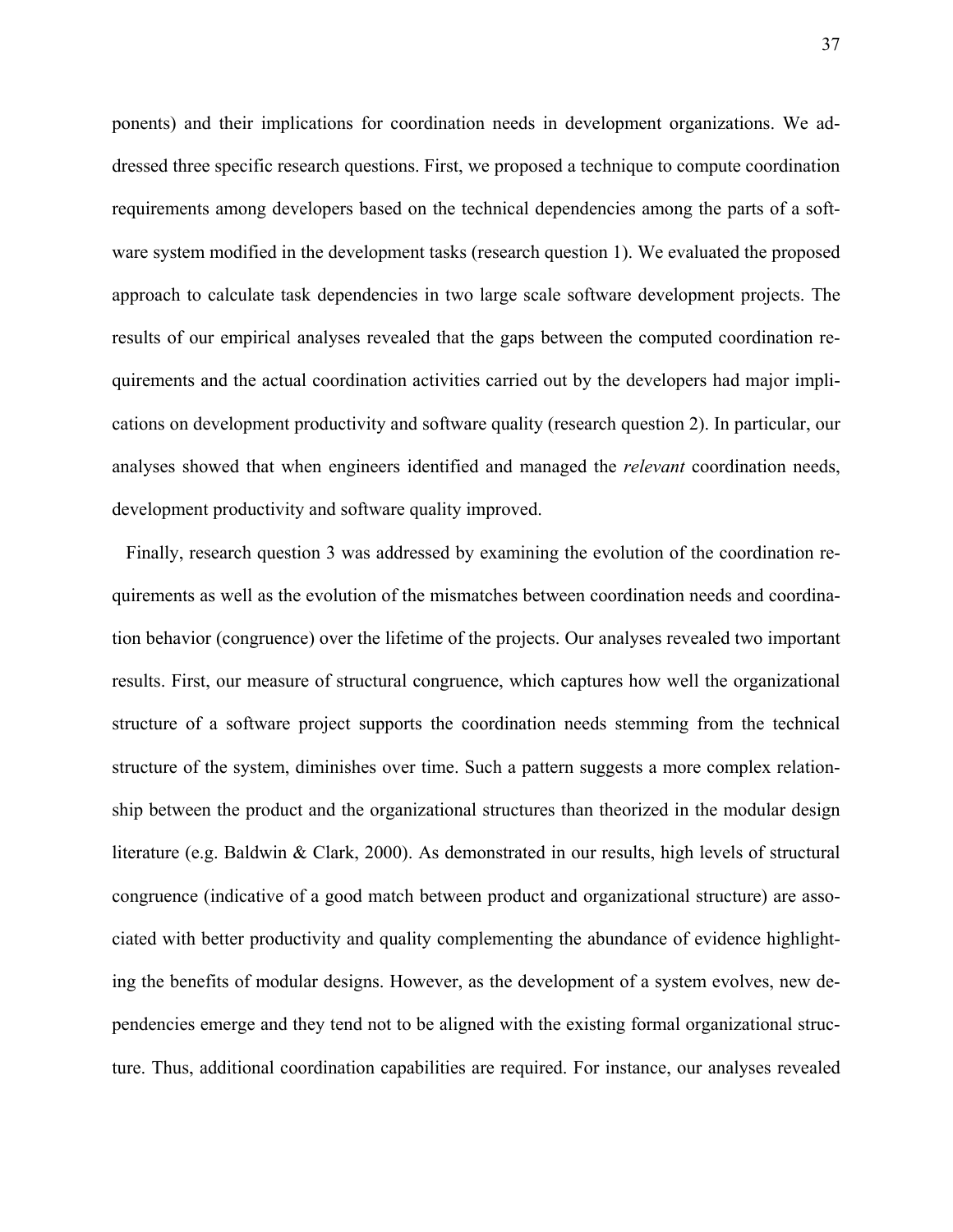developers in project A tended to coordinate more congruently over communication mediums such as IRC and the MR tracking system as the coordination mechanism provided by the formal organization increasingly failed to match the coordination needs of the developers.

A second important result related to research question 3 relates to the evolution of the coordination requirements. Our qualitative analysis showed that coordination needs tend to be quite volatile. Moreover, we found that coordination requirements that cross organizational boundaries (e.g. formal teams) are also quite common. Combined, these findings demonstrate the dynamic nature of work dependencies that exist in software development. Individuals tend have difficulties identifying task interdependencies that are not obvious or explicit (de Souza et al, 2004; Sosa, 2008; Sosa et al, 2004) and the developers' ability to recognize dependencies diminish as coordination requirements change over time because communication and coordination patterns become embedded in the organizational practices (Henderson & Clark, 1990). In addition, coordinating across organizational boundaries is quite challenging and the negative impact of failed coordination on productivity is quite significant (Hoegl et al, 2004). For these reasons, volatility in the coordination requirements represents a major hurdle for software development projects, particularly, for those that are geographically distributed.

#### *Future Research Directions*

The results reported in this paper provide a number of directions for future research activities. First, our results suggest that collaboration tools could constitute an important coordination capability to support the development organization manage the dynamic and evolving web of work dependencies in software development projects. A host of collaboration and awareness tools have been proposed in the software engineering and CSCW literatures (e.g. Ripley et al, 2007; Schummer & Haake, 2001; Sarma et al, 2003; Sarma et al, 2009; Trainer et al, 2005). The meas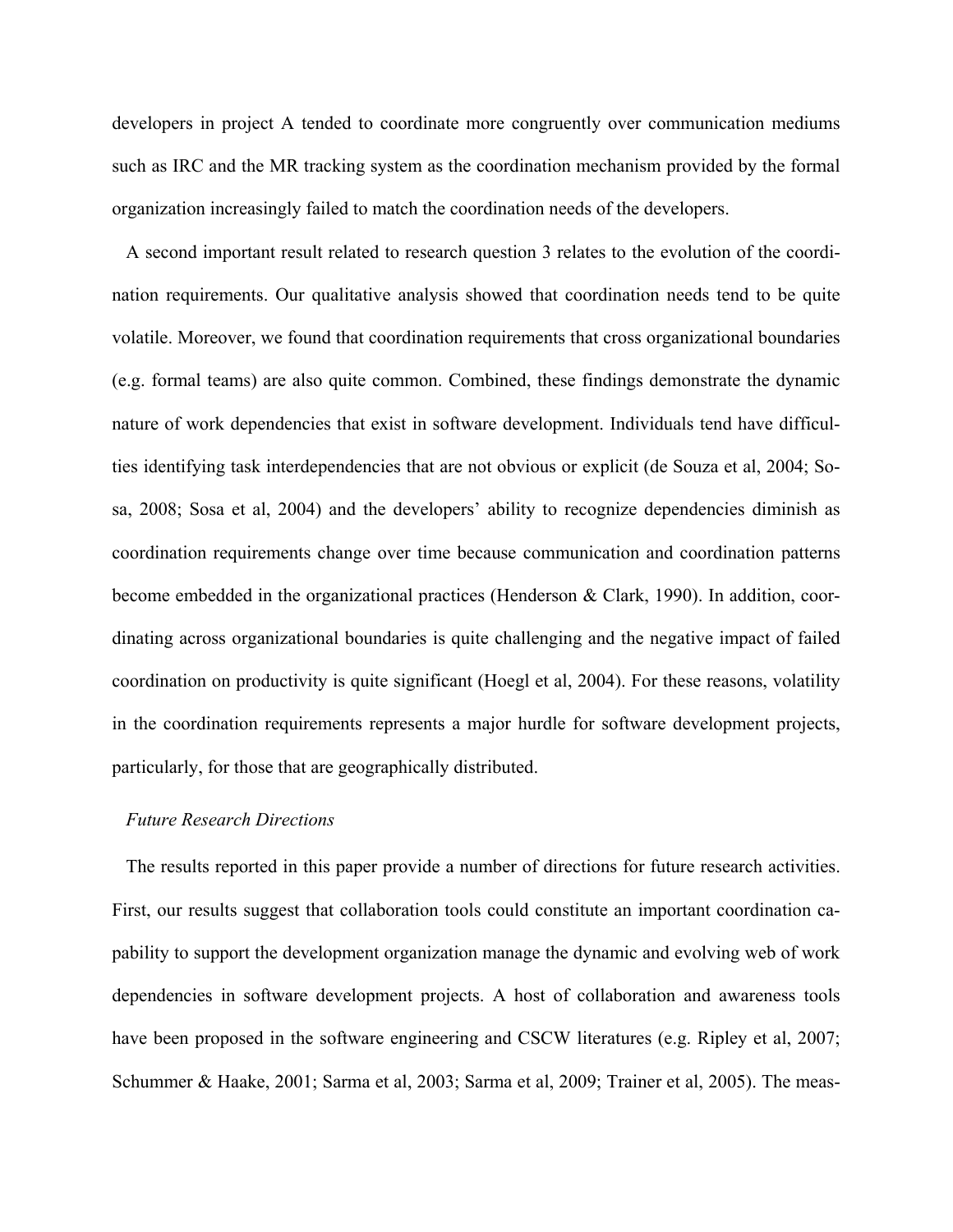ures of software dependencies used in our empirical analyses could provide complementary and, potentially more valuable, dependency information to such tools<sup>3</sup>. Particularly, in terms of raising awareness among developers' activities and the potential impact of their changes in the software system and other developers' work. In a more general context, traditional collaboration tools, such as email and instant messaging, which have become an integral part of work in the vast majority of organizations (Bellotti et al, 2003; Wattenberg et al, 2005) could also be improved. The coordination requirements measure could provide a way of identifying the email exchanges that are more relevant given the task interdependencies among individuals. This information would enable tools to present an enhanced task management experience by, for instance, prioritizing to-do-lists and generating reminders to respond to task-specific emails based on the coordination requirements. This email sorting approach could be thought as a task-specific alternative to other social-based sorting techniques such as the one proposed by Fisher and colleagues (Fisher et al, 2006). A more recent set of tools, such as sidebars (Cadiz et al, 2002) and productivity assistants (Geyer et al, 2007), would also benefit from the congruence framework. These types of tools focus on activity-centric collaboration and, as argued by Geyer and colleagues (2007), the majority of the tools assume user intervention in terms of deciding what type of information to make part of the sidebar. The congruence framework would provide an automatic mechanism to identify people of interest giving a particular set of task dependencies among the workers. Finally and in the context of large-scale software development projects such as the ones studied in the paper, the coordination requirement measure provides a mechanism to augment awareness tools that provide real-time information regarding the likely set of workers that a par-

 $3\,$  In order to take advantage of the congruence measures, tools would have to be able to identify (1) the set of source code files (or other software entities of interest) that were changed as part of a modification request and (2) the developers that made those changes.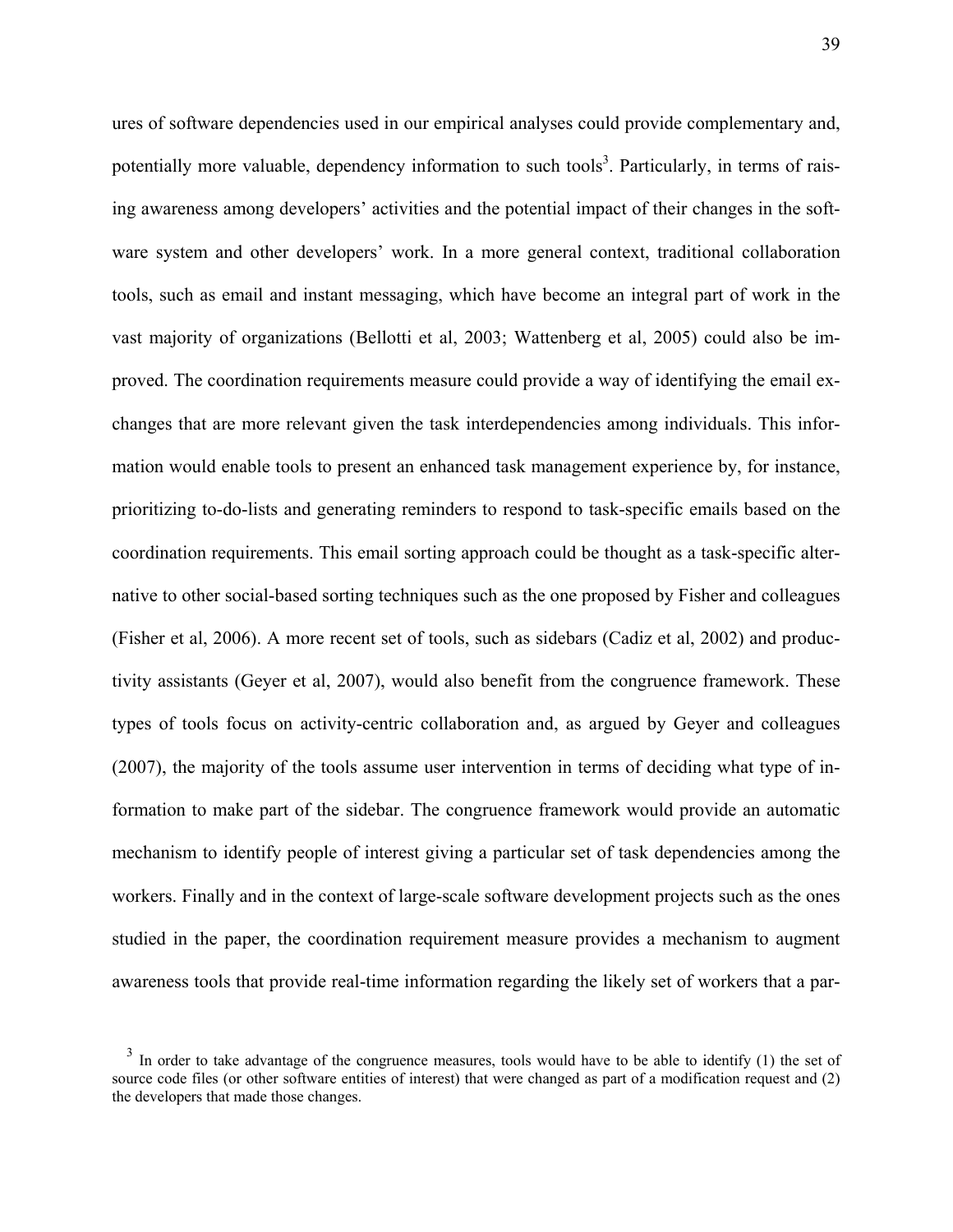ticular individual might need to communicate with. For instance, integrated development environments, such as Eclipse (2009) or Jazz (2009), could use the coordination requirement information to recommend a dynamic "coordination buddy list" every time particular parts of the software are modified. In this way, the developer becomes aware of the set of engineers that modified parts of the system that are interdependent with the one the developer is working on. The concept of the "buddy list" in communication and collaboration tools is not a new idea. However, the novel contribution is to construct the "buddy list" from accurate estimates of the set of individuals more likely to be relevant to a particular developer in relations to the work dependencies, information which is captured by the coordination requirements measure.

Second, the impact of congruence on productivity and quality highlight the importance of identifying potential coordination needs as early as possible in the development process in order to provide the development organization with the appropriate communication and coordination mechanisms. Unfortunately, identifying logical dependencies as proposed by our measures is not possible in early stages of a project where no source code has been developed. We see at least two research paths which deserve future attention. One path is to consider a *coordination* view of the architectures that combines the product's technical dependencies with relationships among the organizational units responsible for carrying out the development work. In order to generate such representations, methods of identifying relevant dependencies from the technically focused views of the architecture are to be devised. One potentially promising approach is to synthesize the dependencies represented in the various types of UML diagrams (e.g. class diagrams, sequence diagrams, collaboration diagrams, etc) into a single set of technical relationships among modules. Such a method might be able to identify logical relationships among parts of the systems which, as shown in this paper, are an important factor driving the work dependencies in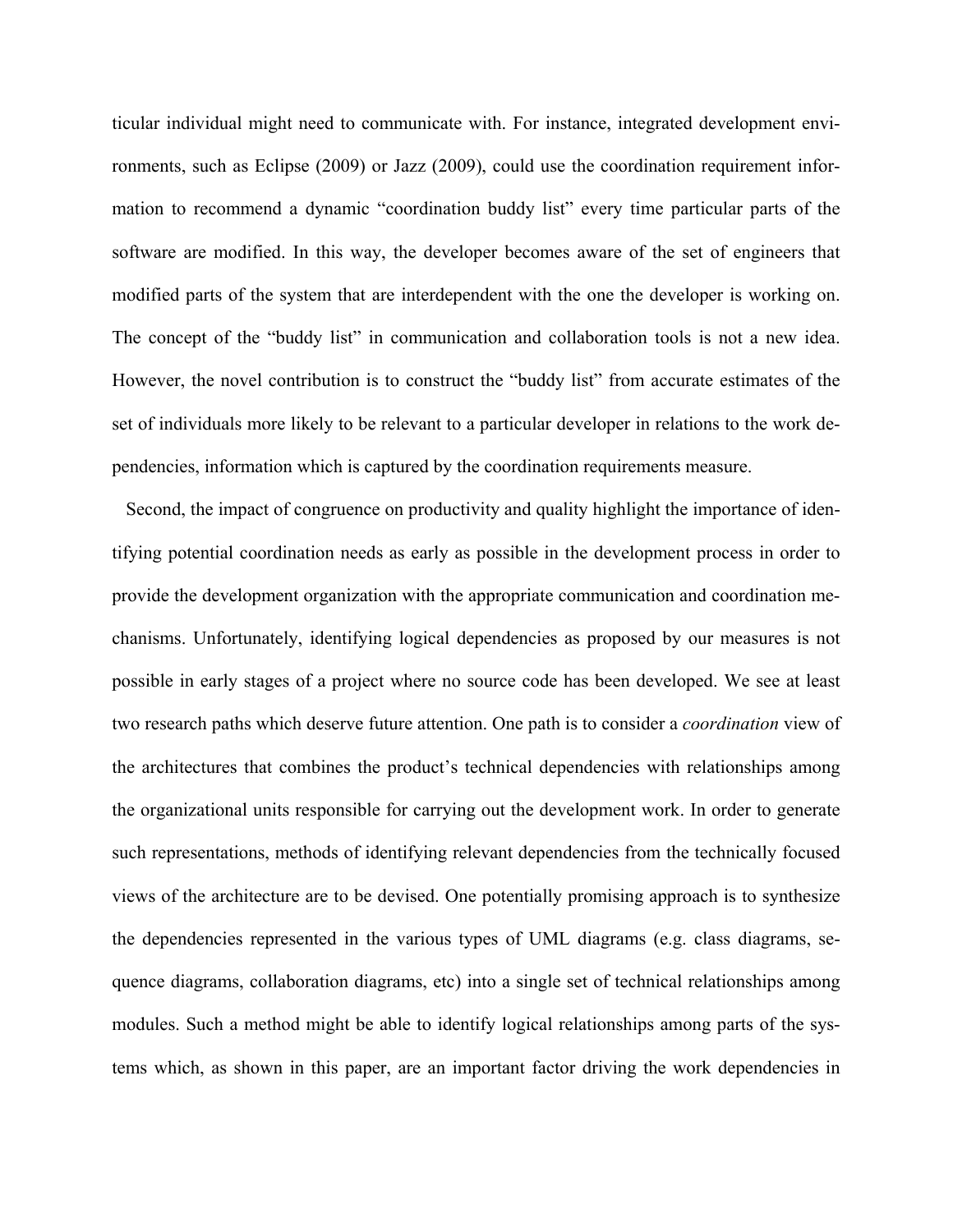Third, the proposed framework opens the door for the analyses of numerous other forms of technical dependencies such as grouping dependencies around product features or around "crosscutting" concerns (Kiczales & Menzini, 2005), which might not necessarily match the source code file, module or component based representations of technical dependencies, and examine their implications on coordination. On the organizational side, we could extend the analyses to temporary organizational entities such as task forces, performance or integration teams) and examine their implications for coordination.

#### ACKNOWLEDGMENT

The authors also gratefully thank A. Hassan and R. Holt for providing the source code for their

C-REX tool.

#### **REFERENCES**

Allen, T.J. (1977). *Managing the Flow of Technology*. MIT Press.

- Baldwin, C.Y. and Clark, K.B. (2000). *Design Rules: The Power of Modularity*. MIT Press.
- Bellotti, V., Ducheneaut, N., Howard, M., Smith, I. (2003). Taking email to task: the design and evaluation of a task management centered email tool. In *Proceedings International Conference on Human Factors in Computing Systems (CHI'03)*, Ft. Lauderdale, FL.
- Basili, V.R. and Perricone, B.T. (1984). Software Errors and Complexity: An Empirical Investigation. *Communications of the ACM*, Vol. 12, No. 1, pp. 42-52.
- Bass, M., Bass, L., Herbsleb, J.D. and Cataldo, M (2006). Architectural Misalignment: an Experience Report. To appear in the *Proceedings of the 6th International Conference on Software Architectures (WICSA '07)*.
- Boh, W.F., et al. (2007). Learning from Experience in Software Development: A Multilevel Analysis. *Management Science*, Vol. 53, No. 8, pp. 1315-1331.
- Briand, L.C., Wust, J., Daly, J.W. and Porter, D.V. (2000). Exploring the Relationships between Design Measures and Software Quality in Object-Oriented Systems. *The Journal of Systems and Software*, Vol. 51, pp. 245-273.

Brooks, F. (1995). *The Mythical Man-Month: Essays on Software Engineering (Anniversary Edition).* Addison Wesley.

Browning, T. R. (2001). Applying the design structure matrix to system decomposition and integration problems: A review and new directions. *IEEE Transactions on Engineering Management,* Vol. 48, No. 3, pp. 292-306

Burton, R.M. and Obel, B. (1998). *Strategic Organizational Diagnosis and Design*. Kluwer Academic Publishers, Norwell, MA.

Cadiz, J.J., Venolia, G.D., Jancke, G., Gupta, A. (2002). Designing and deploying an information awareness interface. In *Proceedings of the Conference on Computer Supported Cooperative Work* (CSCW'02), New York, NY.

Carley, K.M. (2002). Smart Agents and Organizations of the Future. In *Handbook of New Media*. Edited by Lievrouw, L. and Livingstone, S., Sage, Thousand Oaks, CA.

Carley, K.M and Ren, Y. (2001). Tradeoffs between Performance and Adaptability for C<sup>3</sup>I Architectures. In Proceedings of the 6th International *Command and Control Research and Technology Symposium*, Annapolis, Maryland.

Cataldo, M., Wagstrom, P, Herbsleb, J.D. and Carley, K.M (2006). Identification of Coordination Requirements: Implications for the Design of Collaboration and Awareness Tools. In *Proceedings of the Conference on Computer Supported Cooperative Work* (CSCW'06), Banff, Alberta, Canada.

Cataldo, M., Bass, M, Herbsleb, J.D. and Bass, L (2007). On Coordination Mechanism in Global Software Development. In *Proceedings of the International Conference on Global Software Engineering*, Munich, Germany.

Cataldo, M. and Nambiar, S. (2009). On the Relationship between Process Maturity and Geographic Distribution: an Empirical Analysis of their Impact of Software Quality. In *Proceedings of the International Conference on Foundations of Software Engineering (FSE'09),* Amsterdam, The Netherlands.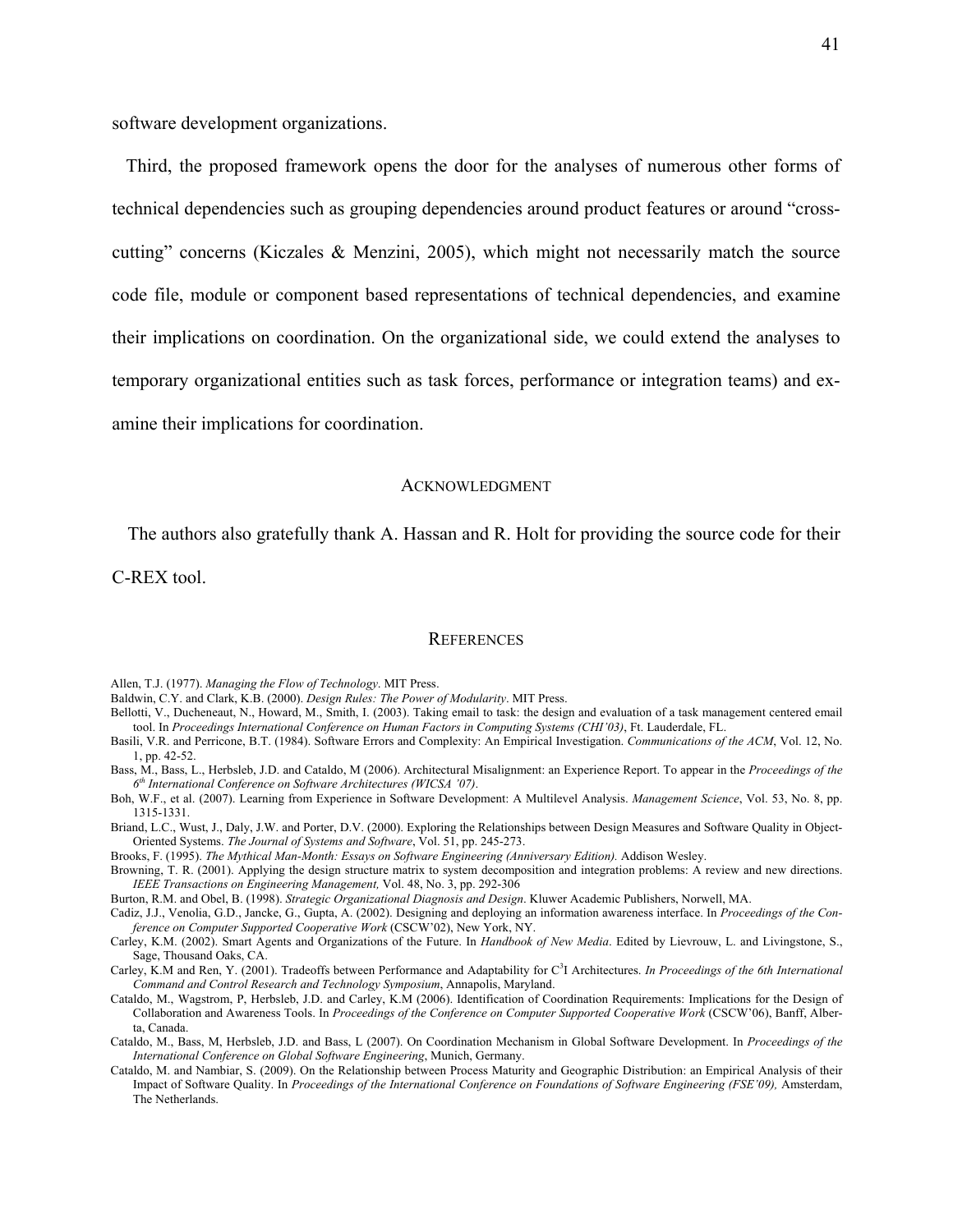- Cataldo, M. Mockus, A., Roberts, J.A., Herbsleb, J.D. (2009). Technical Dependencies, Work Dependencies and their Impact of Failures. *IEEE Transactions on Software Engineering*, Vol. 35, No. 6, pp. 864-878
- Chidamber, S.R. and Kemerer, C.F. (1994). A Metrics Suite for Object-Oriented Design. *IEEE Transactions on Software Engineering*, Vol. 20, No. 6, pp. 476-493.
- Clements, P., Bachman, F., Bass, L., Garlan, D., Ivers, J., Little, R., Nord, R. and Sttaford, J. (2002). *Documenting Software Architectures: Views and Beyond*. Addison-Wesley, New York, NY.
- Conway, M.E. (1968). How do committees invent? *Datamation*, Vol. 14, No. 5, 28-31.
- Curtis, B. (1981). *Human Factors in Software Development*. Ed. by Curtis, B., IEEE Computer Society.
- Curtis, B., Kransner, H. and Iscoe, N. (1988). A field study of software design process for large systems. *Communications of ACM,* Vol. 31, No. 11, pp. 1268-1287.
- de Souza, C.R.B., Redmiles, D., Cheng, L., Millen, D. and Patterson, J. (2004). How a Good Software Practice Thwarts Collaboration The multiple roles of APIs in Software Development. In *Proceedings of the 12th Conference on Foundations of Software Engineering (FSE '04)*, Newport Beach, CA, 221-230.
- de Souza, C.R.B. (2005). *On the Relationship between Software Dependencies and Coordination: Field Studies and Tool Support*. Ph.D. dissertation, Donald Bren School of Information and Computer Sciences, University of California, Irvine.

Ebert, C. and Jones, C. (2009). Embedded Software: Facts, Figures and Future. IEEE Computer, Vol. 42, No. 4, pp. 42-52.

- Eclipse Project. (2009). http://www.eclipse.org. URL accessed on November 1<sup>st</sup>, 2009.
- Eppinger, S.D., Whitney, D.E., Smith, R.P. and Gebala, D.A. (1994). A Model-Based Method for Organizing Tasks in Product Development. *Research in Engineering Design*, Vol. 6, pp. 1-13.
- Espinosa, J.A. et al (2007). Familiarity, Complexity, and Team Performance in Geographically Distributed Software Development. *Organization Science*, Vol. 18, No. 4, pp. 613-630.
- Faraj & Xiao (2006). Coordination in Fast-Response Organization. *Management Science*, Vol. 52, No. 8, pp. 1155-1169
- Fenton, N.E. and Neil, M. (1999). A Critique of Software Defect Prediction Models. *IEEE Transactions on Software Engineering*, Vo. 25, No. 5, pp. 675-689.
- Fisher, D., Brush, A.J., Gleave, E. and Smith M.A. (2006). Revisiting Whittaker and Sidner's "Email Overload": Ten Years Later. In *Proceedings of the Conference on Computer Supported Cooperative Work* (CSCW'06), Banff, Alberta, Canada.
- Galbraith, J.R. (1973) *Designing Complex Organizations*. Addison-Wesley Publishing.
- Gall, H. Hajek, K. and Jazayeri, M. (1998). Detection of Logical Coupling Based on Product Release History. In *Proceedings of the International Conference on Software Maintenance (ICSM '98)*, Bethesda, Maryland.
- Garcia, A., et al. (2007). Assessment of Contemporary Modularization Techniques, ACOM'07 Workshop Report. *ACM SIGSOFT Software Engineering Notes*, Vol. 35, No. 5, pp. 31-37.
- Geyer, W., Brownholtz, B., Muller, M., Dugan, C., Wilcox, E. and Millen, D.R. (2007). Malibu Personal Productivity Assistant. In *Proceedings International Conference on Human Factors in Computing Systems (CHI'07) – Work in Progress Section*, San Jose, CA.
- Graves, T.L., Karr, A.F., Marron, J.S. and Siy, H. (2000). Predicting Fault Incidence Using Software Change History, *IEEE Transactions on Software Engineering*, Vol. 26, No. 7, pp. 653-661.
- Gittel, J. H. (2002). Coordination Mechanisms in Care Provider Groups: Relational Coordination as a Mediator and Input Uncertainty as Moderator of Performance Effects. *Management Science*, Vol. 48, No. 11, pp. 1408-1426
- Grinter, R.E., Herbsleb, J.D. and Perry, D.E. (1999). The Geography of Coordination Dealing with Distance in R&D Work. In *Proceedings of the Conference on Supporting Group Work (GROUP'99)*, Phoenix, Arizona.
- Gokpinar, B., Hopp, W. and Iravani, S.M.R. (2009). The Impact of Misalignment of Organization Structure and Product Architecture on Quality of Complex Product Development. Forthcoming in Management Science.
- Hassan, A.E. and Holt, R.C. (2004). C-REX: An Evolutionary Code Extractor for C. *CSER Meeting*. Canada, 2004
- Henderson, R.M. and Clarck, K.B. (1990). Architectural Innovation: The Reconfiguration of Existing Product Technologies and the Failure of Established Firms. *Administrative Science Quarterly*, Vol. 35, pp. 9-30.
- Herbsleb, J.D., Mockus, A., Finholt, T.A., and Grinter, R.E. (2000). Distance, Dependencies, and Delay in a Global Collaboration. *In Proceedings of the Conference on Computer Supported Cooperative Work* (CSCW'00), Philadelphia, Pennsylvania.

Herbsleb, J.D.and Moitra, D. (2001).Global Software Development. *IEEE Software*, March/April, pp. 16-20.

- Herbsleb, J.D. and Mockus, A. (2003). An Empirical Study of Speed and Communication in Globally Distributed Software Development. *IEEE Transactions on Software Engineering,* Vol. 29, No. 6, pp.
- Herbsleb, J.D., Mockus, A. and Roberts, J.A. (2006). Collaboration in Software Engineering Projects: A Theory of Coordination. In *Proceedings of the International Conference on Information Systems (ICIS '06)*, Milwaukee, Wisconsin.
- Hoegl, M., Weinkauf, K. and Gemuenden, H. G. (2004). Interteam Coordination, Project Commitment and Teamwork in a Multiteam R&D Project: A Longitudinal Study. *Organization Science*, Vol. 15, No. 1, pp. 38-55
- Horwitz, S., Reps, T., and Binkley, D. (1990). Interprocedural slicing using dependence graphs. *ACM Transactions on Programming Languages and Systems*, Vol. 22, No. 1, 26-60.
- Hutchens, D.H. and Basili, V.R. (1985). System Structure Analysis: Clustering with Data Bindings. *IEEE Transactions on Software Engineering*, Vol. 11, No. 8, pp. 749-757.
- Jazz Project (2009). http://jazz.net/pub/index.jsp. URL accessed on November 1st, 2009.
- Karolak, D.W. (1998). *Global Software Development: Managing Virtual Teams and Environments*, IEEE Computer Society.
- Kiczales, G. and Mezini, M.(2005). *Aspect-Oriented Programming and Modular Reasoning*.
- Krackhardt, D. and Carley, K.M. (1998). A PCANS Model of Structure in Organization. In *Proceedings of the 1998 International Symposium on Command and Control Research and Technology*, pp.113-119.
- Kraut, R.E. and Streeter, L.A. (1995). Coordination in Software Development. *Communications of ACM,* Vol. 38, No. 3, pp. 69-81.
- Leffingwell, D. and Widrig, D. (2003). *Managing Software Requirements: A Use Case Approach, 2nd Edition*. Addison-Wesley.
- Levchuk, G.M. et al. (2004). Normative Design of Project-Based Organizations Part III: Modeling Congruent, Robust and Adaptive Organizations. *IEEE Trans. on Systems, Man & Cybernetics*, Vol. 34, No. 3, pp. 337-350.
- Malone, T.W. and Crowston, K. (1994). The interdisciplinary study of coordination. *Comp. Surveys*, Vol. 26, No. 1, pp. 87-119.
- March, J.G and Simon, H.A. (1958). *Organizations*. Wiley, New York, NY.
- Mintzberg, H. (1979). *The Structuring of Organizations: A Synthesis of the Research*. Prentice-Hall, Englewood Cliffs, NJ.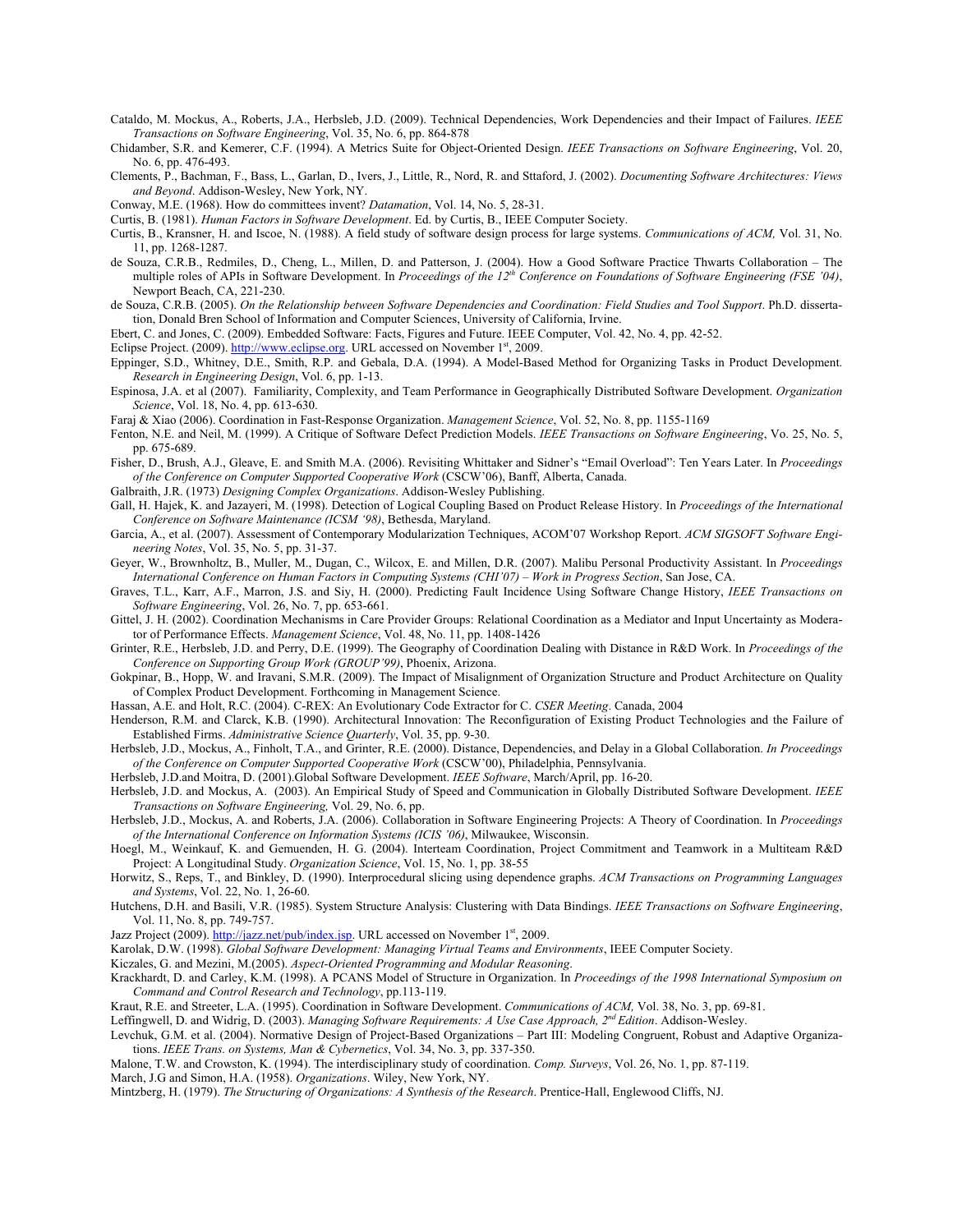- Mockus, A., Fielding, R.T. and Herbsleb, J.D. (2002). Two Case Studies of Open Source Software Development: Apache and Mozilla. Transactions on Software Engineering and Methodology, Vol. 11, No. 3, pp. 309–346
- Murphy, G.C., Notkin, D., Griswold, W.G. and Lan, E.S. (1998). An empirical study of call graph extractors. *ACM Transactions on Software Engineering Methodology*, Vol. 7, No. 2, pp. 158-191.
- Nagappan, N and Ball, T (2007). Explaining Failures Using Software Dependencies and Churn Metrics. In *Proceedings of the 1st International Symposium on Empirical Software Engineering and Measurement*, Madrid, Spain.
- Nagappan, N., Murphy, B., Basili, V.R. (2008). The Influence of Organizational Structure on Software Quality: An Empirical Case Study. In *Proceedings of the International Conference on Software Engineering (ICSE'08)*, pp. 521-530.
- Northrop, L. (2006). *Ultra-Large-Scale System: The Software Challenge of the Future*. Software Engineering Institute, Carnegie Mellon University.

Olson, G.M. and Olson, J.S. (2000). Distance Matters. *Human-Computer Interaction*, Vol. 15, No. 2 & 3, pp. 139-178.

Parnas, D.L. (1972). On the criteria to be used in decomposing systems into modules. *Communications of ACM,* Vol. 15, No. 12, 1053-1058. Paulk, M.C., Weber, C.V., Curtis, B. and Chrissis, M.B. (1995). *The Capability Maturity Model: Guidelines for Improving the Software Process*.

Software Engineering Institute Series in Software Engineering, Addison-Wesley.

- Ripley, R., Sarma, A. and van der Hoek, A. (2007). A Visualization for Software Project Awareness and Evolution. City, 2007
- Sarma, A., Noroozi, Z. and van der Hoek, A. (2003). Palantir: Raising Awareness among Configuration Management Workspaces. In *Proceedings of the International Conference on Software Engineering (ICSE'03)*.
- Sarma, A., Maccherone, L., Wagstrom, P. and Herbsleb, J. (2009). Tesseract: Interactive Visual Exploration of Socio-Technical Relationships in Software Development. In *Proceedings of the International Conference on Software Engineering (ICSE'09)*.
- Selby, R.W. and Basili, V.R. (1991). Analyzing Error-Prone System Structure. *IEEE Transactions on Software Engineering*, Vol. 17, No. 2, pp. 141-152.
- Schummer, T. and Haake, J.M. (2001). Supporting Distributed Software Development by Modes of Collaboration. In *Proceedings of the European Conference on Computer-Supported Collaborative Work (ECSCW '03*).

Shaw, M. and Garlan, D. (1996). *Software Architecture: Perspectives on an Emerging Discipline*. Prentice Hall.

Simon, H.A. (1962). The Architecture of Complexity. *In Proceedings of the American Philosophical Society*, Vol. 106, No. 6, pp. 467-482.

- Sosa, M.E., Eppinger, S.D., and Rowles, C.M. (2004). The Misalignment of Product Architecture and Organizational Structure in Complex Product Development. *Management Science*, Vol. 50, No. 12, pp. 1674-1689
- Sosa, M. (2008). A Structured Approach to Predicting and Managing Technical Interactions in Software Development. *Research Engineering Design*, Vol. 19, pp. 47-70.
- Staudenmayer, N. (1997). *Managing Multiple interdependencies in Large Scale Software Development Projects*. Unpublished Ph.D. Dissertation, Sloan School of Management, Massachusetts Institute of Technology,
- Sullivan, K.J., Griswold, W.G., Cai, Y, and Hallen, B. (2001). The Structure and Value of Modularity in Software Design. *In Proceedings of the International Conference on Foundations of Software Engineering* (FSE '01), Vienna, Austria, 99-108.
- Thompson, J.D. (1967). *Organizations in Action: Social Science Bases of Administrative Theory*. McGraw-Hill, New York, NY.
- Trainer, E., Quirk, S., de Souza, C. and Redmiles, D. (2005). Bridging the Gap between Technical and Social Dependencies with Ariadne. In *Proceedings of Workshop on the Eclipse Technology Exchange*, San Diego, California.
- von Hippel, E. (1990). Task Partitioning: An Innovation Process Variable. *Research Policy*, Vol. 19, pp. 407-418.
- Wattenberg, M., Rohall, S., Gruen, D. and Kerr, B. (2005). E-Mail Research: Targeting the Enterprise. *Journal of Human-Computer Interaction*, Vol. 20, pp. 139-162.

Watts, D.J. (1999). *Small Worlds: The Dynamics of Networks between Order and Randomness*, Princeton University Press, Princeton, NJ.

- Zimmerman, T. and Weibgerber, P. (2004). Preprocessing CVS Data for Fine-grain Analysis. In *Proceedings of the 1st International Workshop on Mining Software Repositories*, Edinburgh, Scotland, U.K.
- Zimmerman, T., & Nagappan, N. (2008). Predicting Defects using Network Analysis on Dependency Graphs. In *Proceedings of the International Conference on Software Engineering (ICSE'08)*, 2008, pp. 531-540.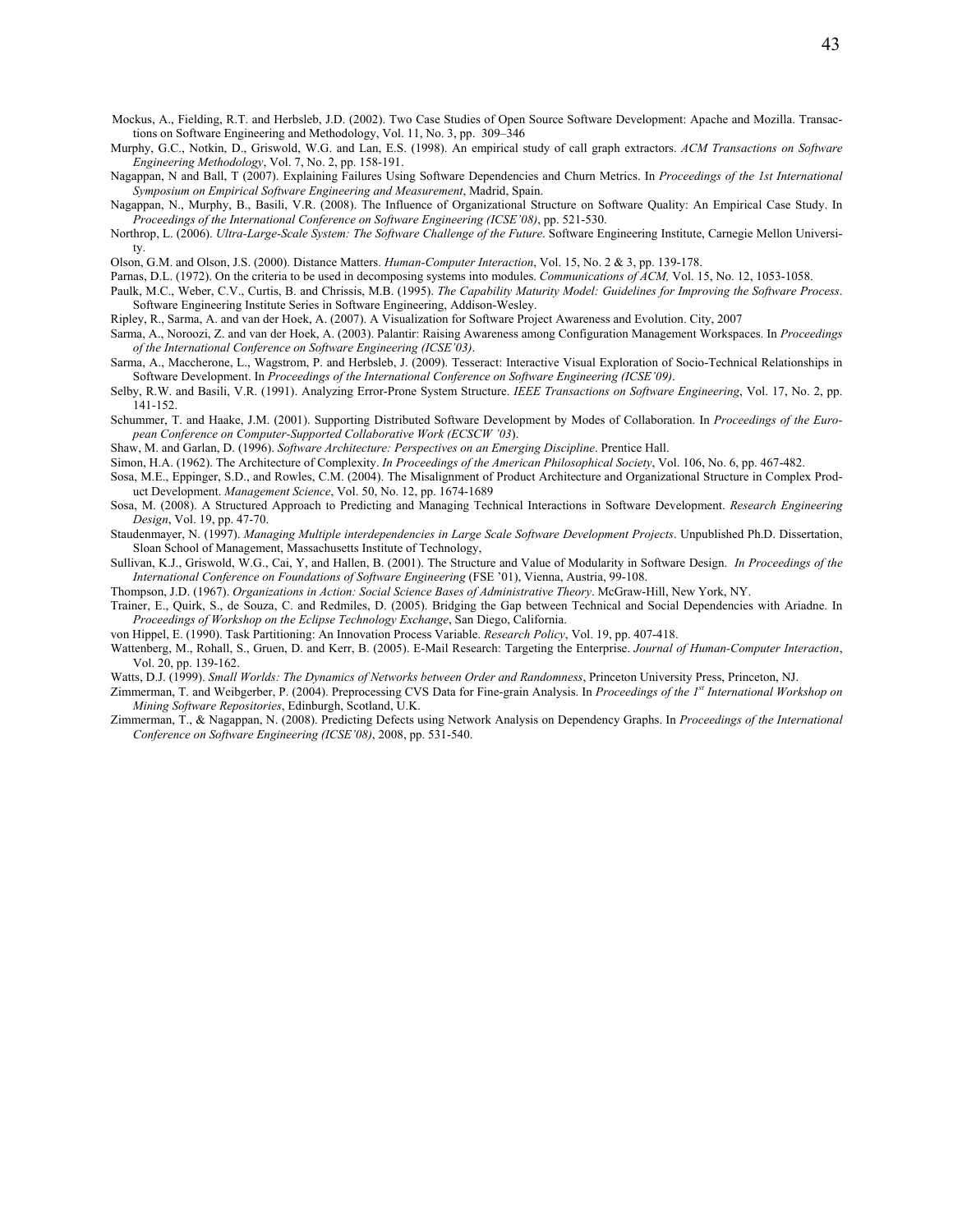## APPENDIX

|                                                                            | TABLE A.1 |  |
|----------------------------------------------------------------------------|-----------|--|
| DESCRIPTIVE STATISTICS OF VARIABLES USED IN DEVELOPMENT PRODUCTIVITY STUDY |           |  |
|                                                                            |           |  |

| PROJECT A: DISTRIBUTED SYSTEM          |             |                                   |                |            |             |                 |  |
|----------------------------------------|-------------|-----------------------------------|----------------|------------|-------------|-----------------|--|
|                                        | <b>Mean</b> | <b>SD</b>                         | Min            | <b>Max</b> | <b>Skew</b> | <b>Kurtosis</b> |  |
| Resolution Time (log)                  | 3.260       | 1.236                             | $\theta$       | 6.490      | $-0.809$    | 3.127           |  |
| Change Sixe (log)                      | 1.163       | 1.781                             | 0.301          | 4.741      | 0.302       | 4.005           |  |
| Team Load                              | 9.104       | 2.938                             | 1.016          | 58.800     | $-0.361$    | 2.342           |  |
| <b>Multiple Locations</b>              | 0.779       | 0.414                             | $\theta$       |            | $-1.346$    | 2.814           |  |
| Shared Work Experience (log)           | 0.011       | 0.033                             | $\theta$       | 0.381      | 1.147       | 3.644           |  |
| Component Experience (log)             | 3.051       | 0.958                             | $\theta$       | 5.601      | $-0.015$    | 2.145           |  |
| Structural Congruence (Logical Dep.)   | 0.663       | 0.217                             | 0.156          | 0.995      | $-0.931$    | 3.754           |  |
| Geographical Congruence (Logical Dep.) | 0.684       | 0.237                             | 0.142          | 0.993      | $-0.863$    | 3.201           |  |
| MR Congruence (Logical Dep.)           | 0.567       | 0.283                             | 0.070          | 0.982      | $-0.319$    | 1.965           |  |
| IRC Congruence (Logical Dep.)          | 0.599       | 0.274                             | 0.079          | 0.982      | $-0.506$    | 2.233           |  |
|                                        |             | <b>PROJECT B: EMBEDDED SYSTEM</b> |                |            |             |                 |  |
|                                        | <b>Mean</b> | <b>SD</b>                         | Min            | <b>Max</b> | <b>Skew</b> | <b>Kurtosis</b> |  |
| Resolution Time (log)                  | 3.384       | 0.623                             | $\theta$       | 4.025      | $-0.323$    | 1.957           |  |
| Change Sixe (log)                      | 1.671       | 0.665                             | 0.301          | 4.276      | 1.563       | 3.014           |  |
| Team Load                              | 9.098       | 2.923                             | 1.016          | 13.992     | $-0.371$    | 2.354           |  |
| <b>Multiple Locations</b>              | 0.615       | 0.486                             | $\overline{0}$ | 1          | $-0.475$    | 1.226           |  |
| Shared Work Experience (log)           | 0.084       | 0.072                             | $\Omega$       | 0.540      | 1.629       | 2.465           |  |
| Component Experience (log)             | 4.069       | 1.239                             | $\mathbf{0}$   | 4.995      | 0.031       | 2.227           |  |
| Structural Congruence (Logical Dep.)   | 0.625       | 0.178                             | 0.009          | 0.990      | $-0.355$    | 2.512           |  |
| Geographical Congruence (Logical Dep.) | 0.631       | 0.192                             | 0.011          | 0.987      | $-0.451$    | 2.687           |  |

TABLE A.2

| DESCRIPTIVE STATISTICS OF VARIABLES USED IN SOFTWARE QUALITY STUDY |
|--------------------------------------------------------------------|
|--------------------------------------------------------------------|

| PROJECT A: DISTRIBUTED SYSTEM          |       |                                   |          |       |             |                 |  |
|----------------------------------------|-------|-----------------------------------|----------|-------|-------------|-----------------|--|
|                                        | Mean  | <b>SD</b>                         | Min      | Max   | <b>Skew</b> | <b>Kurtosis</b> |  |
| File Buggyness                         | 0.458 | 0.498                             | $\theta$ |       | 0.167       | 1.028           |  |
| LOC(log)                               | 5.097 | 1.792                             | $\theta$ | 9.789 | 1.191       | 1.517           |  |
| Avg. Lines Changed (log)               | 1.389 | 1.316                             | $\Omega$ | 6.511 | 1.871       | 2.359           |  |
| Num. Logical Dep. (log)                | 3.789 | 1.641                             | 0        | 6.729 | 0.655       | 1.911           |  |
| Clustering Logical Dep. (log)          | 0.545 | 0.182                             | $\Omega$ | 0.693 | 1.012       | 1.939           |  |
| Coordination Req. (log)                | 0.035 | 0.053                             | $\theta$ | 0.215 | $-0.362$    | 1.943           |  |
| Structural Congruence (Logical Dep.)   | 0.268 | 0.129                             | 0.156    | 0.421 | 0.284       | 1.089           |  |
| Geographical Congruence (Logical Dep.) | 0.432 | 0.064                             | 0.142    | 0.476 | 1.090       | 1.517           |  |
| MR Congruence (Logical Dep.)           | 0.247 | 0.336                             | 0.070    | 0.982 | 1.606       | 2.359           |  |
| IRC Congruence (Logical Dep.)          | 0.205 | 0.101                             | 0.079    | 0.386 | 0.241       | 1.744           |  |
|                                        |       | <b>PROJECT B: EMBEDDED SYSTEM</b> |          |       |             |                 |  |
|                                        | Mean  | <b>SD</b>                         | Min      | Max   | <b>Skew</b> | <b>Kurtosis</b> |  |
| File Buggyness                         | 0.176 | 0.381                             | $\theta$ |       | 1.096       | 2.888           |  |
| LOC(log)                               | 2.793 | 1.307                             | $\Omega$ | 8.587 | 0.878       | 1.318           |  |
| Avg. Lines Changed (log)               | 1.944 | 1.058                             | $\theta$ | 8.861 | 1.264       | 1.757           |  |
| Num. Logical Dep. (log)                | 0.417 | 0.697                             | 0        | 4.111 | 1.710       | 3.345           |  |
| Clustering Logical Dep. (log)          | 0.394 | 0.076                             | $\theta$ | 0.641 | $-2.216$    | 2.234           |  |
| Coordination Req. (log)                | 0.027 | 0.067                             | $\theta$ | 0.555 | 1.371       | 1.467           |  |
| Structural Congruence (Logical Dep.)   | 0.093 | 0.164                             | 0.009    | 0.891 | 1.578       | 2.950           |  |
| Geographical Congruence (Logical Dep.) | 0.219 | 0.147                             | 0.012    | 0.477 | 0.110       | 1.753           |  |